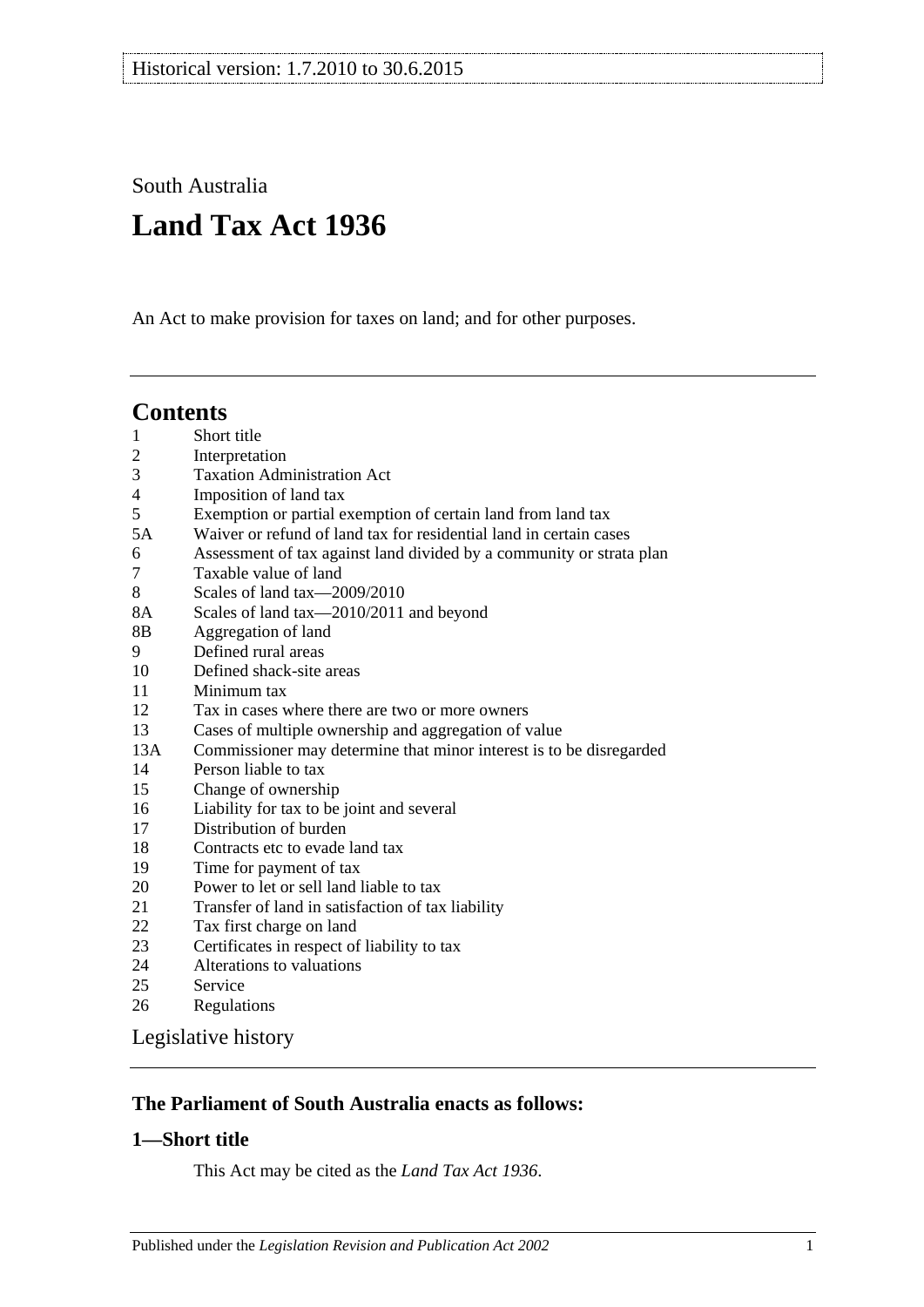#### <span id="page-1-1"></span><span id="page-1-0"></span>**2—Interpretation**

(1) In this Act, unless the contrary intention appears—

*aggregation principle* means the principle under which the taxable value of all land owned by the same taxpayer is aggregated for the calculation of land tax;<sup>1</sup>

*assessment* or *reassessment* means an assessment or reassessment by the Commissioner under Part 3 of the *[Taxation Administration Act](http://www.legislation.sa.gov.au/index.aspx?action=legref&type=act&legtitle=Taxation%20Administration%20Act%201996) 1996*;

*business of primary production* means the business of agriculture, pasturage, horticulture, viticulture, apiculture, poultry farming, dairy farming, forestry or any other business consisting of the cultivation of soils, the gathering in of crops, the rearing of livestock or the propagation and harvesting of fish or other aquatic organisms and including the intensive agistment of declared livestock;

*the Commissioner* means the person appointed or acting as the Commissioner of State Taxation, and includes a person appointed or acting as a Deputy Commissioner of State Taxation (see Part 9 of the *[Taxation Administration Act](http://www.legislation.sa.gov.au/index.aspx?action=legref&type=act&legtitle=Taxation%20Administration%20Act%201996) 1996*);

*company* includes any corporate body;

*declared livestock* means—

- (a) cattle, sheep, pigs or poultry; or
- (b) any other kind of animal prescribed by the regulations for the purposes of this definition;

*defined rural area* means an area declared by the Governor under [section](#page-17-1) 9;

*defined shack-site area* means an area declared by the Governor under [section](#page-17-2) 10;

*determination of site value* in relation to land means a determination or assessment of site value in force under the *[Valuation of Land Act](http://www.legislation.sa.gov.au/index.aspx?action=legref&type=act&legtitle=Valuation%20of%20Land%20Act%201971) 1971*;

*document* means book, account, paper (including a security or any instrument) or any record of information, whether in writing or accessible only through the use of a computer or other device;

*land used for primary production* means land of not less than 0.8 hectare in area as to which the Commissioner is satisfied that the land is used wholly or mainly for the business of primary production;

*land tax* means any tax imposed by this Act;

*notice* means any notice, written or printed, or partly written or partly printed;

*owner*—

- (a) in relation to land alienated from the Crown by grant in fee simple means any person (other than a mortgagee of the land)—
	- (i) who holds; or
	- (ii) who is entitled to; or
	- (iii) who is entitled to purchase or acquire,

a legal or equitable estate of fee simple in the land or any other estate or interest (other than an estate or interest of leasehold) in the land conferring a right to possession of the land; and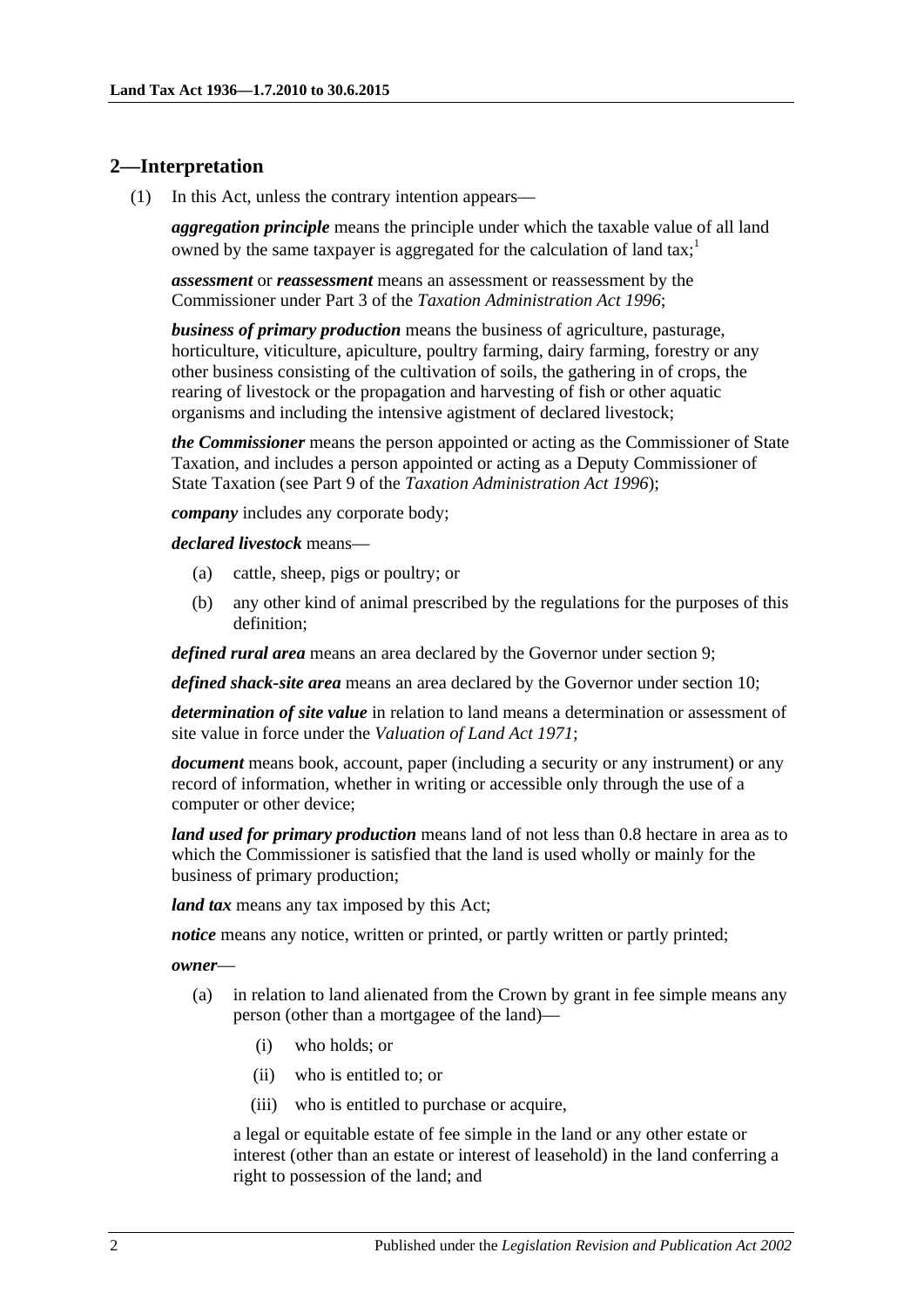- (b) in relation to land of the Crown subject to any agreement for sale, or right of purchase, means the person entitled to the benefit of that agreement or right of purchase; and
- (c) in relation to land held under perpetual lease, means the holder of that lease; and
- (d) in relation to land held under a shack site lease, means the holder of that lease; and
- (e) in relation to land in a defined shack-site area, means the occupier of the land;

*retirement village* means retirement village as defined in the *[Retirement Villages](http://www.legislation.sa.gov.au/index.aspx?action=legref&type=act&legtitle=Retirement%20Villages%20Act%201987)  Act [1987](http://www.legislation.sa.gov.au/index.aspx?action=legref&type=act&legtitle=Retirement%20Villages%20Act%201987)*;

*shack site lease* means a lease for the occupation of land for holiday, recreational or residential purposes where—

- (a) the land is situated on or adjacent to the banks of the River Murray, a tributary of the River Murray, or a lake or lagoon connected with the River Murray or a tributary of the River Murray; and
- (b) the lease was, as at midnight on 30 June, 1989, registered over the relevant land; and
- (c) the term of the lease is at least 40 years;

*site value* in relation to land has the meaning assigned by the *[Valuation of Land](http://www.legislation.sa.gov.au/index.aspx?action=legref&type=act&legtitle=Valuation%20of%20Land%20Act%201971)  Act [1971](http://www.legislation.sa.gov.au/index.aspx?action=legref&type=act&legtitle=Valuation%20of%20Land%20Act%201971)*;

<span id="page-2-0"></span>*tax* in respect of land means land tax in respect of the land, and includes—

- (a) penalty tax payable under Part 5 of the *[Taxation Administration Act](http://www.legislation.sa.gov.au/index.aspx?action=legref&type=act&legtitle=Taxation%20Administration%20Act%201996) 1996* in respect of failure by the taxpayer to pay, in accordance with this Act, the whole or part of the land tax; and
- (b) interest payable under Part 5 of the *[Taxation Administration Act](http://www.legislation.sa.gov.au/index.aspx?action=legref&type=act&legtitle=Taxation%20Administration%20Act%201996) 1996* in respect of a failure referred to in [paragraph](#page-2-0) (a), or a failure to pay penalty tax referred to in that paragraph;

*taxpayer* includes every person who is liable to pay tax;

*trade* includes profession, trade, business, and avocation.

- $(2)$  If—
	- (a) the whole of the land owned by a company consists of a group of dwellings and land appurtenant to those dwellings; and
	- (b) all the issued shares of the company are owned by shareholders who acquire exclusive rights to occupy land of the company by virtue of their shareholdings in the company; and
	- (c) each dwelling owned by the company is occupied (or able to be occupied) by a shareholder in the company or a person deriving rights of occupancy from a shareholder in the company; and
	- (d) the scheme of company ownership and shareholder occupation of the dwellings was established before 22 February 1968,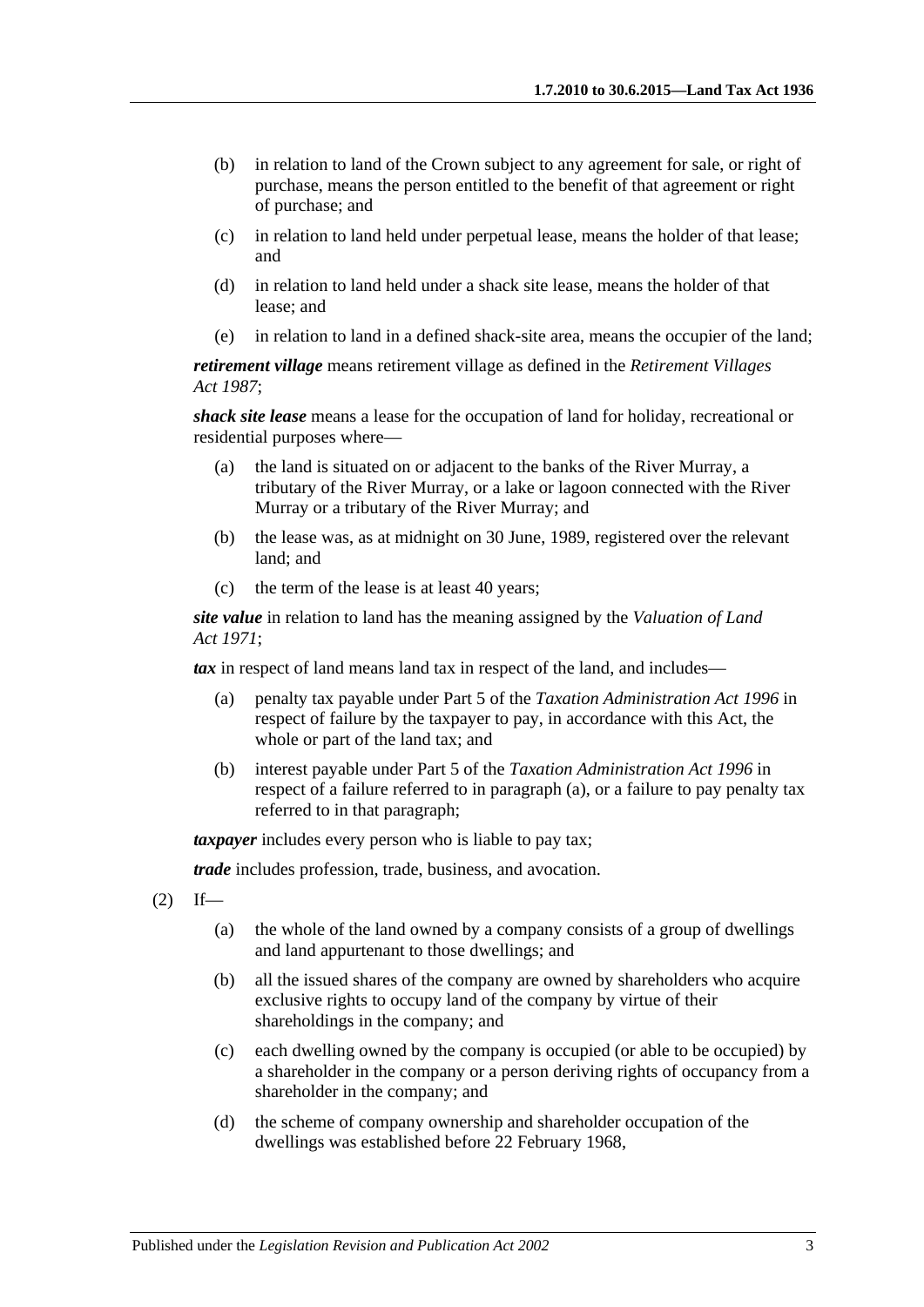then each dwelling will be taken to be a separate parcel of land and, despite the definition of *owner* in [subsection](#page-1-1) (1), the shareholder who is entitled to occupy the dwelling (and not the company) will be taken to be the legal owner of the land on which the dwelling is situated.

 $(3)$  If—

- (a) land is held under a tenancy in common; and
- (b) the land is divided into separate portions and the owner of each undivided share in the land is entitled under a lease registered over the title to the land to occupy a particular portion of the land,

then the land will not be treated as a single parcel of land in multiple ownership but rather each owner of an undivided share in the land will be regarded as the owner of the portion of the land that the owner is entitled to occupy under the lease.

**Note—**

1 See section 8(2).

#### <span id="page-3-0"></span>**3—Taxation Administration Act**

This Act should be read together with the *[Taxation Administration Act](http://www.legislation.sa.gov.au/index.aspx?action=legref&type=act&legtitle=Taxation%20Administration%20Act%201996) 1996* which makes provision for the administration and enforcement of this Act and other taxation laws.

#### <span id="page-3-1"></span>**4—Imposition of land tax**

- <span id="page-3-3"></span><span id="page-3-2"></span>(1) Taxes are imposed on all land in the State, with the following exceptions:
	- (a) land of the Crown that is not subject to—
		- (i) a perpetual lease; or
		- (ii) an agreement for sale or right of purchase;
	- (b) park land, public roads, public cemeteries, and other public reserves;
	- (c) land used solely for religious purposes, or used solely for the purposes of a hospital subsidised by the Government of the State, or used by any library or other institution administered by the Libraries Board of South Australia;
	- (d) land that is—
		- (i) owned by an association whose objects are or include the supplying to necessitous or helpless persons of living accommodation, food, clothing, medical treatment, nursing, pre-maternity or maternity care, or other help, either without cost to such persons or in return for payments or services the amount or value of which is in the Commissioner's opinion substantially less than the value of the accommodation, food, clothing, treatment, nursing, care or help supplied; and
		- (ii) solely or mainly used for all or any such purposes;
	- (e) land that is—
		- (i) owned by an association which receives an annual grant or subsidy from money voted by Parliament; and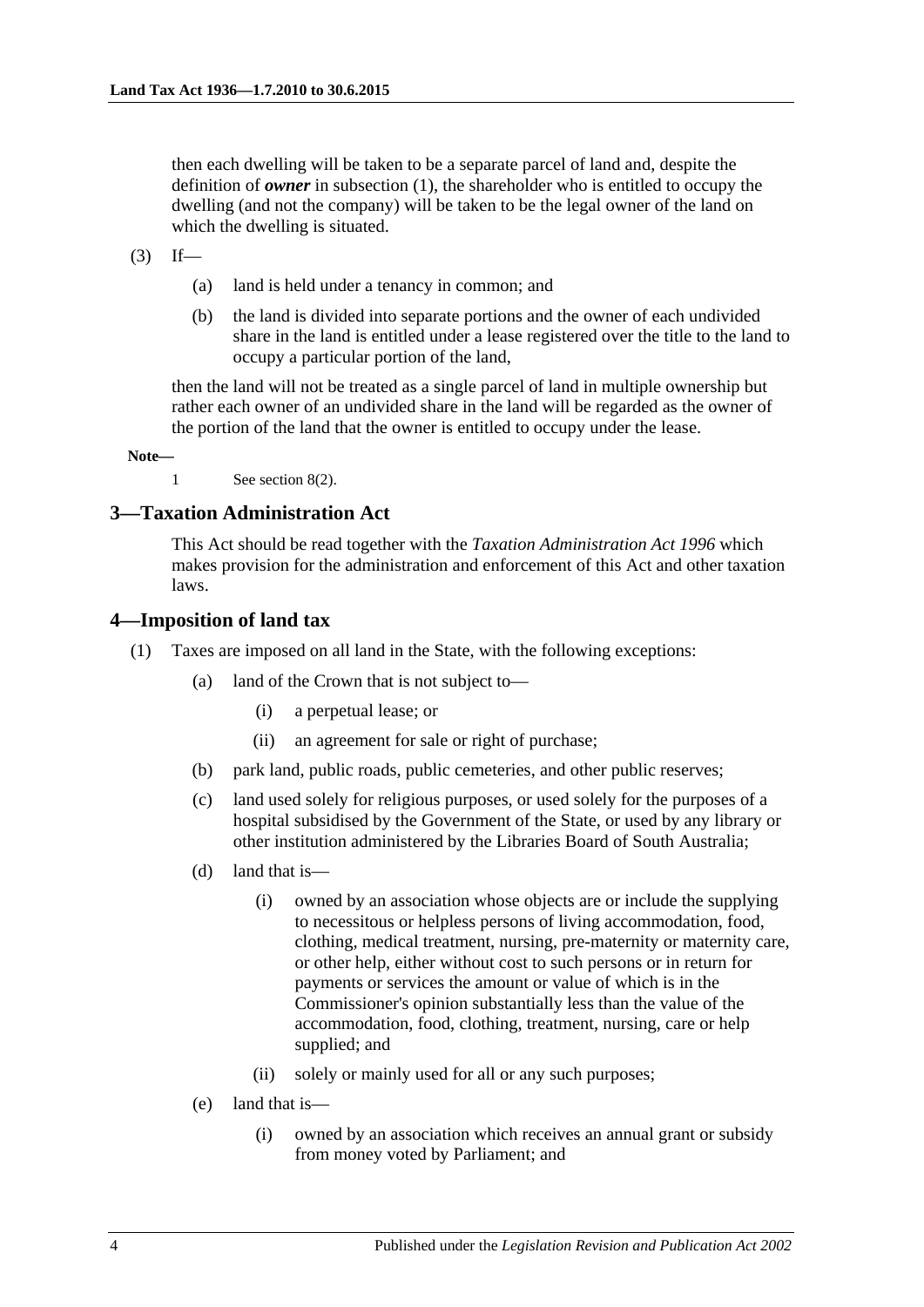- (ii) in the Commissioner's opinion, solely or mainly used for the purposes for which the grant or subsidy is made;
- (f) land that is let to or occupied by an association of the kind mentioned in [paragraph](#page-3-2) (d) or [\(e\),](#page-3-3) and that is used solely or mainly for purposes mentioned in those paragraphs, and for which the association pays either no rent or other sum or a rent or other sum that in the Commissioner's opinion is a nominal one;
- (g) land that—
	- (i) is owned by an association whose object is, or whose objects include, the conservation of native fauna and flora; and
	- (ii) is in the opinion of the Commissioner used, without profit to the association or any other person, solely or mainly as a reserve for the purpose of conserving native fauna or flora;
- (h) land that is owned or occupied without payment by any person or association carrying on an educational institution otherwise than for pecuniary profit, and that is occupied and used solely or mainly for the purposes of such an institution (but this exemption does not extend to land or buildings held as an investment and not being the site or grounds of the institution);
- (i) land that is owned by—
	- (i) a municipal or district council; or
	- (ii) a controlling authority established under Part 19 of the *[Local](http://www.legislation.sa.gov.au/index.aspx?action=legref&type=act&legtitle=Local%20Government%20Act%201934)  [Government Act](http://www.legislation.sa.gov.au/index.aspx?action=legref&type=act&legtitle=Local%20Government%20Act%201934) 1934*; or
	- (iii) the Renmark Irrigation Trust;
- (j) land that is owned by an association that is established for a charitable, educational, benevolent, religious or philanthropic purpose (whether or not the purpose is charitable within the meaning of any rule of law) and is declared by the Commissioner to be exempt from land tax on the ground—
	- (i) that the land is or is intended to be used wholly or mainly for that purpose; or
	- (ii) that the whole of the net income (if any) from the land is or will be used in furtherance of that purpose;
- (k) land that is owned by—
	- (i) an association that holds the land wholly or mainly for the purpose of playing cricket, football, tennis, golf or bowling or other athletic sports or exercises; or
	- (ii) an association that holds the land wholly or mainly for the purpose of horse racing, trotting, dog racing, motor racing or other similar contests; or
	- (iii) an association of former members of the armed forces or of dependants of former members of the armed forces that holds the land for the social or recreational purposes of its members; or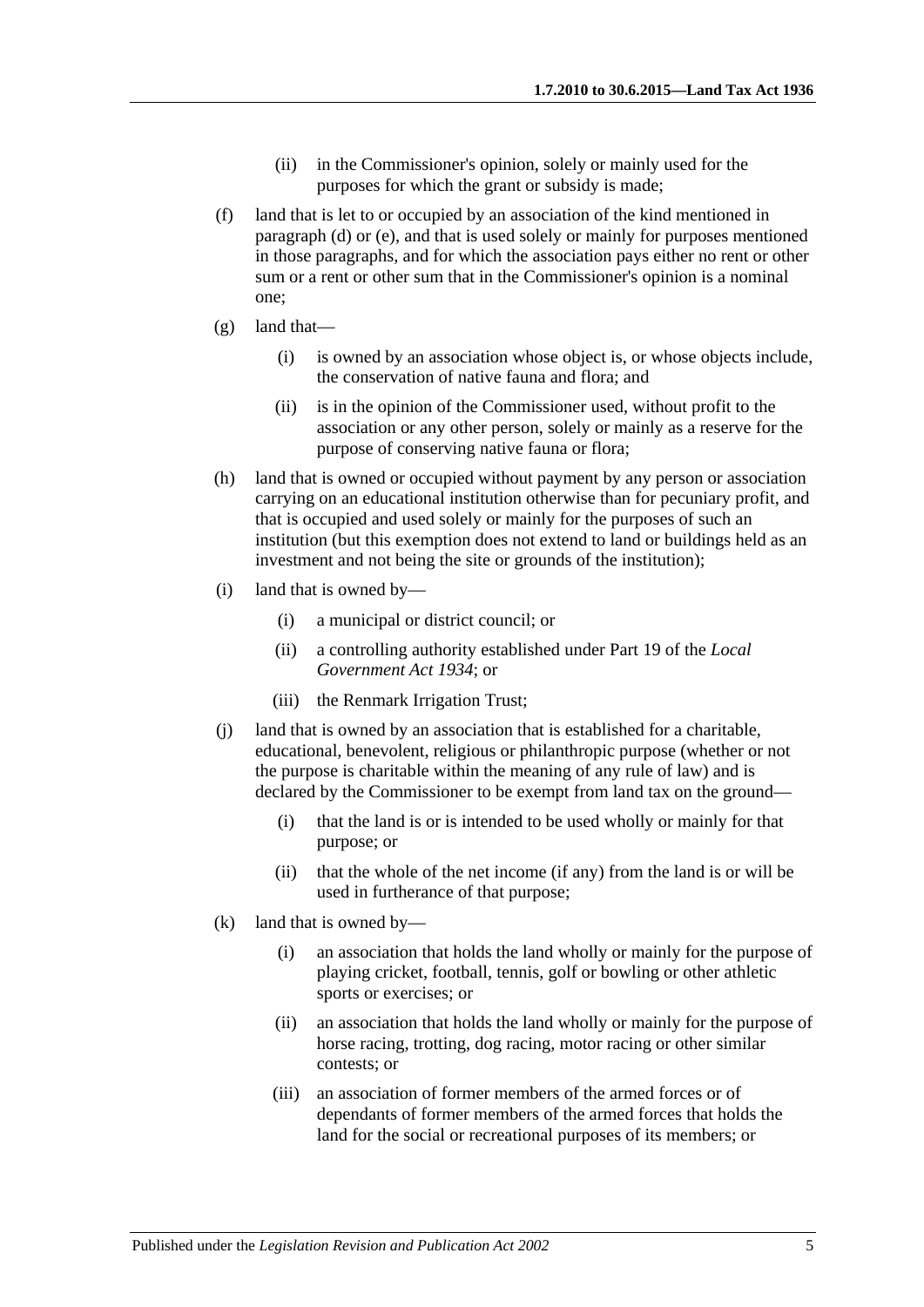- (iv) an association of employers or employees, registered under a law of the Commonwealth or of the State relating to industrial conciliation and arbitration that occupies the land for the purposes of the association; or
- (v) an association that holds the land wholly or mainly for the recreation of the local community; or
- (vi) an association that holds the land for the purpose of agricultural shows, and exhibitions of a similar nature; or
- (vii) an association that holds the land for the purpose of preserving buildings or objects of historical value on the land; or
- (viii) a prescribed association or an association of a prescribed kind,

and is declared by the Commissioner to be exempt from land tax on the ground that the whole of the net income (if any) from the land is used in furtherance of the objects of the association and not for securing a pecuniary profit for the association or any of its members;

- (l) land used for primary production other than such land that is situated within a defined rural area;
- (m) land that is owned by a prescribed body and used for the benefit of the Aboriginal people;
- (n) land that is wholly exempt from land tax under [section](#page-5-0) 5.
- (2) The taxes are imposed and payable in respect of every financial year and liability to the taxes arises at the commencement of every financial year.
- (3) The taxes so imposed for a particular financial year will, subject to this Act, be calculated as at midnight on 30 June immediately preceding that financial year on the basis of circumstances then existing.
- (4) Land of the Crown, subject to any agreement for sale or right of purchase, is liable to taxation, whether that agreement or right is absolute or conditional, and whether it is capable of completion or exercise immediately or at any future time.
- (5) Nothing in this Act interferes with any exemption, by special legislation, of land from taxation.

#### <span id="page-5-0"></span>**5—Exemption or partial exemption of certain land from land tax**

- (1) Land is wholly exempt from land tax under this section if—
	- (a) proper grounds for the exemption exist; and
	- (b) such an exemption has been granted, and remains in force, under this section.
- (2) Land is partially exempt from land tax under this section if—
	- (a) proper grounds for the partial exemption exist; and
	- (b) a partial exemption has been granted, and remains in force, under this section.
- <span id="page-5-1"></span>(3) An owner of land may apply, in a form approved by the Commissioner, for an exemption or partial exemption from land tax.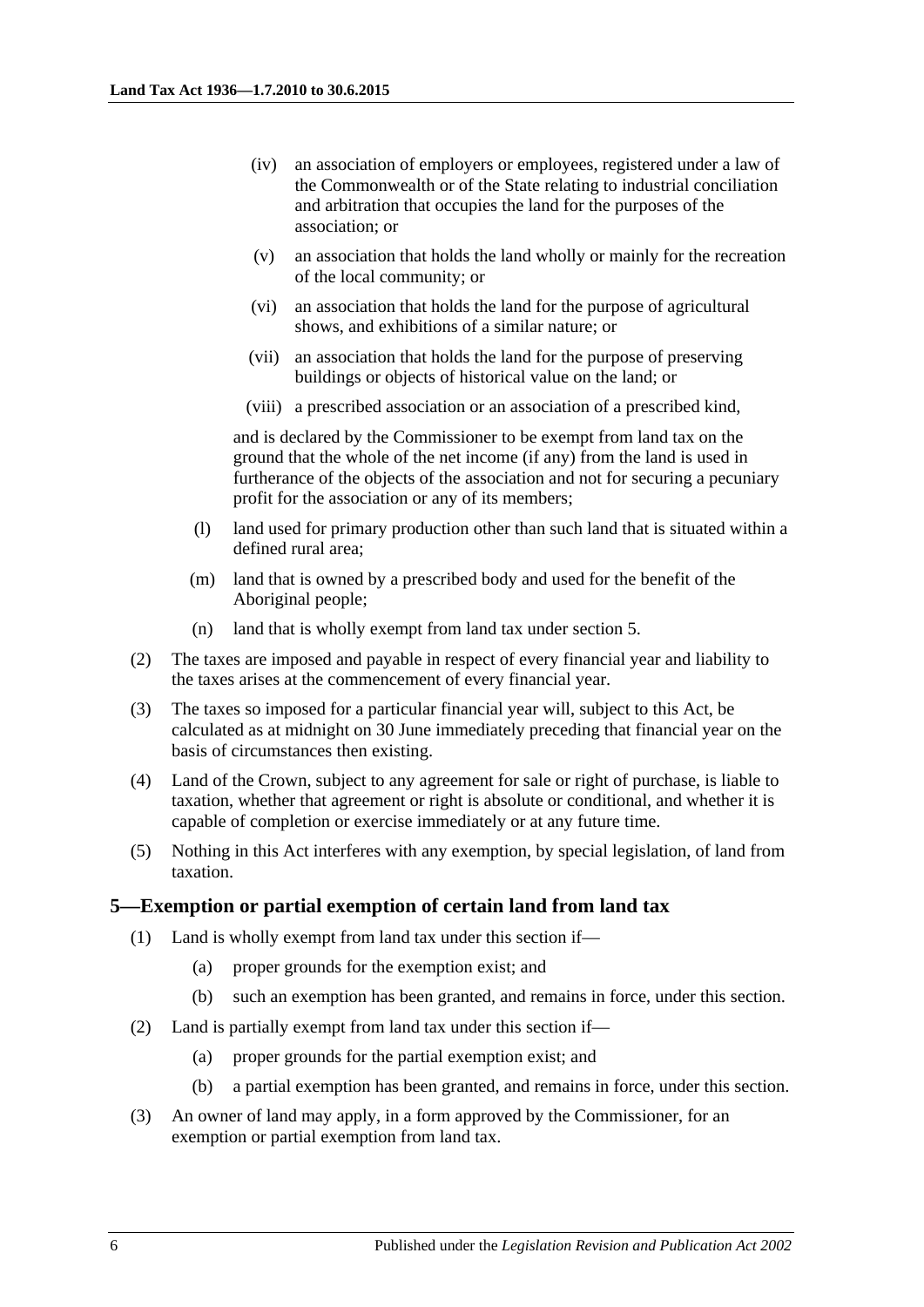- (4) A person must not make any false or misleading statement or representation in an application made, or purporting to be made, under [subsection](#page-5-1) (3). Maximum penalty: \$10 000.
- (5) The Commissioner may, if satisfied that proper grounds exist for doing so, wholly or partially exempt land from land tax (whether or not an application for exemption has been made).
- <span id="page-6-0"></span>(6) The Commissioner must, on exempting land wholly or partially from land tax under this section, give notice to an owner of the land—
	- (a) stating the day (which may be antecedent or subsequent to the date on which the exemption is granted) as from which the exemption is to be effective; and
	- (b) stating the extent of the exemption; and
	- (c) setting out the grounds on which the exemption is granted.
- (7) If the factual basis of an exemption as stated in a notice under [subsection](#page-6-0) (6) is wrong or inaccurate, the owner to whom the notice is given must, within 21 days after receipt of the notice, notify the Commissioner of the error or inaccuracy.

Maximum penalty: \$5 000.

Expiation fee: \$315.

- <span id="page-6-1"></span> $(8)$  If—
	- (a) land is exempted wholly or partially from land tax under this section; and
	- (b) circumstances change so that—
		- (i) proper grounds for an exemption cease to exist; or
		- (ii) proper grounds for an exemption continue to exist but a lesser exemption than the one actually given,

the owner must forthwith inform the Commissioner in writing of that fact and, whether or not the Commissioner is so informed, the land will cease to be exempt from land tax, or the extent of the exemption will be reduced (as the case requires).

(9) An owner of land who fails to comply with an obligation under [subsection](#page-6-1) (8) is guilty of an offence.

Maximum penalty: \$5 000.

Expiation fee: \$315.

- <span id="page-6-2"></span>(10) Proper grounds for exempting land from land tax under this section exist as follows:
	- (a) land may be wholly exempted from land tax if—
		- (i) the land is owned by a natural person and constitutes his or her principal place of residence (whether or not he or she is the sole owner of the land); and
		- (ii) the buildings on the land have a predominantly residential character; and
		- (iii) no part of the land is used for a business or commercial purpose (other than the business of primary production) or the part of the land so used is less than 25% of the total floor area of all buildings on the land;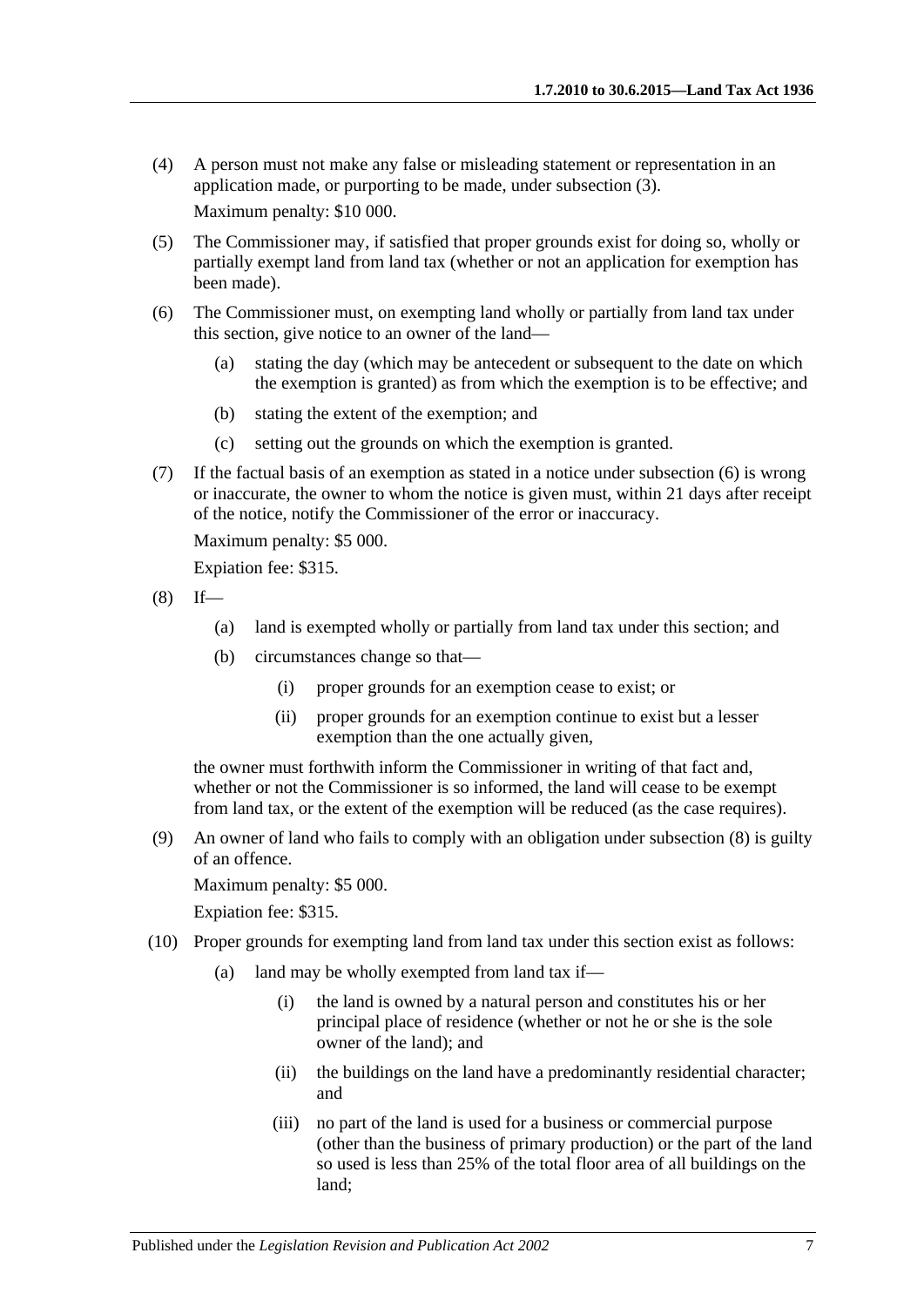- <span id="page-7-0"></span>(ab) land may be wholly exempted from land tax if—
	- (i) the land is owned by a natural person (whether or not he or she is the sole owner of the land); and
	- (ii) any buildings on the land of a predominantly residential character are uninhabitable; and
	- (iii) the Commissioner is satisfied—
		- (A) that the person has ceased to occupy any building on the land of a predominantly residential character because it has been destroyed or rendered uninhabitable by an occurrence for which the person is not responsible (whether directly or indirectly) or which resulted from an accident; and
		- (B) that any such building constituted the person's principal place of residence immediately before the date on which the building was destroyed or rendered uninhabitable; and
		- (C) that the person intends to repair or rebuild the building within a period of 3 years from the date on which the building was destroyed or rendered uninhabitable; and
		- (D) that the buildings on the land will, after the completion of building work, have a predominantly residential character; and
		- (E) that the person intends to occupy the land as his or her principal place of residence after the completion of the building work; and
	- (iv) the person is not receiving an exemption from land tax under another provision of this subsection in relation to other land that constitutes the person's principal place of residence;
- <span id="page-7-1"></span>(b) land may be partially exempted from land tax by reducing its taxable value in accordance with the scale prescribed in [subsection](#page-10-0) (12) if—
	- (i) the land is owned by a natural person and constitutes his or her principal place of residence (whether or not he or she is the sole owner of the land); and
	- (ii) the buildings on the land have a predominantly residential character; and
	- (iii) a part of the land of 25% or more but not more than 75% of the total floor area of all buildings on the land is used for a business or commercial purpose;
- (ba) land may be wholly exempted from land tax if—
	- (i) the land is owned by a natural person and constitutes his or her principal place of residence (whether or not he or she is the sole owner of the land); and
	- (ii) the buildings on the land are used for the purposes of a hotel, motel, set of serviced holiday apartments or other similar accommodation; and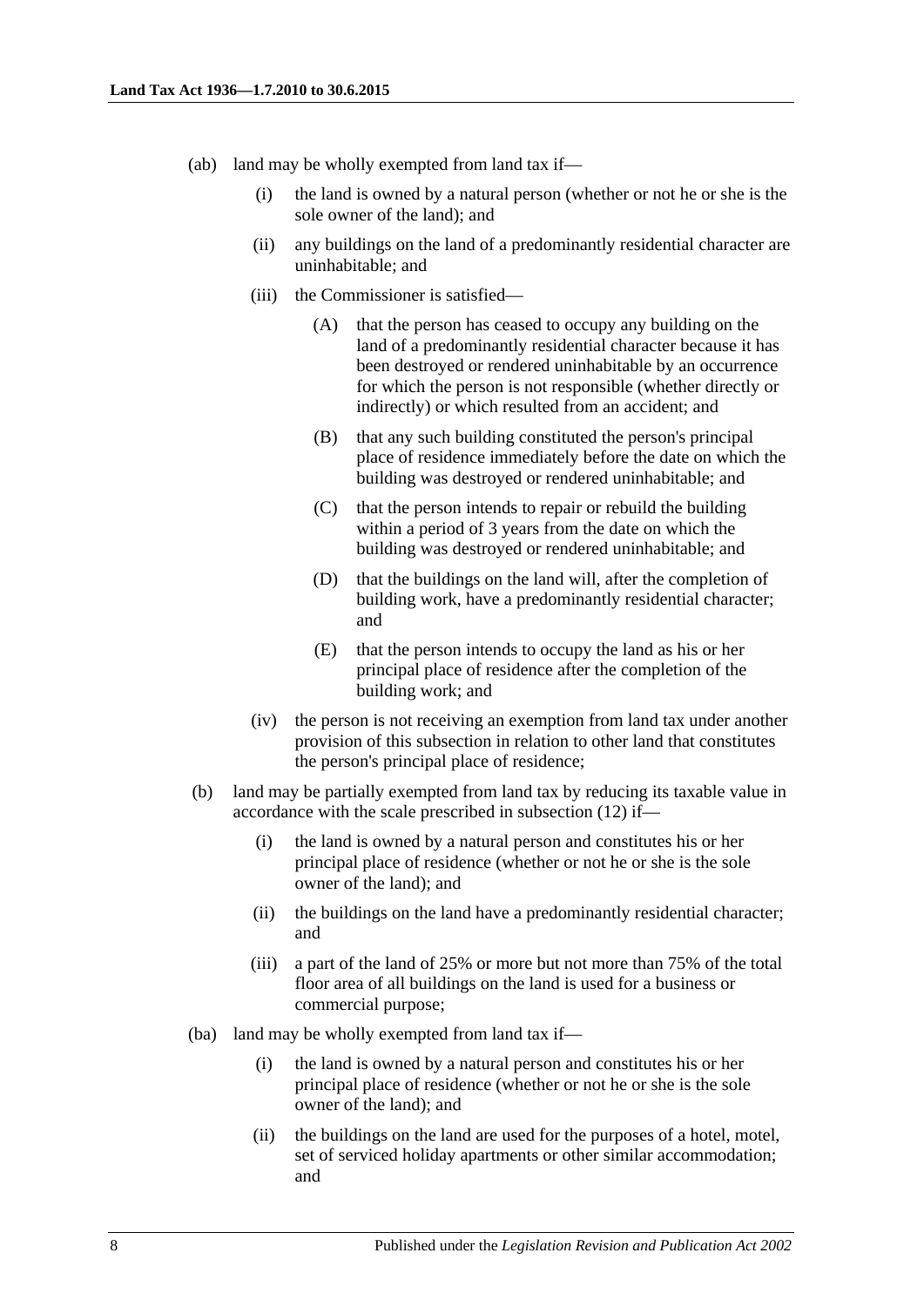- (iii) more than 75% of the total floor area of all buildings on the land is used for the person's principal place of residence;
- <span id="page-8-0"></span>(bb) land may be partially exempted from land tax by reducing its taxable value in accordance with the scale prescribed in [subsection](#page-10-0) (12) if—
	- (i) the land is owned by a natural person and constitutes his or her principal place of residence (whether or not he or she is the sole owner of the land); and
	- (ii) the buildings on the land are used for the purposes of a hotel, motel, set of serviced holiday apartments or other similar accommodation; and
	- (iii) 25% or more of the total floor area of all buildings on the land is used for the person's principal place of residence,

(and for the purposes of the scale prescribed in [subsection](#page-10-0) (12), the area used for the hotel, motel, set of serviced holiday apartments or other similar accommodation will be taken to be the area used for business or commercial purposes);

- (c) land may be wholly exempted from land tax if the land is a supported residential facility within the meaning of the *[Supported Residential Facilities](http://www.legislation.sa.gov.au/index.aspx?action=legref&type=act&legtitle=Supported%20Residential%20Facilities%20Act%201992)  Act [1992](http://www.legislation.sa.gov.au/index.aspx?action=legref&type=act&legtitle=Supported%20Residential%20Facilities%20Act%201992)* and is licensed as such under that Act;
- (ca) land may be wholly exempted from land tax if the whole of the land is used for the provision of residential care by an approved provider;
- (cb) land may be partially exempted from land tax if part of the land is used for the provision of residential care by an approved provider by reducing its taxable value by an amount equal to the value of that part of the land after applying any principle determined by the Commissioner for the purposes of this paragraph;
- (d) land may be wholly exempted from land tax if the land constitutes a caravan park;
- (e) land within a retirement village may be exempted from land tax if—
	- (i) the land constitutes a residential unit—
		- (A) occupied, under a residence contract, by a natural person as his or her principal place of residence; or
		- (B) available for occupation, under a residence contract, by a natural person as his or her principal place of residence and likely to be so occupied at some time during the ensuing 12 months; or
	- (ii) the land is appurtenant to such a residential unit; or
	- (iii) the land is a facility provided under the retirement village scheme for the exclusive use of residents (and their guests);
- (f) land within a retired persons' relocatable home park may be exempted from land tax if—
	- (i) the land constitutes the site for a relocatable home and—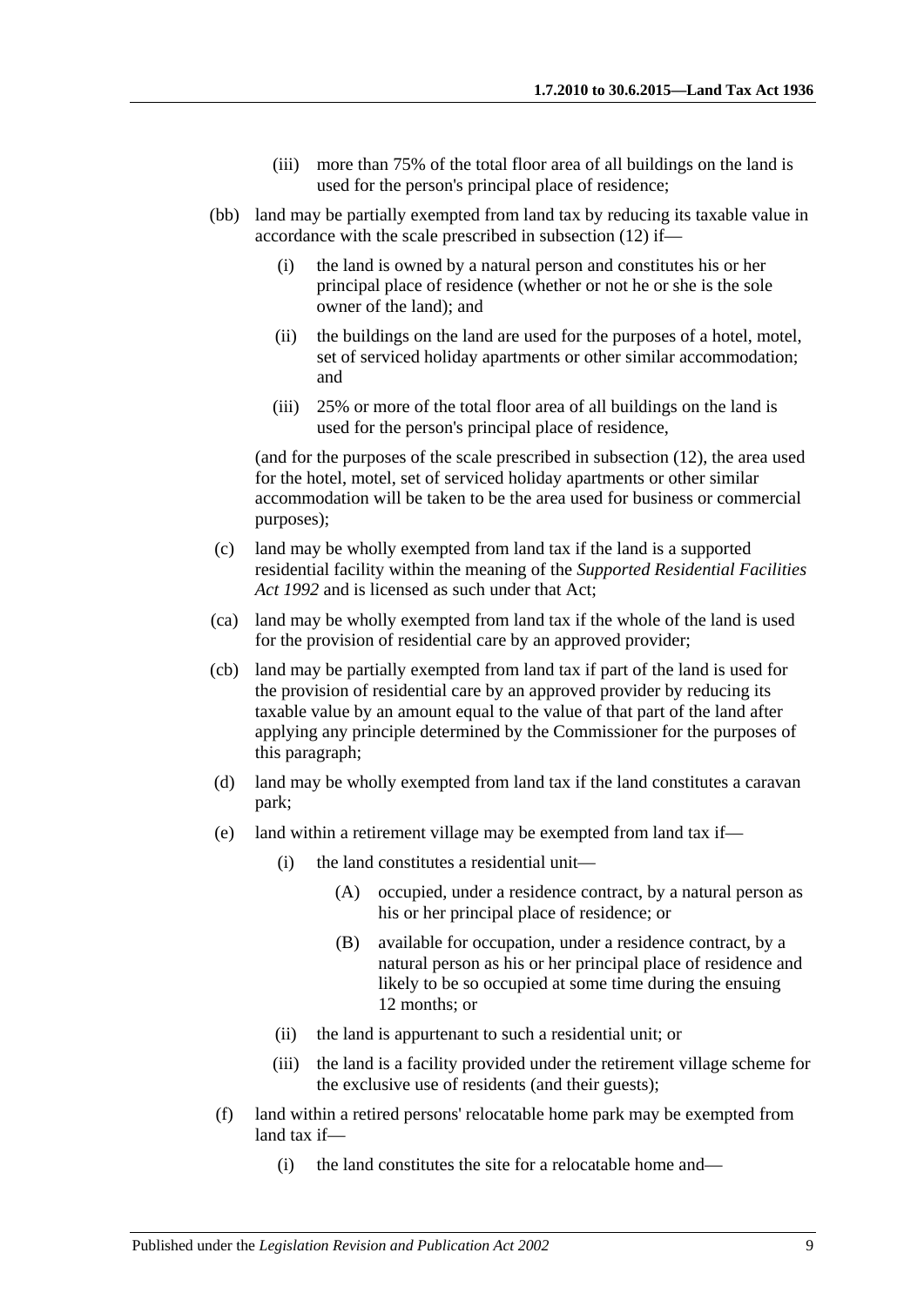- (A) there is a relocatable home on the site owned by a natural person and occupied by the natural person as his or her principal place of residence; or
- (B) it is likely that within the ensuing 12 months there will be a relocatable home on the site owned by a natural person and occupied by the natural person as his or her principal place of residence; or
- (ii) the land is appurtenant to such a site; or
- (iii) the land is a facility provided by the owner of the land for the exclusive use of residents (and their guests);
- (g) land used for primary production that is situated within a defined rural area may be wholly exempted from land tax if—
	- (i) the sole owner is a natural person who is engaged on a substantially full-time basis (either on his or her own behalf or as an employee) in a relevant business; or
	- (ii) the land is owned jointly or in common by 2 or more natural persons at least 1 of whom is engaged on a substantially full-time basis (either on his or her own behalf or as an employee) in a relevant business and any other owner who is not so engaged is a relative of an owner so engaged; or
	- (iii) the land is owned solely, jointly or in common by a retired person and the following conditions are satisfied:
		- (A) the retired person was, prior to his or her retirement, engaged on a substantially full-time basis (either on his or her own behalf or as an employee) in a relevant business; and
		- (B) the co-owner or co-owners of the land (if any) are relatives of the retired person; and
		- (C) a close relative of the retired person is currently engaged on a substantially full-time basis (either on his or her own behalf or as an employee) in a relevant business; or
	- (iv) the land is owned solely or by tenancy in common by the executor of the will, or the administrator of the estate, of a deceased person and the following conditions are satisfied:
		- (A) the deceased person was, prior to his or her death, engaged on a substantially full-time basis (either on his or her own behalf or as an employee) in a relevant business; and
		- (B) the co-owner or co-owners of the land (if any) are relatives of the deceased person; and
		- (C) a close relative of the deceased person is currently engaged on a substantially full-time basis (either on his or her own behalf or as an employee) in a relevant business; or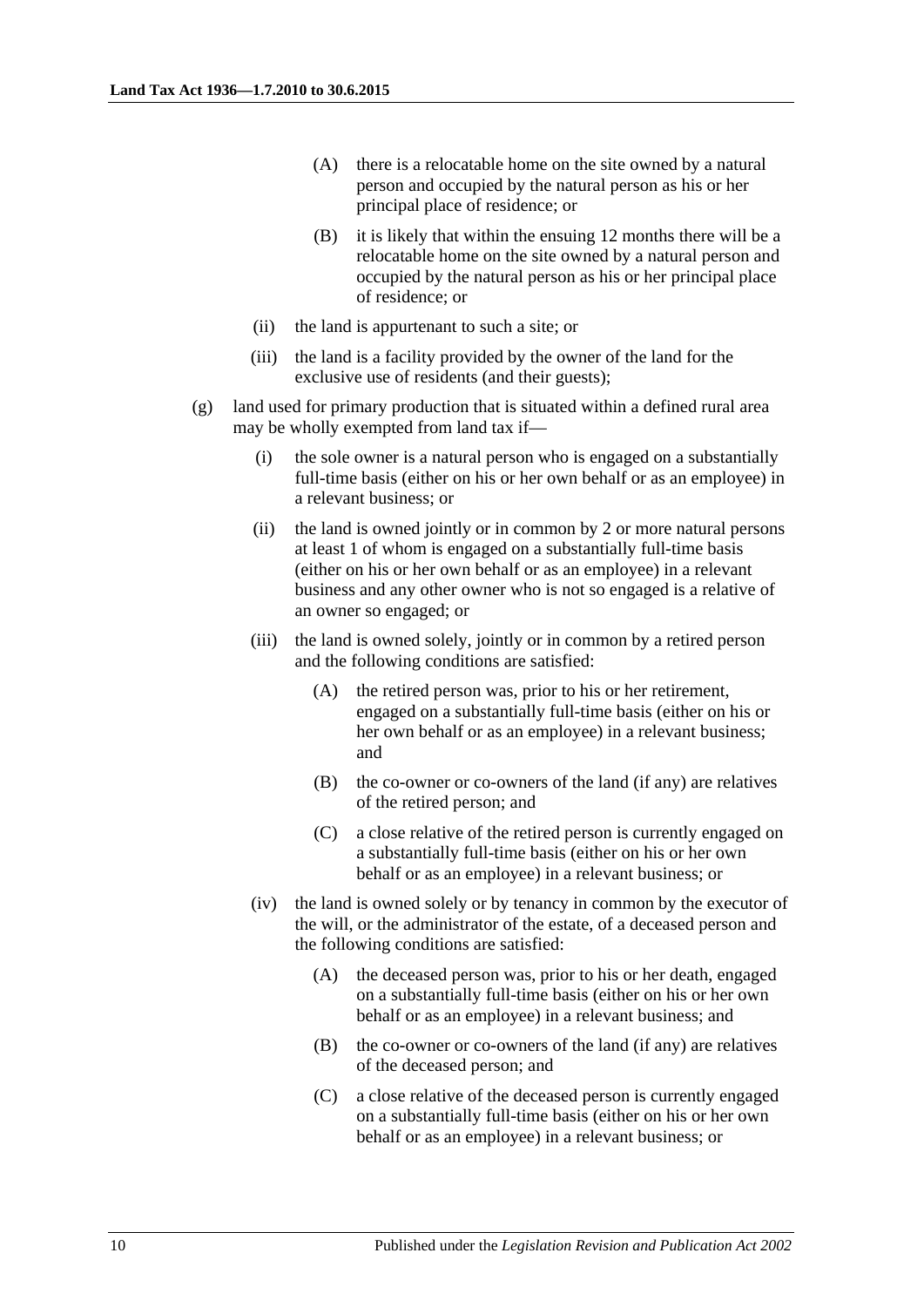- (v) the land is owned by a company, or by 2 or more companies, or by a company or companies and 1 or more natural persons, and the main business of each owner is a relevant business; or
- (vi) the land is owned by a company and 1 of the following conditions is satisfied:
	- (A) a natural person owns a majority of the issued shares of the company and is engaged on a substantially full-time basis (either on his or her own behalf or as an employee) in a relevant business;
	- (B) 2 or more natural persons own in aggregate a majority of the issued shares of the company and each of them is engaged on a substantially full-time basis (either on his or her own behalf or as an employee) in a relevant business;
	- (C) 2 or more natural persons who are relatives own in aggregate a majority of the issued shares of the company and at least 1 of them is engaged on a substantially full-time basis (either on his or her own behalf or as an employee) in a relevant business.
- (11) The regulations may, however, prescribe additional criteria that must be satisfied if land is to be eligible to be exempted wholly or partially from land tax under [subsection](#page-6-2) (10).
- (11a) For the avoidance of doubt, land may not be exempted from land tax under [subsection](#page-7-0) (10)(ab) for a period that exceeds 3 years.
- <span id="page-10-0"></span>(12) The scale for partial exemption from land tax under [subsection](#page-7-1)  $(10)(b)$  or  $(bb)$  is as follows:

| Area used for business or commercial purpose expressed as a<br>percentage of the total floor area of all buildings on the land | Percentage reduction in<br>taxable value of land |
|--------------------------------------------------------------------------------------------------------------------------------|--------------------------------------------------|
| More than 75%                                                                                                                  | Nil                                              |
| 75%                                                                                                                            | 25%                                              |
| 70% or more but less than 75%                                                                                                  | 30%                                              |
| 65% or more but less than 70%                                                                                                  | 35%                                              |
| $60\%$ or more but less than $65\%$                                                                                            | 40%                                              |
| 55% or more but less than 60%                                                                                                  | 45%                                              |
| 50% or more but less than 55%                                                                                                  | 50%                                              |
| 45% or more but less than 50%                                                                                                  | 55%                                              |
| 40% or more but less than 45%                                                                                                  | 60%                                              |
| 35% or more but less than 40%                                                                                                  | 65%                                              |
| 30% or more but less than 35%                                                                                                  | 70%                                              |
| 25% or more but less than 30%                                                                                                  | 75%                                              |
| (less than $25\%$ )                                                                                                            | $(100\%)$                                        |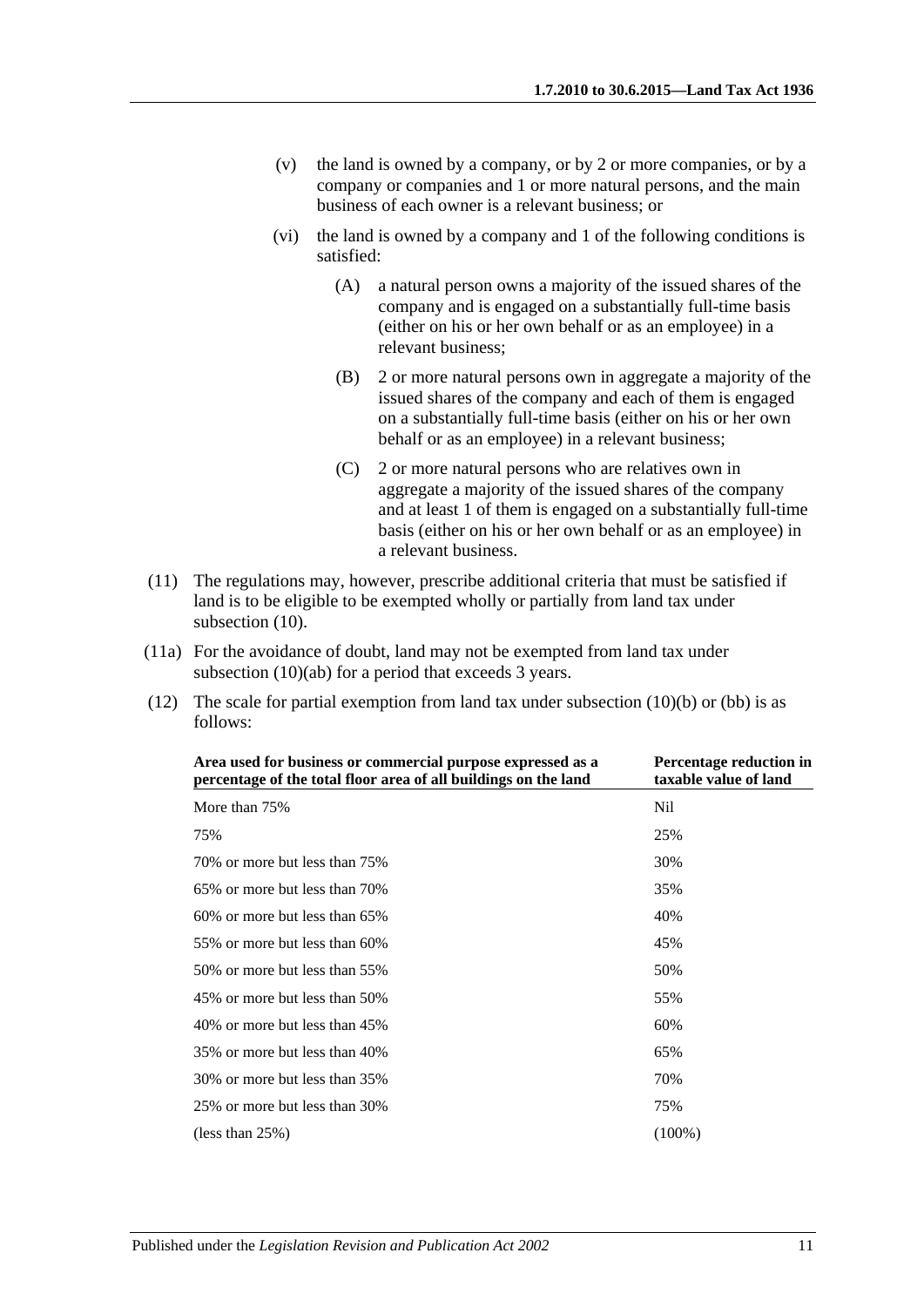#### (13) In this section—

*approved provider* has the same meaning as in the *Aged Care Act 1997* of the Commonwealth;

*close personal relationship* means the relationship between 2 adult persons (whether or not related by family and irrespective of their gender) who live together as a couple on a genuine domestic basis, but does not include—

- (a) the relationship between a legally married couple; or
- (b) a relationship where 1 of the persons provides the other with domestic support or personal care (or both) for fee or reward, or on behalf of some other person or an organisation of whatever kind;
- **Note—**

Two persons may live together as a couple on a genuine domestic basis whether or not a sexual relationship exists, or has ever existed, between them.

*close relative*—a person is a close relative of another if—

- (a) they are spouses or domestic partners; or
- (b) one is a parent or child of the other; or
- (c) one is a brother or sister of the other;

*domestic partner*—a person is the domestic partner of a person if he or she lives with the person in a close personal relationship;

*relative*—a person is a relative of another if—

- (a) they are spouses or domestic partners; or
- (b) one is an ascendant or descendant of the other, or of the other's spouse or domestic partner; or
- (c) one is a brother or sister of the other or a brother or sister of the other's spouse or domestic partner; or
- (d) one is an ascendant or descendant of a brother or sister of the other or of the other's spouse or domestic partner;

*relevant business*—a business is a relevant business in relation to land used for primary production that is situated within a defined rural area if—

- (a) the business is a business of primary production of the type for which the land is used or a business of processing or marketing primary produce; and
- (b) the land or produce of the land is used to a significant extent for the purposes of that business;

*relocatable home* means a residence that is capable of being moved (in 1 or more sections) from site to site but does not include a caravan, motor home or other moveable structure that can be registered under the *[Motor Vehicles Act](http://www.legislation.sa.gov.au/index.aspx?action=legref&type=act&legtitle=Motor%20Vehicles%20Act%201959) 1959*;

*residential care* has the same meaning as in the *Aged Care Act 1997* of the Commonwealth;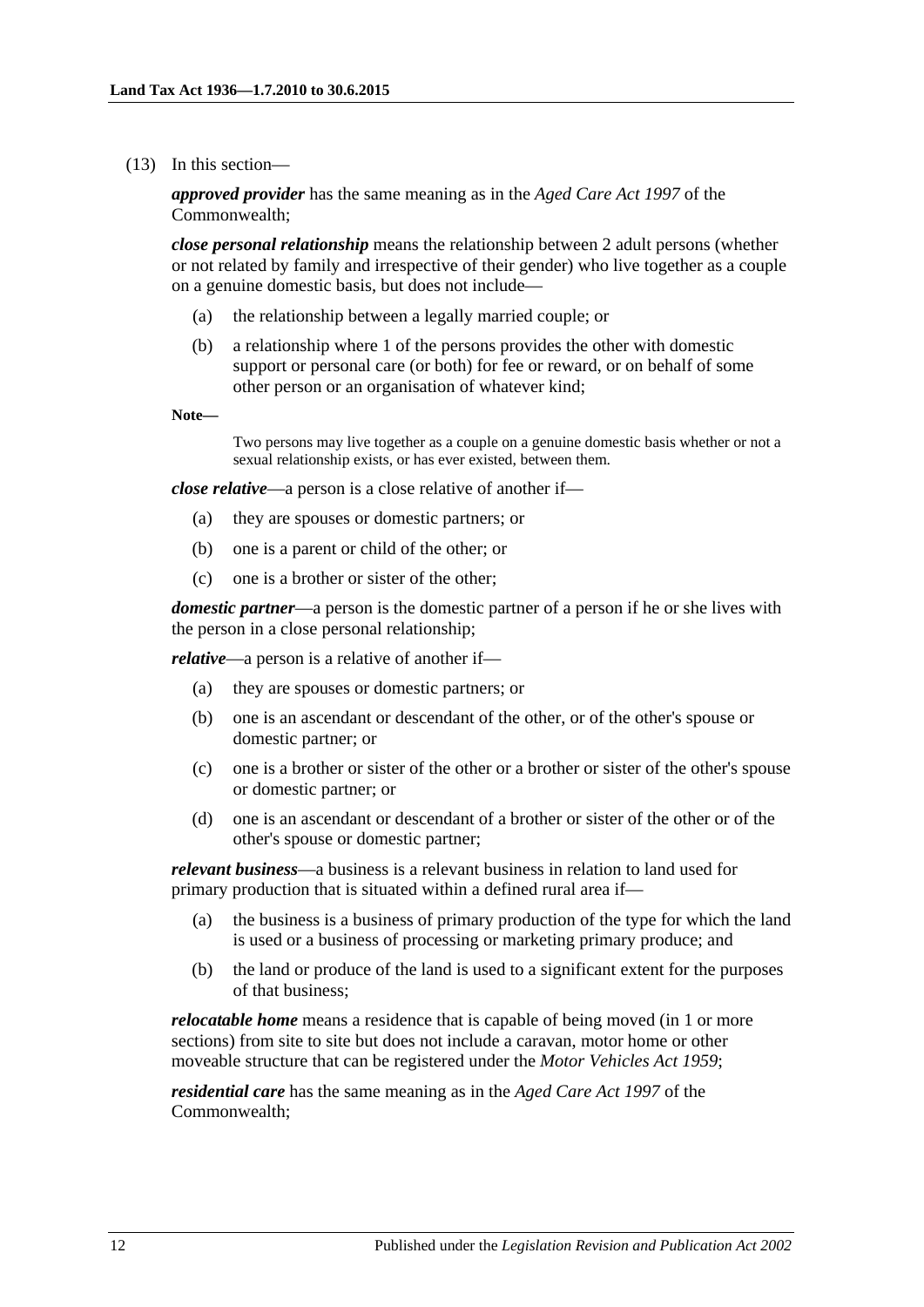*retired persons' relocatable home park* means land comprising home sites—

- (a) that are used (or to be used) for the purpose of establishing 2 or more relocatable homes; and
- (b) over which rights of occupation for that purpose are granted, by lease or licence, predominantly to persons who are over the age of 55 years and have retired from full-time employment;

*spouse*—a person is the spouse of another if they are legally married.

#### <span id="page-12-1"></span><span id="page-12-0"></span>**5A—Waiver or refund of land tax for residential land in certain cases**

- (1) The Commissioner may, on application under this section, grant—
	- (a) a waiver or refund of land tax paid or payable by the applicant on land for a particular financial year; or
	- (b) a refund of an amount paid by the applicant as a purchaser of land to the vendor of the land as an adjustment of land tax paid or payable on the land for the financial year in which settlement takes place (an *amount representing land tax*),

if the following criteria are satisfied:

- (c) the land became the applicant's principal place of residence during the course of the financial year; and
- (d) proper grounds for exempting the land from land tax under [section](#page-5-0) 5 came into existence when the land became the applicant's principal place of residence; and
- (e) the applicant must have divested himself or herself, before the end of the financial year, of any other land in respect of which the applicant has had the benefit of a relevant concession for the financial year; and
- (f) unless the Commissioner allows otherwise in a particular case, no rent or other consideration has been paid or is payable for occupation, during the financial year, of the land or any other land in respect of which the applicant has had the benefit of a relevant concession for the financial year, while the applicant owned both the land and other such land; and
- (g) the criteria for the time being determined by regulation.
- (2) For the purposes of [subsection](#page-12-1) (1), an applicant has had the benefit of a relevant concession in respect of land for a financial year if the applicant has, for the financial year—
	- (a) had the benefit of an exemption from land tax under [section](#page-5-0) 5 in respect of the land as the applicant's principal place of residence; or
	- (b) had the benefit of a waiver or refund of land tax, or an amount representing land tax, under this section in respect of the land.
- (3) The amount of the waiver or refund is to be determined as follows:
	- (a) in the case of a waiver or refund of land tax—the amount of the waiver or refund is the amount by which the assessment of the taxpayer would have been reduced if the land had been exempt from land tax under [section](#page-5-0) 5;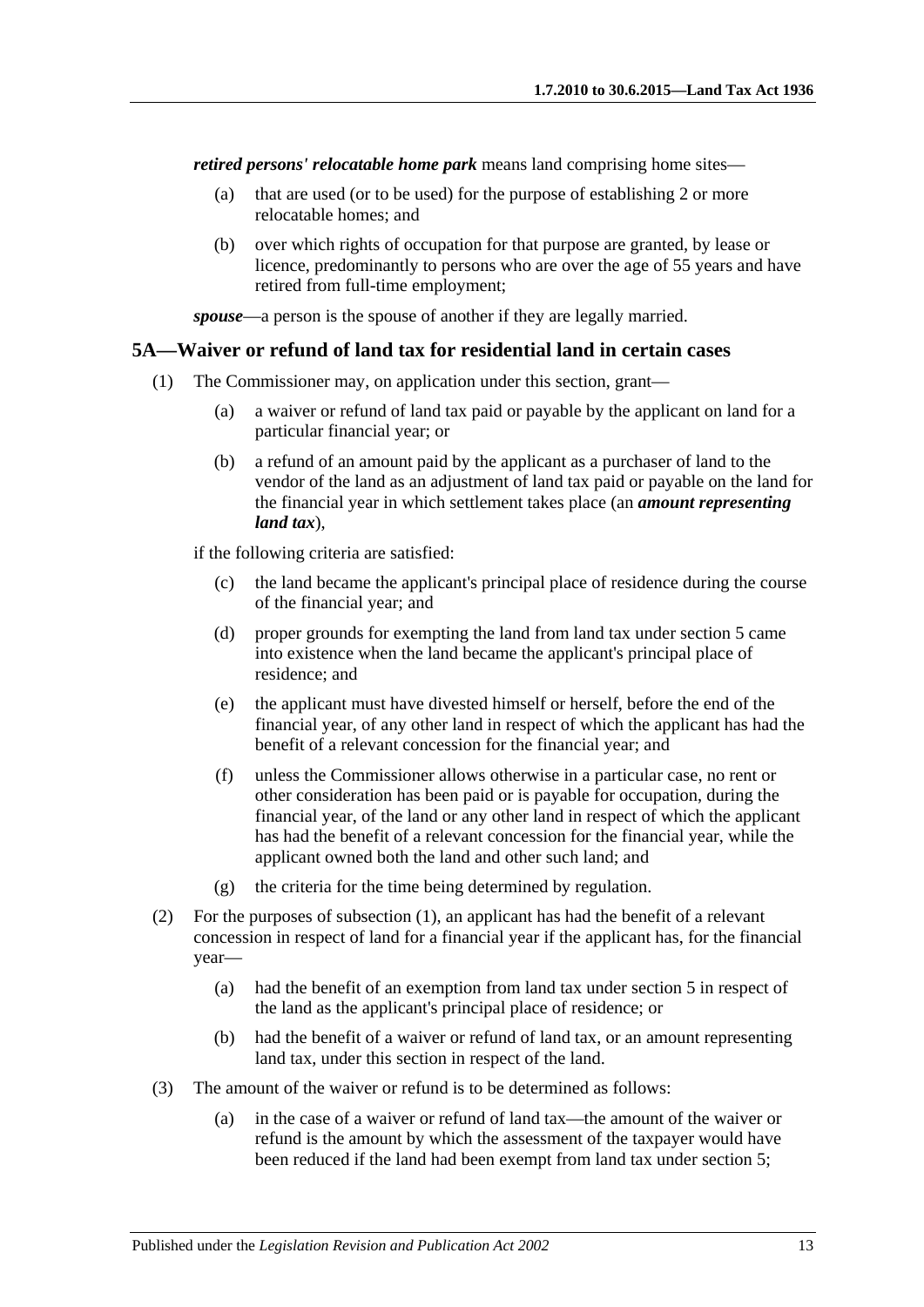- (b) in the case of a refund of an amount representing land tax paid by a purchaser of the land, the amount of the refund is—
	- (i) the actual amount paid to the vendor by the purchaser as an adjustment of land tax; or
	- (ii) a proportion of the land tax that would be payable on the land for the financial year concerned if the taxpayer owned only that land, being the proportion that the number of days from the date of settlement to the end of that financial year bears to 365,

whichever is the lesser.

- (4) An application for a waiver or refund of land tax or an amount representing land tax under this section—
	- (a) will be taken to be an application for a refund of land tax for the purposes of the *[Taxation Administration Act](http://www.legislation.sa.gov.au/index.aspx?action=legref&type=act&legtitle=Taxation%20Administration%20Act%201996) 1996*; and
	- (b) must be accompanied by evidence supporting the application as required by the Commissioner; and
	- (c) must be made on or before 30 September following the end of the financial year in respect of which the waiver or refund is sought.
- (5) A person must not make a false or misleading statement or representation in an application made, or purporting to be made, under this section. Maximum penalty: \$10 000.
- (6) If the Commissioner—
	- (a) has made a determination that land tax, or an amount representing land tax, in respect of land for a financial year be waived or refunded under this section; and
	- (b) subsequently determines that proper grounds for the determination did not exist,

the Commissioner may revoke the earlier determination and, in that event, the amount waived or refunded becomes payable as land tax in respect of the land for the financial year by the person who had the benefit of the waiver or refund.

- (6a) A person is not eligible for a waiver or refund of land tax under this section if the relevant land becomes the person's principal place of residence for a financial year that immediately follows a period of 3 financial years for which the person has had the benefit of an exemption from land tax under section [5\(10\)\(ab\)](#page-7-0) in respect of the same land.
- (7) This section applies in relation to land tax for a financial year commencing on or after 1 July 2001.

#### <span id="page-13-0"></span>**6—Assessment of tax against land divided by a community or strata plan**

- (1) Where land is divided by a primary, secondary or tertiary plan of community division under the *[Community Titles Act](http://www.legislation.sa.gov.au/index.aspx?action=legref&type=act&legtitle=Community%20Titles%20Act%201996) 1996*—
	- (a) in the case of the division of land by a primary plan—land tax will be assessed against the primary lots that are not divided by a secondary plan and against a development lot or lots (if any);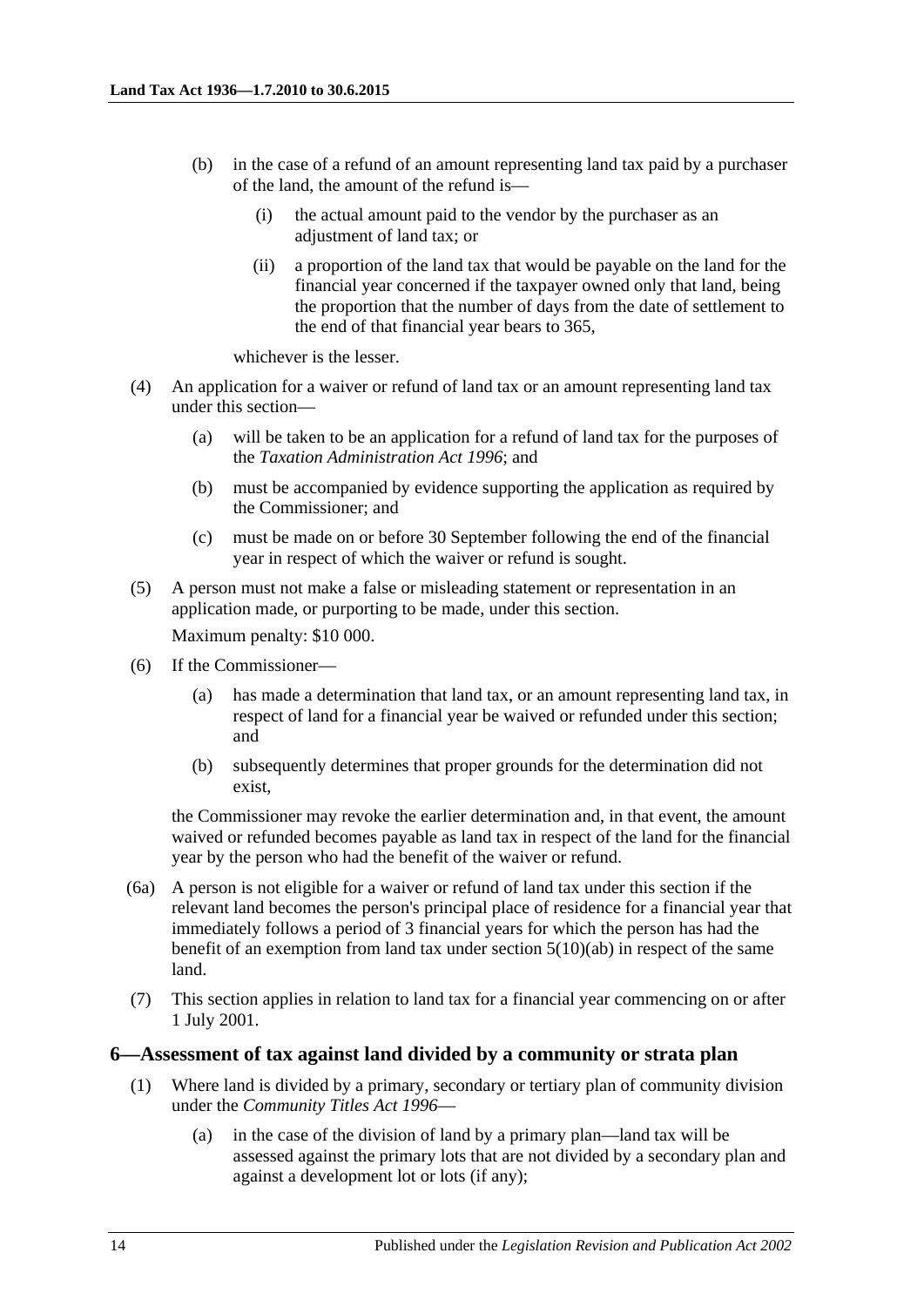- (b) in the case of the division of land by a secondary plan—land tax will be assessed against the secondary lots that are not divided by a tertiary plan and against the development lot or lots (if any);
- (c) in the case of the division of land by a tertiary plan—land tax will be assessed against the tertiary lots and a development lot or lots (if any).
- <span id="page-14-2"></span><span id="page-14-1"></span>(2) Where land is divided by a primary, secondary or tertiary plan of community division under the *[Community Titles Act](http://www.legislation.sa.gov.au/index.aspx?action=legref&type=act&legtitle=Community%20Titles%20Act%201996) 1996*—
	- (a) in the case of the division of land by a primary plan—where the use of the common property or part of it is, in the opinion of the Valuer-General reasonably incidental to the use of one or more of the primary lots, land tax will not be levied against the common property, or that part of it, but the interest in the common property, or that part of it, that attaches to each primary lot will be regarded for the purposes of valuation as part of the lot;
	- (b) in the case of the division of land by a secondary plan—where the use of the common property or part of it is, in the opinion of the Valuer-General reasonably incidental to the use of one or more of the secondary lots, land tax will not be levied against the common property, or that part of it, but the interest in the common property, or that part of it, (and in the common property of the primary scheme referred to in [paragraph](#page-14-1) (a) (if any)) that attaches to each secondary lot will be regarded for the purposes of valuation as part of the lot;
	- (c) in the case of the division of land by a tertiary plan—where the use of the common property or part of it is, in the opinion of the Valuer-General reasonably incidental to the use of one or more of the tertiary lots, land tax will not be levied against the common property, or that part of it, but the interest in the common property, or that part of it, (and in the common property of the primary and secondary schemes referred to in [paragraphs](#page-14-1) (a) and [\(b\)](#page-14-2) (if any)) that attaches to each tertiary lot will be regarded for the purposes of valuation as part of the lot.
- (3) Where land is divided by a primary, secondary or tertiary plan of community division under the *[Community Titles Act](http://www.legislation.sa.gov.au/index.aspx?action=legref&type=act&legtitle=Community%20Titles%20Act%201996) 1996* and the use of the common property or any part of it is not, in the opinion of the Valuer-General reasonably incidental to the use of any of the community lots, land tax will be levied against the common property or that part of it and the relevant community corporation is liable for the tax as though it were the owner of the common property.
- (4) Where land is divided by a strata plan under the *[Strata Titles Act](http://www.legislation.sa.gov.au/index.aspx?action=legref&type=act&legtitle=Strata%20Titles%20Act%201988) 1988*, land tax will be assessed against the strata units but not against the common property.

#### <span id="page-14-0"></span>**7—Taxable value of land**

- (1) Subject to this Act, the site value of land is its taxable value.
- <span id="page-14-3"></span>(2) Land tax in respect of a particular financial year is calculated on the basis of determinations of site value in force under the *[Valuation of Land Act](http://www.legislation.sa.gov.au/index.aspx?action=legref&type=act&legtitle=Valuation%20of%20Land%20Act%201971) 1971* as at midnight on 30 June immediately preceding the commencement of that financial year (whether the determination is actually made before, on or after that date).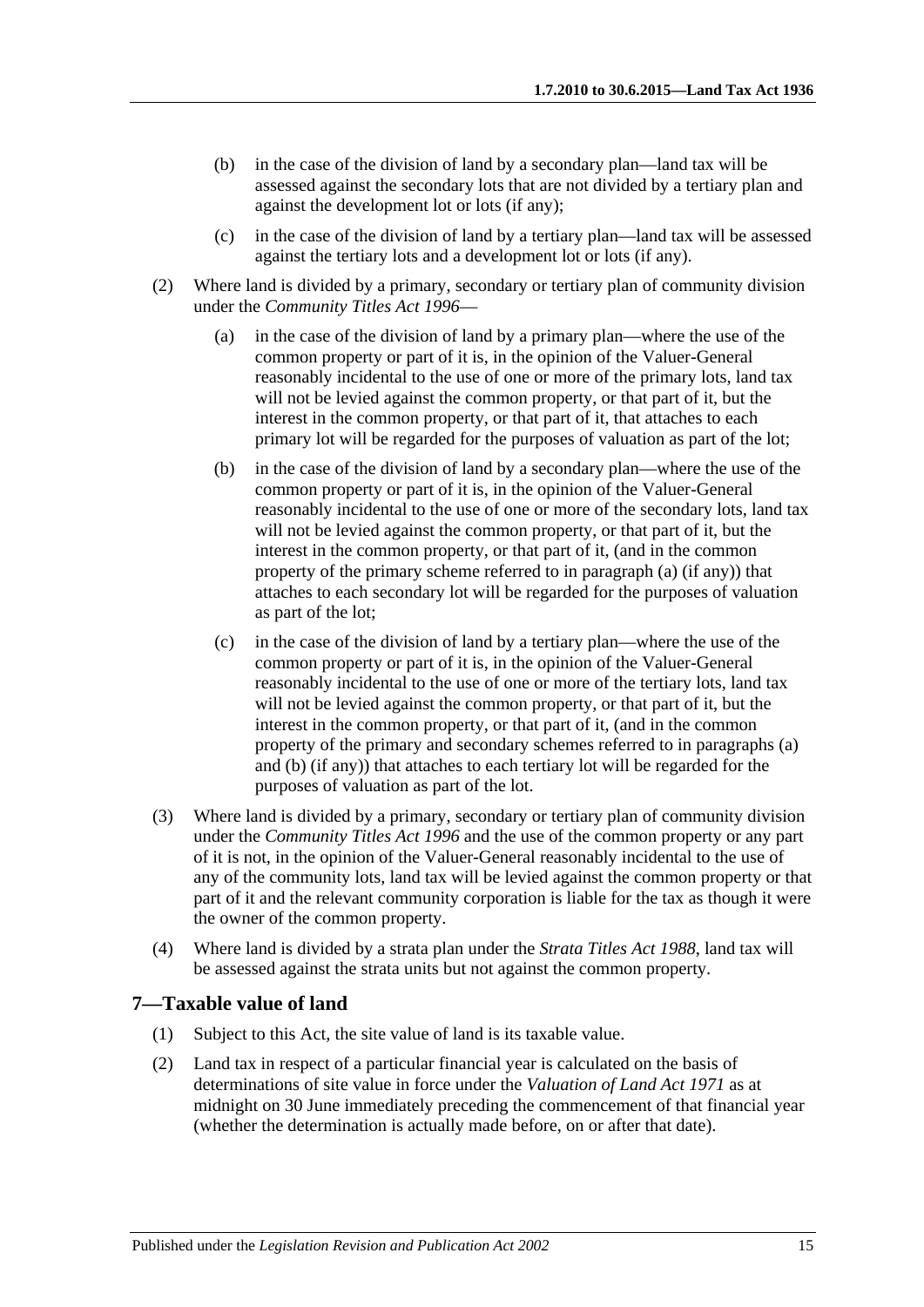(3) Where a determination of site value as in force at the date referred to in [subsection](#page-14-3) (2) is corrected or amended under the *[Valuation of Land Act](http://www.legislation.sa.gov.au/index.aspx?action=legref&type=act&legtitle=Valuation%20of%20Land%20Act%201971) 1971* (whether in pursuance of an objection, review or appeal or otherwise), the determination of site value, as corrected or amended, must be used for the calculation of land tax.

#### <span id="page-15-0"></span>**8—Scales of land tax—2009/2010**

Land tax for the 2009/2010 financial year is calculated on the basis of the taxable value of the land in accordance with the following table:

| <b>Taxable value of land</b>                      | <b>Amount of tax</b>                                                                   |
|---------------------------------------------------|----------------------------------------------------------------------------------------|
| Not exceeding \$110 000                           | Nil                                                                                    |
| Exceeding \$110 000 but not exceeding \$350 000   | \$0.30 for every \$100 or fractional part of<br>\$100 over \$110 000                   |
| Exceeding \$350 000 but not exceeding \$550 000   | \$720 plus \$0.70 for every \$100 or fractional<br>part of \$100 over \$350 000        |
| Exceeding \$550 000 but not exceeding \$750 000   | \$2 120 plus \$1.65 for every \$100 or fractional<br>part of \$100 over \$550 000      |
| Exceeding \$750 000 but not exceeding \$1 million | \$5 420 plus \$2.40 for every \$100 or fractional<br>part of \$100 above \$750 000     |
| Exceeding \$1 million                             | \$11 420 plus \$3.70 for every \$100 or<br>fractional part of \$100 above \$1 million. |

#### <span id="page-15-1"></span>**8A—Scales of land tax—2010/2011 and beyond**

(1) Land tax for the 2010/2011 financial year, and for each subsequent financial year, is calculated on the basis of the taxable value of the land in accordance with the following table:

| <b>Taxable value of land</b>            | <b>Amount of tax</b>                                                                  |
|-----------------------------------------|---------------------------------------------------------------------------------------|
| Not exceeding Threshold A               | Nil                                                                                   |
| Exceeding Threshold A but not exceeding | \$0.50 for every \$100 or fractional part of                                          |
| Threshold B                             | \$100 over Threshold A                                                                |
| Exceeding Threshold B but not exceeding | LT (TB) plus $$1.65$ for every $$100$ or                                              |
| Threshold C                             | fractional part of \$100 over Threshold B                                             |
| Exceeding Threshold C but not exceeding | LT (TC) plus $$2.40$ for every $$100$ or                                              |
| Threshold D                             | fractional part of \$100 over Threshold C                                             |
| Exceeding Threshold D                   | LT (TD) plus $$3.70$ for every $$100$ or<br>fractional part of \$100 over Threshold D |

<span id="page-15-2"></span>(2) For the 2010/2011 financial year, the thresholds will be as follows:

| <b>Threshold</b> | Amount      |
|------------------|-------------|
| Threshold A      | \$300 000   |
| Threshold B      | \$550 000   |
| Threshold C      | \$800 000   |
| Threshold D      | \$1 000 000 |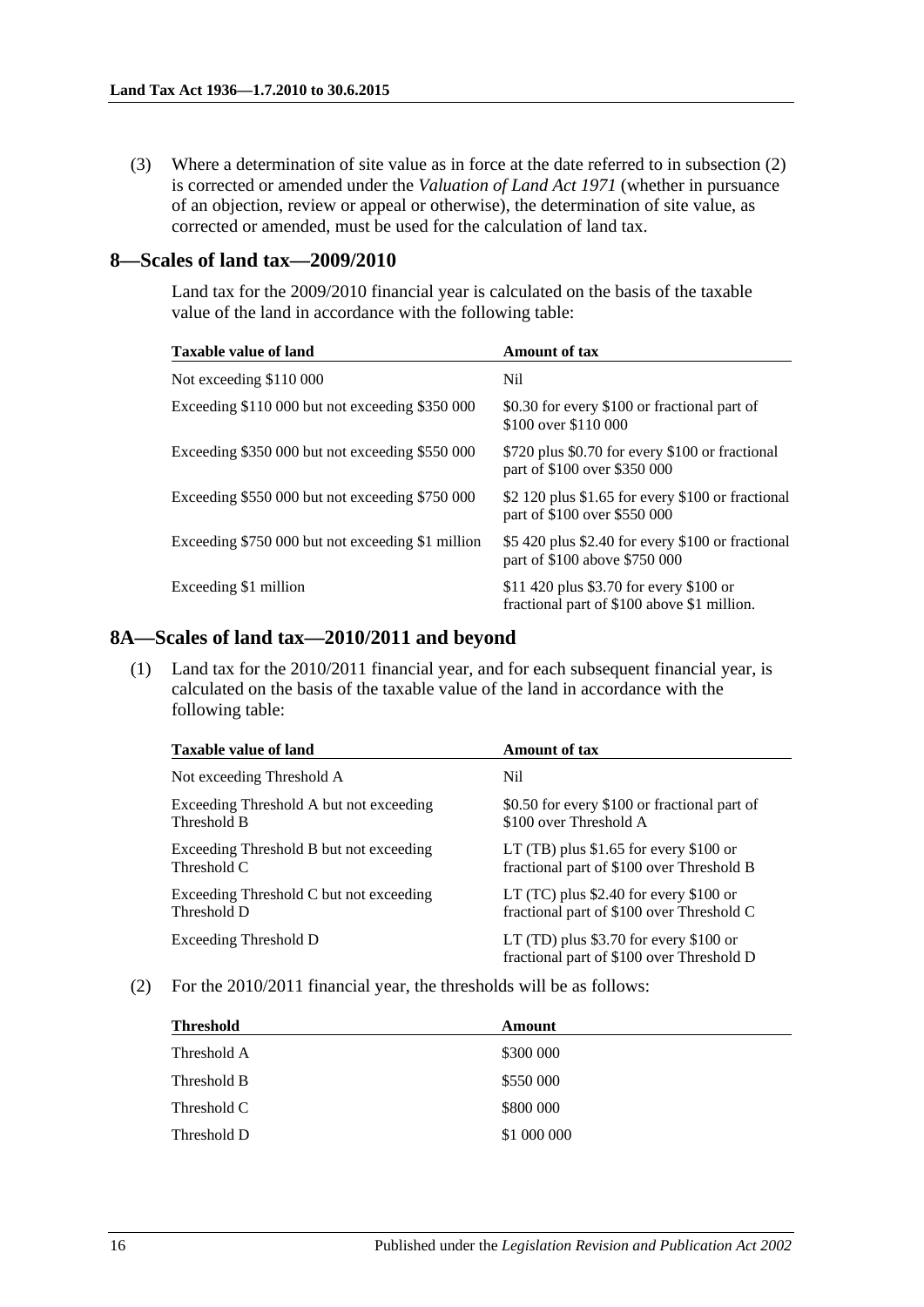<span id="page-16-1"></span>(3) Subject to this section, for the 2011/2012 financial year and for each subsequent financial year (*year*  $x$ ), each of the thresholds will be adjusted to take into account increases in the site value of land according to the following formula:

 $Threshold_{year x}$  =  $Threshold_{1} \times Index value_{year x}$ where— *Threshold x* represents each of the thresholds for the relevant financial year (*year x*) **Threshold** represents each of the relevant thresholds set out i[n subsection](#page-15-2) (2) for the 2010/2011 financial year *Index value*<sub>vear x</sub> = Index value<sub>vear x-1</sub> x (1 + Avg percentage change in site values<sub>year x</sub>) where *Index value*  $\frac{1}{2}$  is the Index value for the relevant financial year (*year x*) and the average percentage change in site values for that financial year is determined under [subsection](#page-16-0) (4), and with the Index value for the 2010/2011 financial year being 1.

- <span id="page-16-3"></span><span id="page-16-2"></span><span id="page-16-0"></span>(4) For the purposes of [subsection](#page-16-1) (3), the average percentage change in site values for a particular financial year will be determined by the Valuer-General after the application of the following principles:
	- (a) in determining the average percentage change in site values for the financial year, the Valuer-General will take into account changes in the site value of land according to valuations applying under the *[Valuation of Land Act](http://www.legislation.sa.gov.au/index.aspx?action=legref&type=act&legtitle=Valuation%20of%20Land%20Act%201971) 1971* with respect to a period of 12 months expiring on a date to be determined by the Valuer-General, being a date that falls on or before 30 June in the financial year immediately preceding the relevant financial year;
	- (b) the average percentage change in site values must take into account changes in the site value of residential land and changes in the site value of other land (as identified by the Valuer-General), with the averaging being undertaken in accordance with a method determined to be appropriate by the Valuer-General after taking into account the provisions of this Act and the *[Valuation of Land Act](http://www.legislation.sa.gov.au/index.aspx?action=legref&type=act&legtitle=Valuation%20of%20Land%20Act%201971) 1971*;
	- (c) for the purposes of [paragraphs](#page-16-2) (a) and  $(b)$ 
		- (i) vacant land zoned for residential purposes will be treated as residential land and vacant land zoned for any other purpose (other than primary production) will be treated as other land; and
		- (ii) land used for primary production must be excluded.
- (5) If after applying [subsection](#page-16-0) (4) to determine the Index value for a particular financial year (*year* x) under [subsection](#page-16-1) (3) the result would be an Index value for year x that would be less than or equal to any Index value that has applied for any preceding financial year, the thresholds for year x will remain unchanged (so as to be equal to the year x-1 amounts).
- <span id="page-16-4"></span>(6) On or before 30 June in each year (commencing in 2011), the Valuer-General must publish by notice in the Gazette—
	- (a) the average percentage change in site values for the ensuing financial year (*year x*); and
	- (b) the Index value for the ensuing financial year (*year x*).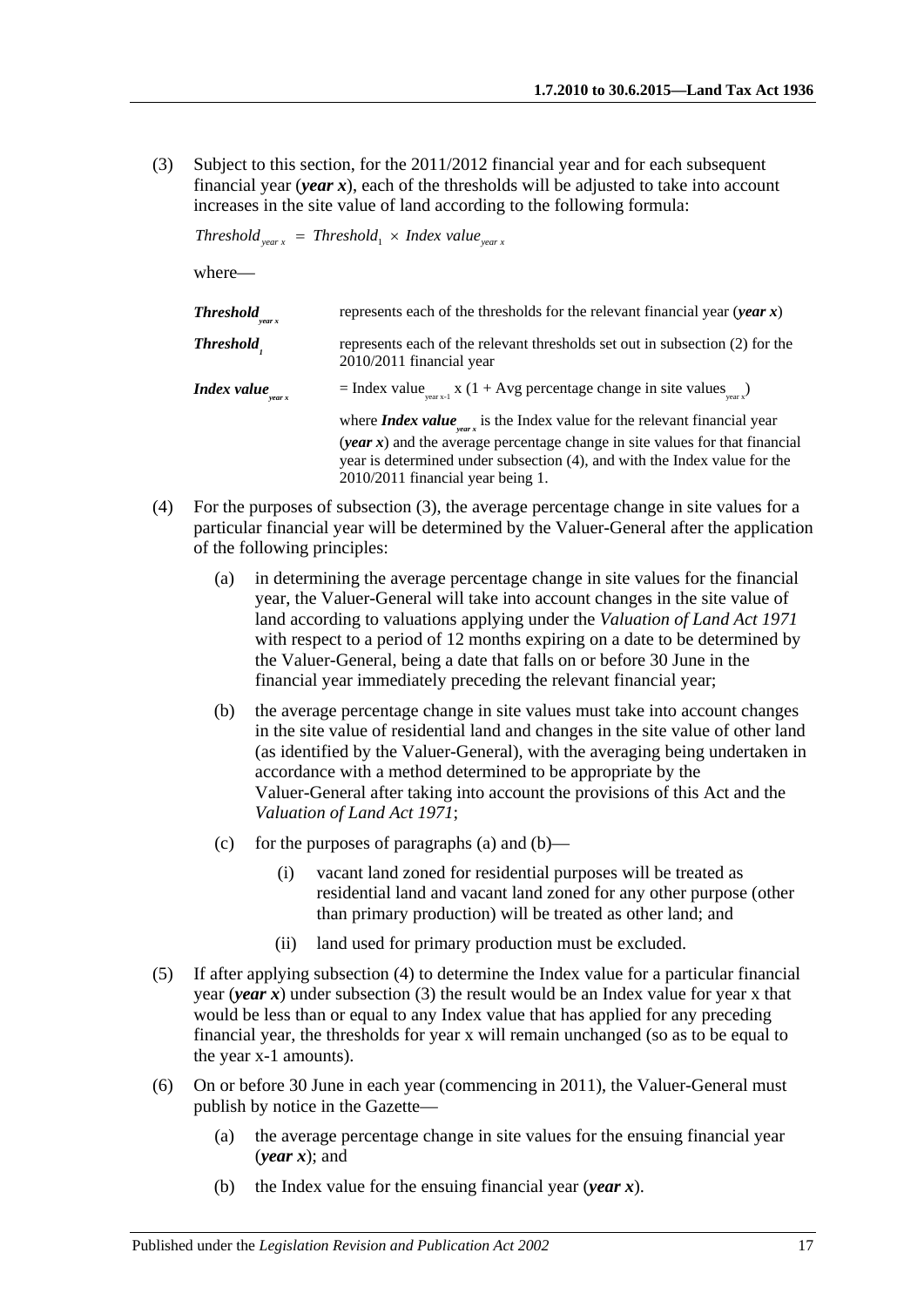- <span id="page-17-4"></span>(7) The Commissioner must, on or after the publication of a notice under [subsection](#page-16-4) (6) with respect to a financial year (the ensuing financial year under [subsection](#page-16-4)  $(6)$ ), by notice in the Gazette, publish the thresholds that will apply with respect to that financial year (being a notice that may be published before, on or after 1 July in that financial year).
- (8) For the purposes of [subsection](#page-17-4) (7), the thresholds will be rounded to the nearest \$1,000 (with an amount of \$500 rounded up).
- (9) A notice under [subsection](#page-17-4) (7) will have effect according to its terms (and be conclusive in all respects for the purposes of this section).
- (10) In this section—

*LT (TB)* means the land tax payable with respect to land with a taxable value equal to Threshold B;

*LT (TC)* means the land tax payable with respect to land with a taxable value equal to Threshold C;

*LT* (*TD*) means the land tax payable with respect to land with a taxable value equal to Threshold D.

#### <span id="page-17-0"></span>**8B—Aggregation of land**

- (1) Except as otherwise provided by this Act, land tax is calculated on the basis of the aggregate taxable value of all land owned by the taxpayer.
- (2) If a taxpayer is liable to pay land tax in respect of land included in more than 1 land tax assessment, the land tax is (subject to any additional levy that affects portion only of that land) apportioned to and chargeable on the land included in the various assessments in the proportions that the taxable value of the land included in each separate assessment bears to the aggregate taxable value of all the land.

#### <span id="page-17-1"></span>**9—Defined rural areas**

The Governor may, by proclamation—

- (a) declare any part of the State to be a defined rural area for the purposes of this Act; or
- (b) vary or revoke any such declaration.

#### <span id="page-17-5"></span><span id="page-17-2"></span>**10—Defined shack-site areas**

- (1) The Governor may, by proclamation—
	- (a) declare any part of the State to be a defined shack-site area for the purposes of this Act; or
	- (b) vary or revoke any such declaration.
- (2) A proclamation under [subsection](#page-17-5) (1) is effective from a day (which may be antecedent or subsequent to the day on which it is made) determined by the Governor.

#### <span id="page-17-3"></span>**11—Minimum tax**

Where the total amount of land tax payable by any taxpayer in respect of any year would, apart from this section, be less than \$20, no land tax is payable.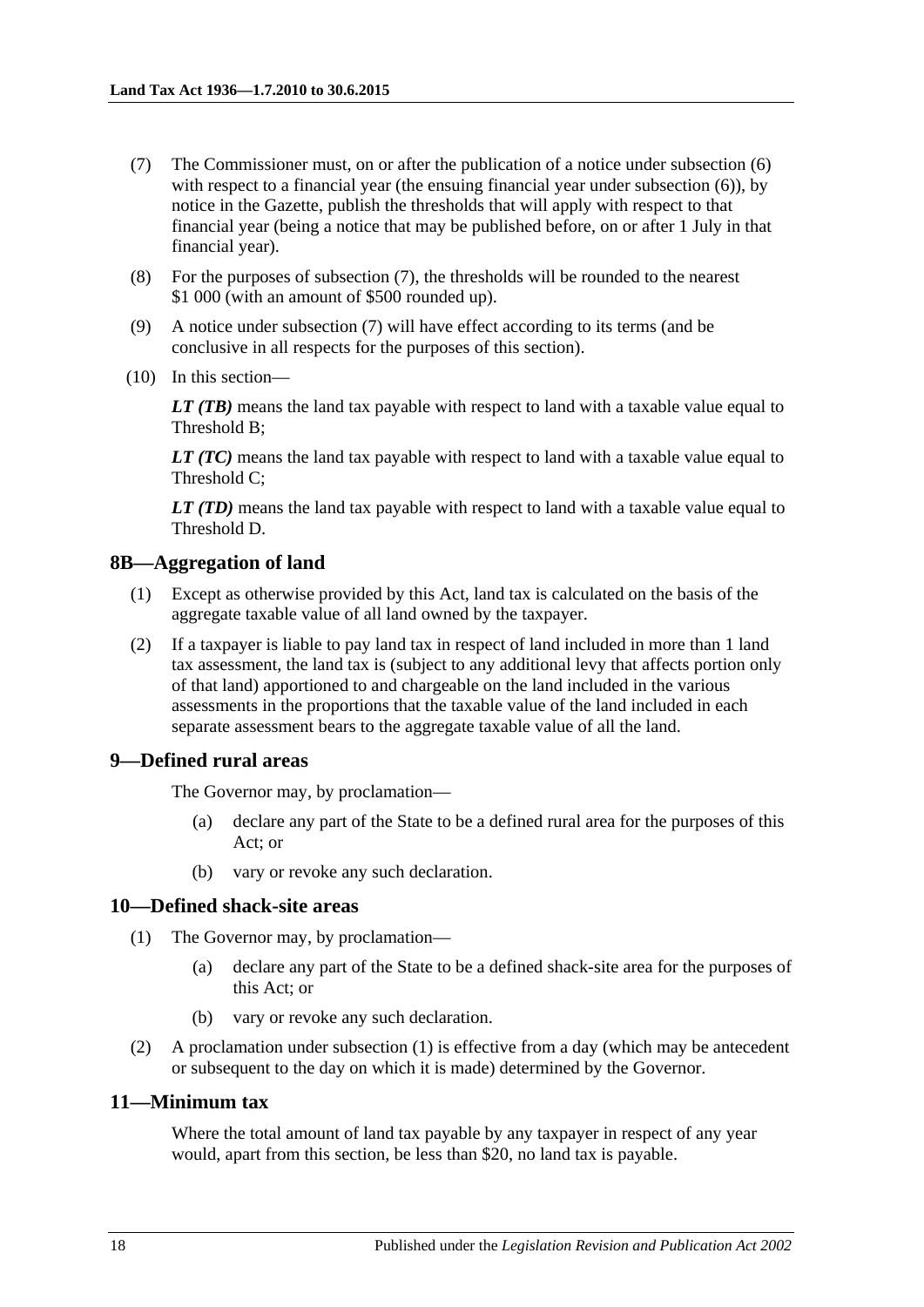#### <span id="page-18-3"></span><span id="page-18-0"></span>**12—Tax in cases where there are two or more owners**

- (1) Subject to [subsection](#page-18-2) (2), where two or more persons are the owners of land, the same amount of land tax is payable in respect of that land as if only one person were the owner.
- <span id="page-18-2"></span>(2) [Subsection](#page-18-3) (1) does not affect the operation of any provisions of this Act under which the value of land is aggregated, for the purpose of the assessment of tax, with the value of other land.

#### <span id="page-18-4"></span><span id="page-18-1"></span>**13—Cases of multiple ownership and aggregation of value**

- (1) If two or more persons are owners of the same land but not all in the same capacity<sup>1</sup>, the Commissioner may treat all who are owners of the land in one particular capacity (to be decided by the Commissioner) as—
	- (a) the sole owner or owners of the land; and
	- (b) the sole taxpayer or taxpayers for the land.
- (2) If the Commissioner treats a person or persons as the sole owner or owners of land under [subsection](#page-18-4) (1), the aggregation principle applies as if that person or those persons were the sole owner or owners of the land.
- (3) The aggregation principle is subject to the following qualifications:
	- (a) if two or more persons are the taxpayers for the same land, the taxable value of the land will not be aggregated with the taxable value of—
		- (i) other land for which one or more, but not all, of those persons is or are the taxpayer or taxpayers; or
		- (ii) other land for which one or more of those persons and some other person are the taxpayers;
	- (b) subject to [subsection](#page-18-5) (3a), if land is held on trust (other than a trust arising because of a contract to purchase or acquire an estate or interest in the land), notice of the trust is given as required by regulation, and the trustee is the taxpayer for the land, the taxable value of the land will not be aggregated with the taxable value of other land owned by the same taxpayer unless the other land is held in trust for the same beneficiary.
- <span id="page-18-6"></span><span id="page-18-5"></span>(3a) If two or more portions of land comprising the whole or a part of a certificate of title are held on trust for two or more beneficiaries, the qualification to the aggregation principle under [subsection](#page-18-6) (3)(b) does not apply and the Commissioner may treat all the land comprising the certificate of title as the one piece of land.
- (4) If two or more trustees own land separately, but subject to the same trust, the Commissioner may treat any one of the trustees as the owner or owners of all the land subject to the trust.
- <span id="page-18-7"></span>(5) For the purposes of this section, the various capacities in which a person may be the owner of land are as follows:
	- (a) as legal owner;
	- (b) as equitable owner;
	- (c) as prospective owner (ie a person who has entered into a contract to purchase or acquire an estate or interest in the land);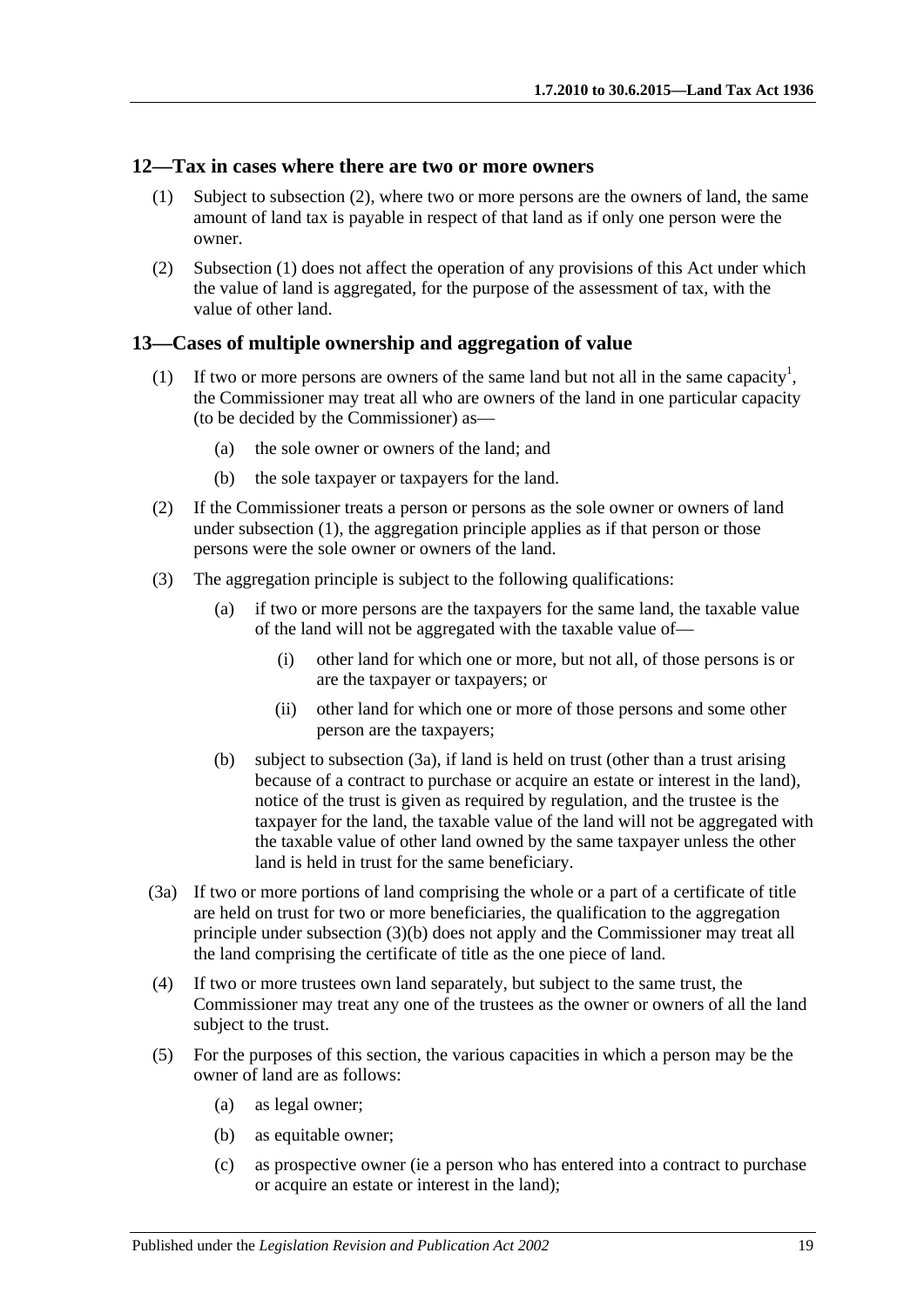- (d) as lessee under a perpetual lease or a shack-site lease;
- (e) if the land is in a defined shack-site area—as occupier.
- (6) This section applies subject to the operation of [section](#page-19-0) 13A.

**Note—**

1 See [subsection](#page-18-7) (5).

#### <span id="page-19-0"></span>**13A—Commissioner may determine that minor interest is to be disregarded**

(1) In this section—

*prescribed interest*—see [subsections](#page-19-1) (2) and [\(3\);](#page-19-2)

*prescribed land* means land where 2 or more persons are the owners of the land;

*transaction* includes any form of conveyance, transfer, contract, agreement or arrangement (whether or not in writing).

- <span id="page-19-1"></span>(2) If a person's interest in prescribed land is 5% or less, [subsection](#page-19-3) (5) will apply in relation to the interest (a *prescribed interest*) unless the Commissioner, on the application of a person who, as an owner of the prescribed land, has an interest exceeding 5% in the land, is satisfied that there is no doubt that the interest was created solely for a purpose, or entirely for purposes, unrelated to reducing the amount of land tax payable in respect of the land, or any other piece of land.
- <span id="page-19-2"></span>(3) If a person's interest in prescribed land exceeds 5% but is less than 50%, [subsection](#page-19-3) (5) will apply in relation to the interest (a *prescribed interest*) if the Commissioner forms the opinion that the purpose, or 1 of the purposes, for the creation of the interest was to reduce the amount of land tax payable in respect of the land, or any other piece of land.
- (4) For the purposes of [subsections](#page-19-1) (2) and [\(3\),](#page-19-2) the Commissioner may have regard to—
	- (a) the nature of any relationships between the owners of the land, or between the owners of 2 or more pieces of land; and
	- (b) the lack of consideration, or the amount, value or source of the consideration, provided in association with the creation of the interest; and
	- (c) the form and substance of any transaction associated with the creation or operation of the interest, including the legal and economic obligations of the parties and the economic and commercial substance of any such transaction; and
	- (d) the way in which any transaction associated with the creation or operation of the interest was entered into or carried out; and
	- (e) any other matter the Commissioner considers relevant.
- <span id="page-19-3"></span>(5) If this subsection applies in relation to a prescribed interest under this section—
	- (a) the person holding the prescribed interest is to be taken not to be an owner of the land for the purposes of this Act; and
	- (b) the land tax payable in respect of the land is to be assessed, and is payable, as if the land were wholly owned by the owner or owners of the land who do not hold the prescribed interest (or, if relevant, any such prescribed interest).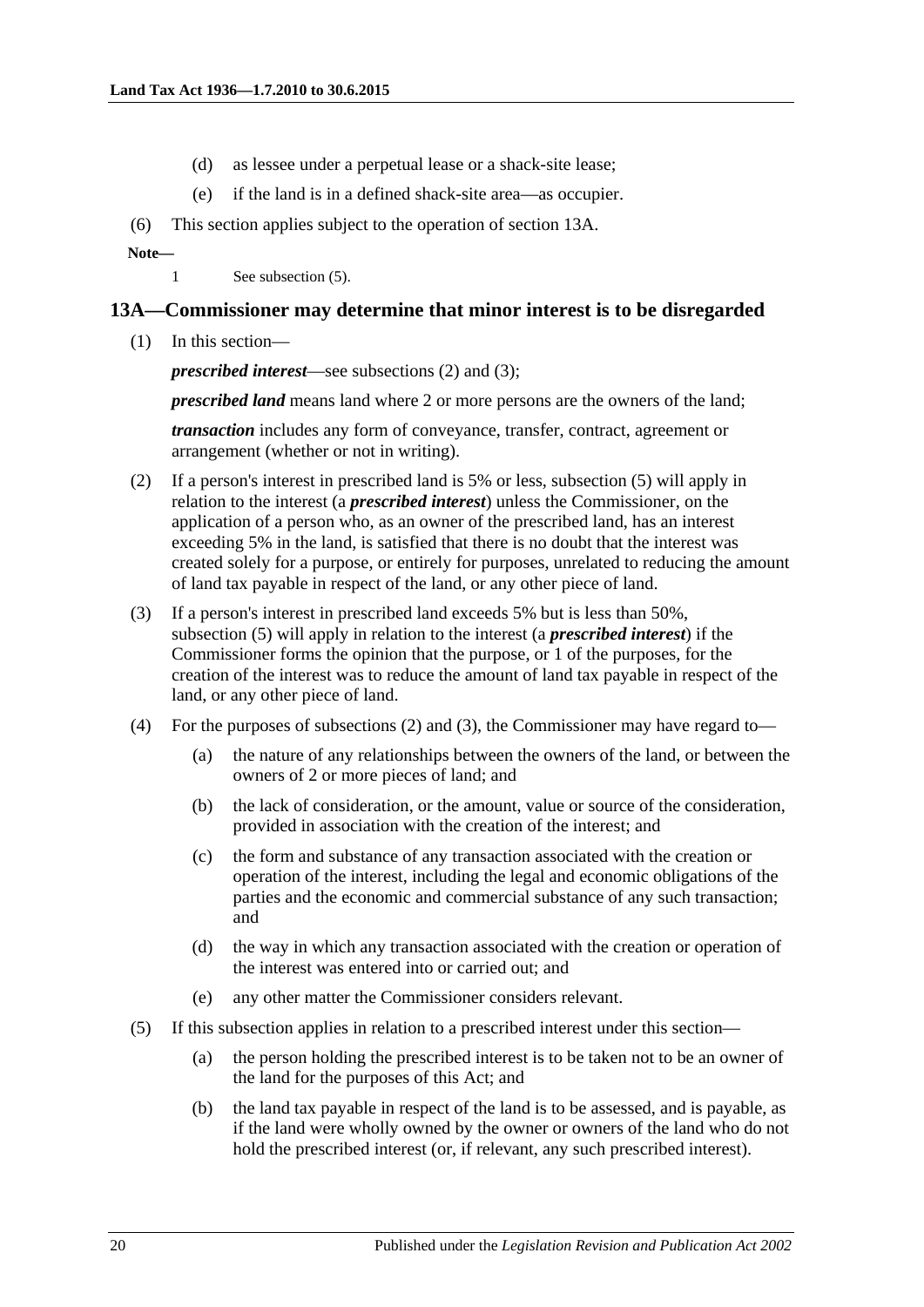- (6) However, a preceding subsection will not apply for the purposes of the other provisions of this Act if the effect is to decrease the amount of land tax payable in respect of any land.
- (7) If the Commissioner decides to reject an application of an owner of land under [subsection](#page-19-1) (2), the Commissioner must give notice of the decision to the owner—
	- (a) stating the decision; and
	- (b) stating the grounds on which the decision is based.
- (8) If the Commissioner forms an opinion under [subsection](#page-19-2) (3) so as to give rise to the application of [subsection](#page-19-3) (5), the Commissioner must give notice of the operation of [subsection](#page-19-3) (5) to each owner of the land—
	- (a) stating the fact that the opinion has been formed, and setting out its effect under this section; and
	- (b) stating the grounds on which the opinion is based.
- (9) For the purposes of this section—
	- (a) a reference to an interest in land is a reference to the estate, interest, right, benefit or fact of occupation that makes a person an owner of land under this Act; and
	- (b) an interest may be or become subject to the operation of this section no matter when it was created, including in a case where the interest was created before the commencement of this section.

#### <span id="page-20-0"></span>**14—Person liable to tax**

- (1) Subject to this Act, an owner of land is liable for tax in respect of that land.
- (2) In any proceedings relating to tax in respect of land, the person named in a valuation roll under the *[Valuation of Land Act](http://www.legislation.sa.gov.au/index.aspx?action=legref&type=act&legtitle=Valuation%20of%20Land%20Act%201971) 1971* as the owner of the land, being the valuation roll containing the site value required to be used in calculating the land tax in respect of the land, will be presumed, in the absence of proof to the contrary, to be the owner of the land liable to the tax.

#### <span id="page-20-1"></span>**15—Change of ownership**

- (1) Subject to this Act, no land and no person assessed for tax is relieved of a charge or liability for tax in respect of a particular financial year by reason of a change in the ownership of the land, or any other event, occurring after the commencement of the financial year.
- (2) The Commissioner may refuse to recognise any change in the ownership of any land until the amount of the tax in respect of the land has been paid.
- (3) The Commissioner may refuse to recognise any change in the ownership of any land where notice of that change of ownership has not been given as required by the regulations.
- (4) Where the Commissioner refuses to recognise a change in the ownership of any land, the person who is recognised by the Commissioner as the owner of the land remains the taxpayer in respect of the land.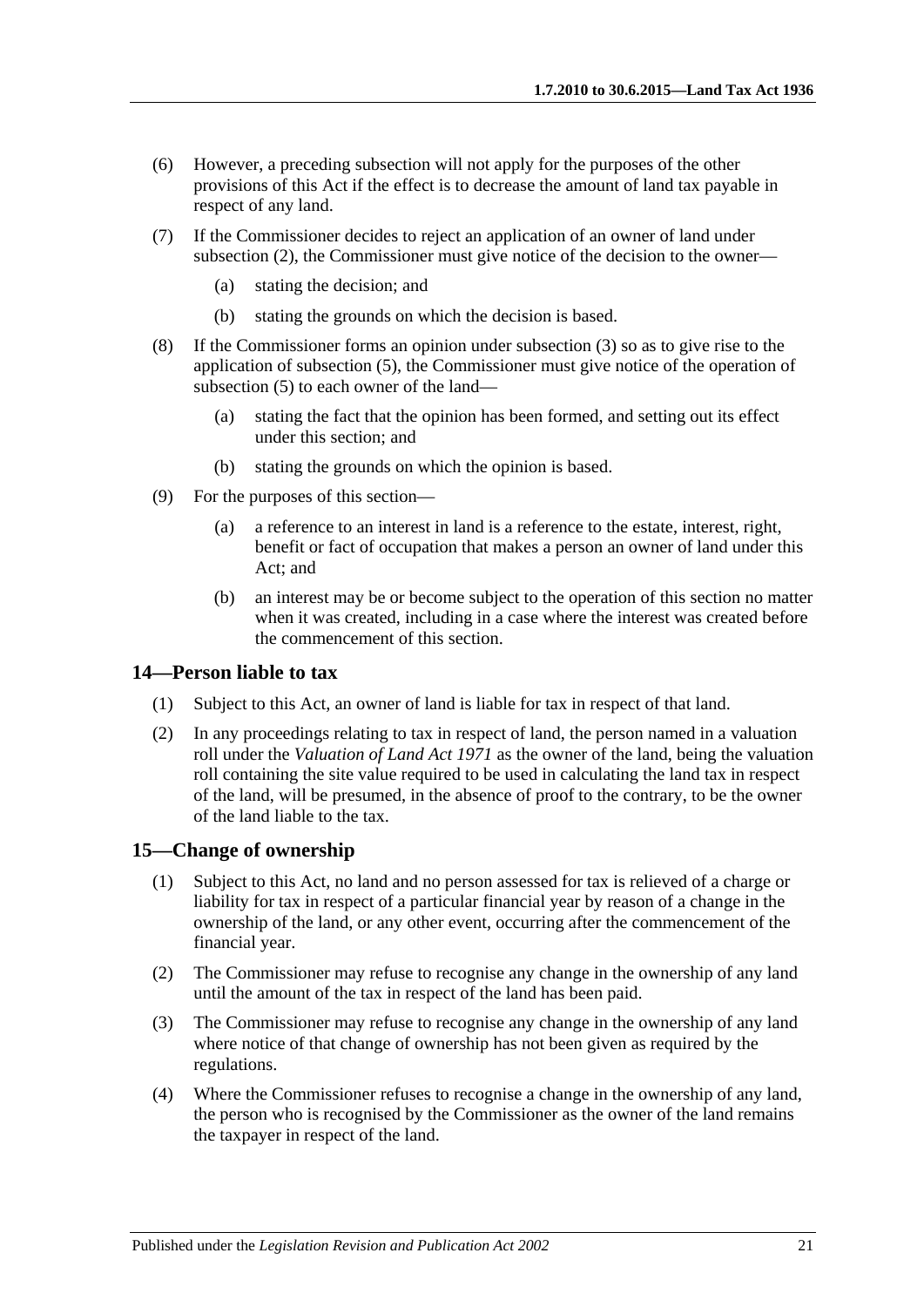#### <span id="page-21-0"></span>**16—Liability for tax to be joint and several**

Where there are two or more taxpayers in respect of the same land, they are jointly and severally liable to pay tax in respect of that land.

#### <span id="page-21-1"></span>**17—Distribution of burden**

- (1) The burden of the tax will be distributed between the taxpayers in the relative proportions of the value of their interests in the land taxed.
- (2) A taxpayer who has paid tax in respect of land is entitled to recover from every other taxpayer in respect of the same land a proper proportion of the amount paid.

#### <span id="page-21-2"></span>**18—Contracts etc to evade land tax**

- (1) Where a contract, agreement or arrangement entered into in writing or verbally (whether before or after the commencement of the *Land Tax Act Amendment Act 1977*) has or purports to have the purpose (whether as the main or a subsidiary purpose) of in any way directly or indirectly—
	- (a) altering the incidence of land tax; or
	- (b) relieving any person from liability to pay land tax, or reducing any such liability; or
	- (c) defeating, evading or avoiding any obligation or liability imposed by this Act,

the Commissioner may, by notice in writing given to the parties treat that contract, agreement or arrangement as void for the purposes of this Act.

(2) Where the Commissioner has, in pursuance of this section, treated a contract, agreement or arrangement as void for the purposes of this Act, it will be presumed, in any legal proceedings, in the absence of proof to the contrary, that the purpose of the contract, agreement or arrangement is such as would attract the operation of this section.

#### <span id="page-21-3"></span>**19—Time for payment of tax**

The amount specified in an assessment by the Commissioner as land tax payable in respect of land for a financial year must be paid to the Commissioner within 30 days after service of the assessment on the taxpayer, or, if there is more than one taxpayer liable to pay the tax in respect of the land, on any one of the taxpayers.

#### <span id="page-21-5"></span><span id="page-21-4"></span>**20—Power to let or sell land liable to tax**

- (1) If tax is in arrears for 6 months or more, the Commissioner may have a notice published in the Gazette—
	- (a) specifying the land in respect of which the tax is payable; and
	- (b) specifying the amount of the tax in arrears; and
	- (c) stating that if the tax is not paid within 3 months of the date of the notice the Commissioner will let the land, or apply to the Supreme Court for an order for sale of the land.
- (2) If at the expiration of 3 months from the date of a notice published under [subsection](#page-21-5) (1) any part of the tax remains in arrears the Commissioner may—
	- (a) let the land; or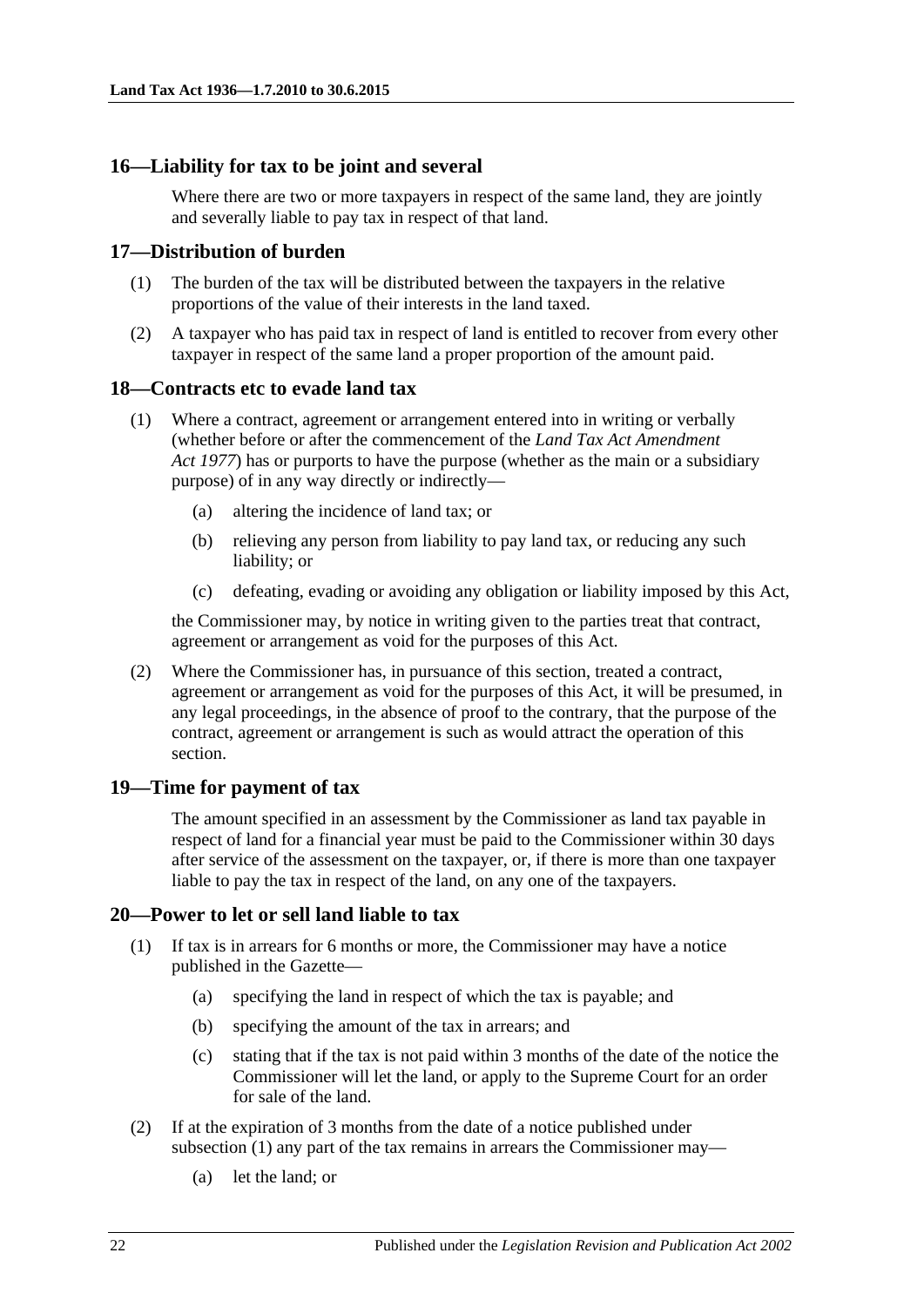- (b) apply to the Supreme Court for an order for the sale of the land.
- <span id="page-22-4"></span><span id="page-22-3"></span>(3) The Supreme Court may, on an application under [subsection](#page-22-3) (2)(b)—
	- (a) make an order for the sale of the land; and
	- (b) give directions as to how the proceeds of sale are to be dealt with.
- (4) Subject to any directions of the Supreme Court under [subsection](#page-22-4) (3), where land is leased or sold in pursuance of this section the proceeds will be applied by the Commissioner towards the payment of the arrears of tax and the costs of proceeding under this section and any surplus must be paid to the person beneficially entitled to the land or, if the land has been sold, to the person who was beneficially entitled to the land prior to the sale.

#### <span id="page-22-0"></span>**21—Transfer of land in satisfaction of tax liability**

Where land is unencumbered except by a liability to pay tax, the Commissioner may, on behalf of the Crown, accept a transfer of an estate in fee simple in the land in satisfaction of the liability for tax.

#### <span id="page-22-1"></span>**22—Tax first charge on land**

- (1) Subject to this Act, tax is, until payment, a first charge on the land in respect of which the tax is payable.
- (2) Where land tax is levied against the common property, or part of the common property, of a community scheme under the *[Community Titles Act](http://www.legislation.sa.gov.au/index.aspx?action=legref&type=act&legtitle=Community%20Titles%20Act%201996) 1996*, the tax is not a charge on the common property but is, instead, a first charge on each of the community lots of the community scheme.

#### <span id="page-22-5"></span><span id="page-22-2"></span>**23—Certificates in respect of liability to tax**

- (1) Upon application by the purchaser of any land, or the purchaser's agent, and payment of the prescribed fee, the Commissioner may issue a certificate showing the amount (if any) of tax that is, or will be, payable under this Act in respect of the land on a specified date (the *relevant date*).
- (2) Where the Commissioner is unable to calculate exactly the amount referred to in [subsection](#page-22-5) (1), the Commissioner may make an estimate of that amount.
- (3) Where the land in respect of which an application is made under this section is only part of the land included in a land tax assessment, the certificate referred to in [subsection](#page-22-5) (1) must relate to the whole of the land comprised in the assessment.
- (4) Where—
	- (a) the amount (if any) stated in a certificate given under this section is paid within a period specified in the certificate; or
	- (b) the certificate indicates that no amount is or will be payable,

the purchaser and the purchaser's successors in title are released from any liability to tax that accrued in respect of the land before the relevant date, and no such liability is or remains a charge upon the land after it becomes vested in the purchaser.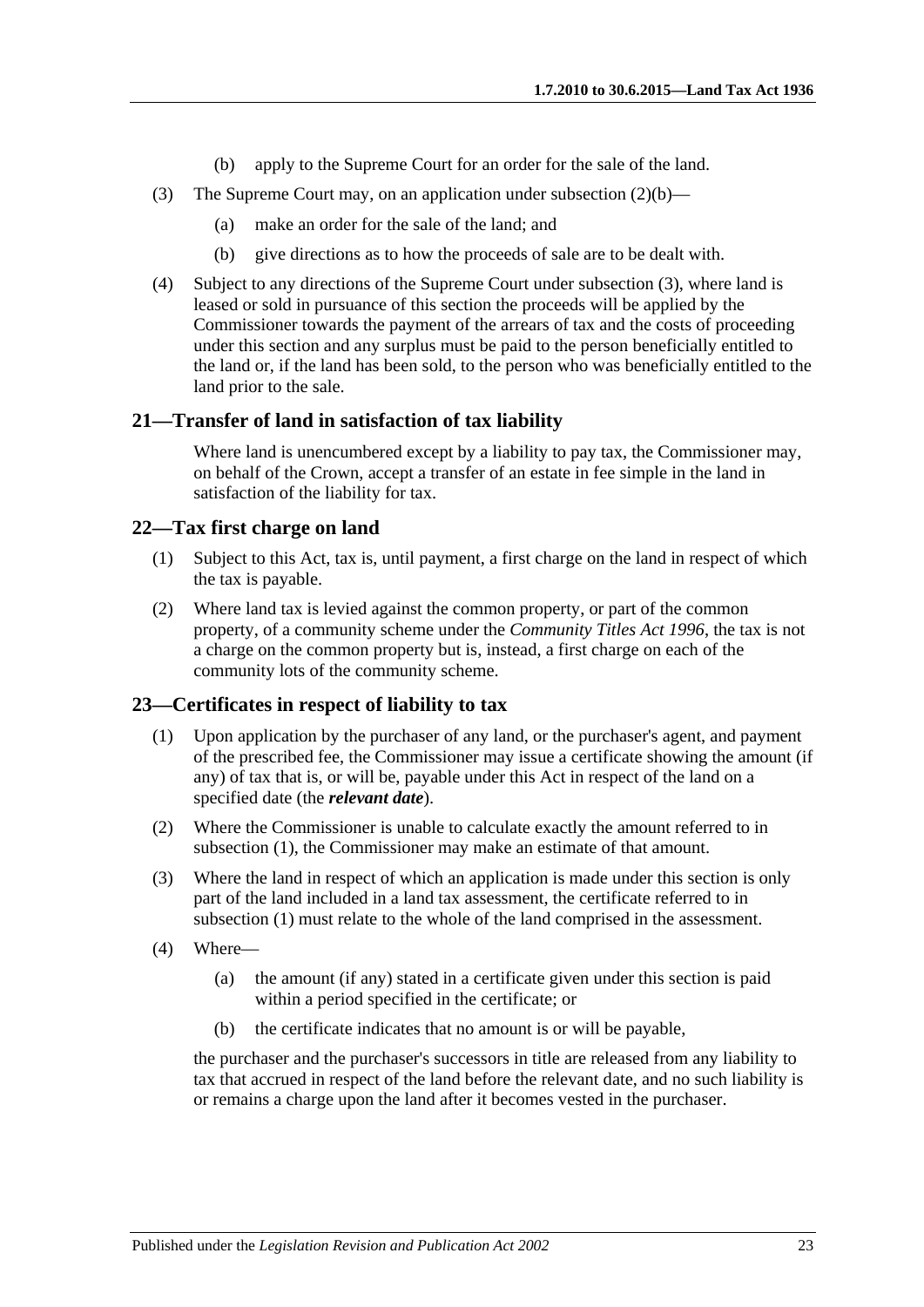#### <span id="page-23-0"></span>**24—Alterations to valuations**

The right of the Commissioner to recover tax under this Act is not suspended or delayed by an objection, review or appeal in relation to a valuation under the *[Valuation of Land Act](http://www.legislation.sa.gov.au/index.aspx?action=legref&type=act&legtitle=Valuation%20of%20Land%20Act%201971) 1971* and the Commissioner may recover tax on the assumption that the valuation is correct, but if any alteration to a valuation affecting the amount of land tax payable in respect of any land is made under that Act (whether in consequence of an objection, review or appeal, or otherwise) the Commissioner must make a reassessment of the liability to land tax in respect of the land.

#### <span id="page-23-1"></span>**25—Service**

- (1) An assessment or other document to be served on a person for the purposes of this Act may be served on the person by affixing it conspicuously on any land to which the assessment or other document relates.
- (2) This section is in addition to and does not derogate from a provision of the *[Taxation](http://www.legislation.sa.gov.au/index.aspx?action=legref&type=act&legtitle=Taxation%20Administration%20Act%201996)  [Administration Act](http://www.legislation.sa.gov.au/index.aspx?action=legref&type=act&legtitle=Taxation%20Administration%20Act%201996) 1996* as to the service of documents.

#### <span id="page-23-2"></span>**26—Regulations**

- (1) The Governor may make regulations for the purposes of this Act.
- (2) Any such regulation may impose a fine not exceeding \$125 for breach of a regulation.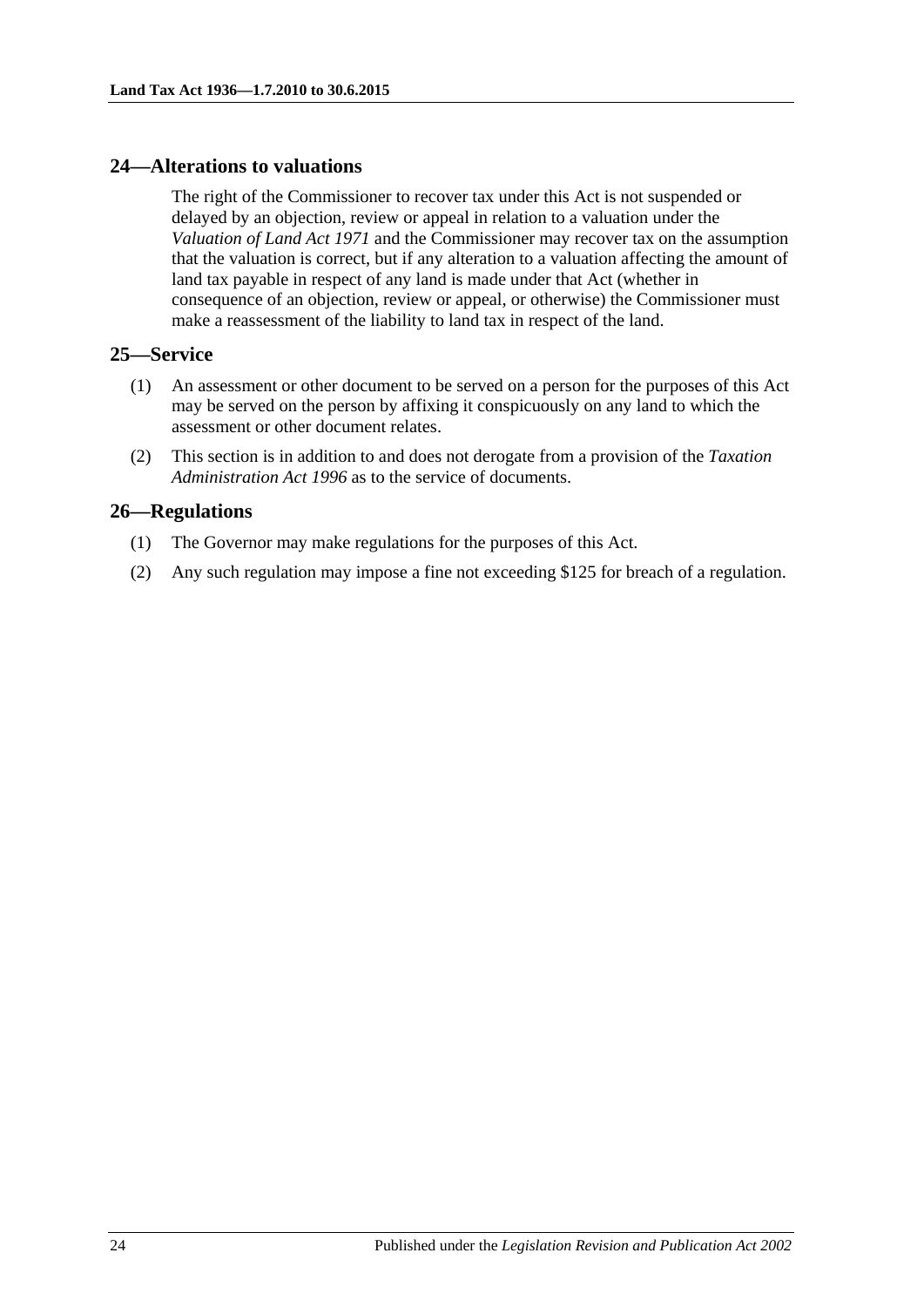## <span id="page-24-0"></span>**Legislative history**

### **Notes**

- Please note—References in the legislation to other legislation or instruments or to titles of bodies or offices are not automatically updated as part of the program for the revision and publication of legislation and therefore may be obsolete.
- Earlier versions of this Act (historical versions) are listed at the end of the legislative history.
- For further information relating to the Act and subordinate legislation made under the Act see the Index of South Australian Statutes or www.legislation.sa.gov.au.

## **Legislation repealed by principal Act**

The *Land Tax Act 1936* repealed the following:

*Taxation Act 1927 Taxation Amendment Act 1927 Taxation Act Amendment Act 1929 Taxation Act 1930 Land Tax Act 1931 Taxation Act 1933 Taxation Act 1934 Taxation Act 1935*

## **Principal Act and amendments**

New entries appear in bold.

| Year | N <sub>0</sub> | Title                                              | Assent     | Commencement                                 |
|------|----------------|----------------------------------------------------|------------|----------------------------------------------|
|      | 1936 2318      | Land Tax Act 1936                                  | 26.11.1936 | 7.1.1937 ( <i>Gazette 7.1.1937 p1</i> )      |
| 1942 | 34             | Land Tax Act Amendment Act 1942                    | 26.11.1942 | 26.11.1942                                   |
| 1948 | 16             | Land Tax Act Amendment Act 1948                    | 23.9.1948  | 23.9.1948                                    |
| 1952 | 47             | Land Tax Act Amendment Act 1952                    | 4.12.1952  | 4.12.1952                                    |
| 1961 | 8              | Land Tax Act Amendment Act 1961                    | 19.10.1961 | 19.10.1961                                   |
| 1965 | 32             | Land Tax Act Amendment Act 1965                    | 2.12.1965  | 2.12.1965                                    |
| 1966 | 39             | Land Tax Act Amendment Act 1966                    | 25.8.1966  | 25.8.1966                                    |
| 1967 | 40             | Land Tax Act Amendment Act 1967                    | 28.9.1967  | $22.2.1968$ : s 1(1)                         |
| 1969 | 56             | Land Tax Act Amendment Act 1969                    | 4.12.1969  | 21.5.1970 (Gazette 21.5.1970 p1842)          |
| 1970 | 49             | Land Tax Act Amendment Act 1970                    | 10.12.1970 | 30.6.1971 ( <i>Gazette 10.6.1971 p2830</i> ) |
| 1971 | 53             | Land Tax Act Amendment Act 1971                    | 23.9.1971  | 23.9.1971                                    |
| 1972 | 78             | Land Tax Act Amendment Act 1972                    | 5.10.1972  | At midnight on 30.6.1972: s 2                |
| 1972 | 79             | Statutes Amendment (Valuation of<br>Land) Act 1972 | 5.10.1972  | $1.6.1972$ : s 2                             |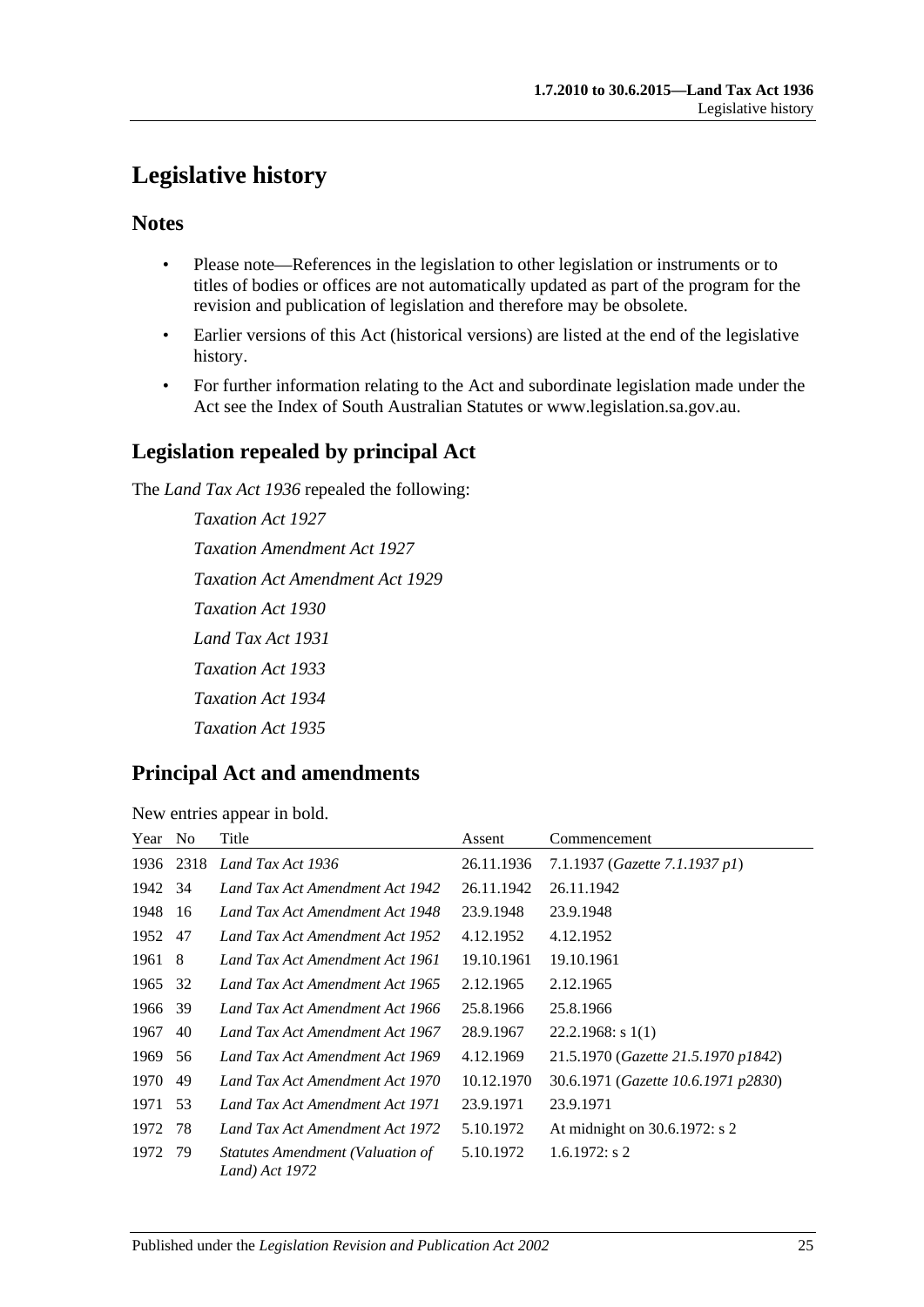| 1974    | -16 | Rates and Taxes Remission Act 1974                                    | 4.4.1974   | $1.7.1973$ : s 2                                                                                 |
|---------|-----|-----------------------------------------------------------------------|------------|--------------------------------------------------------------------------------------------------|
| 1974    | 109 | Land Tax Act Amendment Act 1974                                       | 5.12.1974  | 5.12.1974                                                                                        |
| 1975    | 48  | Land Tax Act Amendment Act 1975                                       | 10.4.1975  | 2.6.1975 (Gazette 22.5.1975 p1987)                                                               |
| 1975    | 98  | Statutes Amendment (Rates and Taxes 20.11.1975<br>Remission) Act 1975 |            | $1.7.1975$ : s 2                                                                                 |
| 1976    | 41  | Land Tax Act Amendment Act 1976                                       | 22.10.1976 | $30.6.1976$ : s 2                                                                                |
| 1977    | 32  | Land Tax Act Amendment Act 1977                                       | 27.10.1977 | $30.6.1977$ : s 2                                                                                |
| 1977    | 55  | Statutes Amendment (Rates and Taxes 15.12.1977<br>Remission) Act 1977 |            | $1.7.1978$ : s 2                                                                                 |
| 1979    | 61  | Land Tax Act Amendment Act 1979                                       | 8.11.1979  | $30.6.1979$ : s 2                                                                                |
| 1981    | 29  | Statutes Amendment (Valuation of<br>Land) Act 1981                    | 19.3.1981  | 30.6.1981 (Gazette 4.6.1981 p1640)                                                               |
| 1982    | 79  | Land Tax Act Amendment Act 1982                                       | 9.9.1982   | 30.6.1982: s 2 except s 15-8.12.1983<br>(Gazette 8.12.1983 p1616)                                |
| 1983    | 80  | Land Tax Act Amendment Act 1983                                       | 24.11.1983 | $30.6.1983$ : s 2                                                                                |
| 1984    | 88  | Valuation of Land Act Amendment<br>Act 1984                           | 29.11.1984 | 11.7.1985 (Gazette 4.7.1985 p6)                                                                  |
| 1985    | 79  | Land Tax Act Amendment Act 1985                                       | 22.8.1985  | At midnight on 30.6.1985: s 2                                                                    |
| 1986    | 62  | Land Tax Act Amendment Act 1986                                       | 6.11.1986  | At midnight on $30.6.1986$ : s $2(1)$ except<br>s 7 & Sch-18.5.1987 (Gazette 23.4.1987<br>p1072) |
| 1986    | 78  | Rates and Land Tax Remission<br>Act 1986                              | 4.12.1986  | 1.4.1987 (Gazette 26.3.1987 p702)                                                                |
| 1987    | 2   | <b>Statutes Amendment (Taxation)</b><br>Act 1987                      | 5.3.1987   | 5.3.1987                                                                                         |
| 1987    | 72  | Land Tax Act Amendment Act 1987                                       | 5.11.1987  | At midnight on 30.6.1987: s 2                                                                    |
| 1988    | 63  | Land Tax Act Amendment Act 1988                                       | 27.10.1988 | At midnight on 30.6.1988: s 2                                                                    |
| 1989    | 48  | Land Tax Act Amendment Act 1989                                       | 31.8.1989  | At midnight on 30.6.1989: s 2                                                                    |
| 1990    | 44  | Land Tax Act Amendment Act 1990                                       | 25.10.1990 | At midnight on 30.6.1990: s 2                                                                    |
| 1991    | 46  | Land Tax (Miscellaneous) Amendment 21.11.1991<br>Act 1991             |            | At midnight on 30.6.1991: s 2                                                                    |
| 1992 50 |     | Land Tax (Rates) Amendment<br>Act 1992                                | 29.10.1992 | At midnight on 30.6.1992: s 2                                                                    |
| 1992 71 |     | <b>Statutes Amendment (Expiation of</b><br>Offences) Act 1992         | 19.11.1992 | 1.3.1993 (Gazette 18.2.1993 p600)                                                                |
| 1993    | 77  | Land Tax (Rates) Amendment<br>Act 1993                                | 27.10.1993 | At midnight on 30.6.1993: s 2                                                                    |
| 1994    | 63  | Land Tax (Scale Adjustment)<br>Amendment Act 1994                     | 3.11.1994  | At midnight on 30.6.1994: s 2                                                                    |
| 1995    | 70  | Land Tax (Home Unit Companies)<br>Amendment Act 1995                  | 2.11.1995  | At midnight on 30.6.1995: s 2                                                                    |
| 1996    | 38  | <b>Statutes Amendment (Community</b><br>Titles) Act 1996              | 9.5.1996   | ss 9 & 10-4.11.1996 (Gazette<br>31.10.1996 p1460)                                                |
| 1996    | 82  | <b>Statutes Amendment (Taxation</b><br>Administration) Act 1996       | 5.12.1996  | Pt 4 (ss $34-62$ ) & Sch (cl 3)-1.7.1997<br>(Gazette 19.12.1996 p1924)                           |
| 1997    | 81  | Land Tax (Land Held On Trust)<br>Amendment Act 1997                   | 24.12.1997 | 24.12.1997                                                                                       |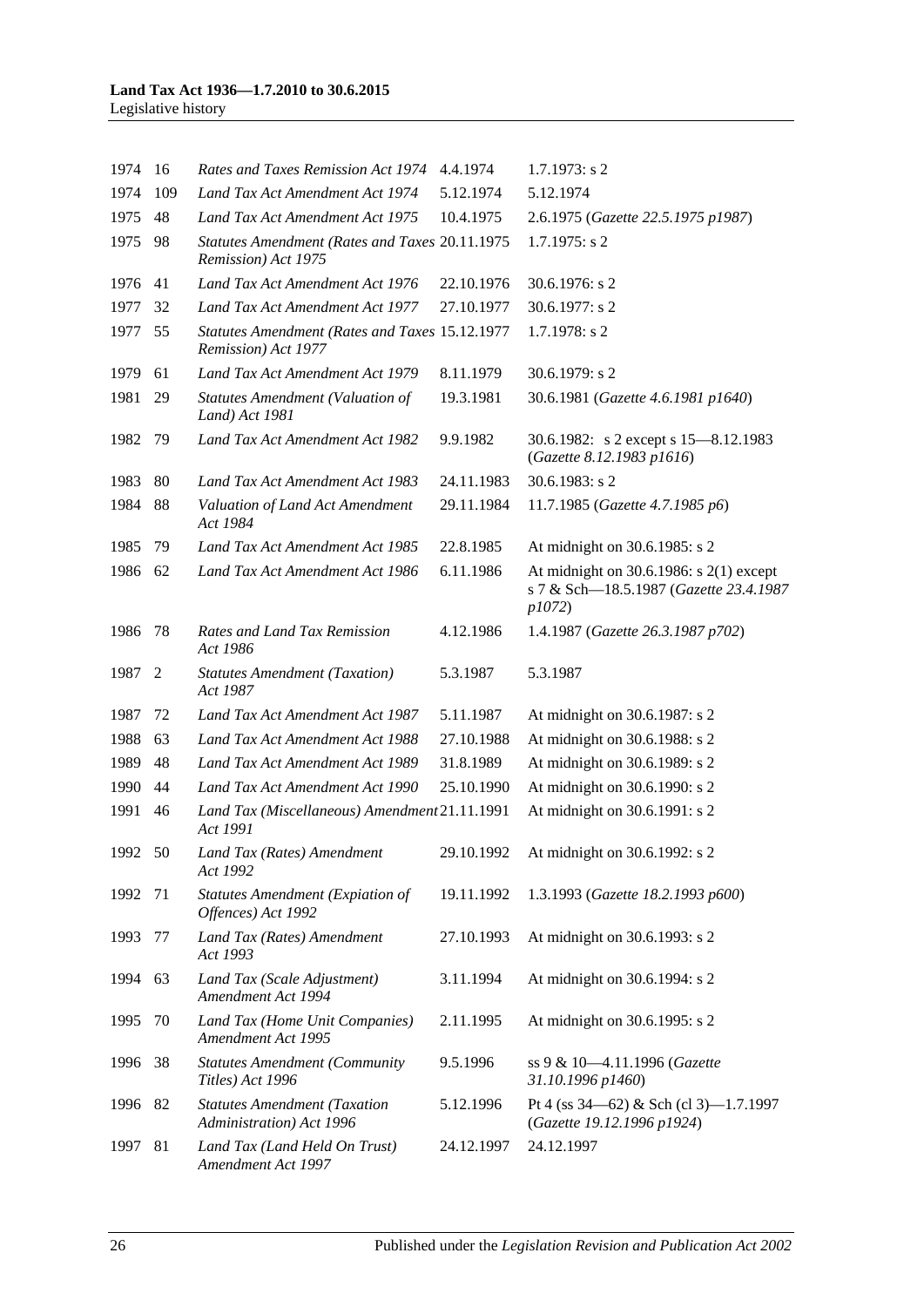| <b>2010</b> | 7  | Land Tax (Miscellaneous)<br><b>Amendment Act 2010</b>                      | 1.7.2010   | s 4(3), (6) & (7)—at midnight on<br>30.6.2009; ss 4(1), (2), (4) & (5), 5 &<br>6—at midnight on 30.6.2010: s 2 |
|-------------|----|----------------------------------------------------------------------------|------------|----------------------------------------------------------------------------------------------------------------|
| 2008        | 38 | <b>Statutes Amendment and Repeal</b><br>(Taxation Administration) Act 2008 | 23.10.2008 | Pt 3 (s $24$ )-1.7.2009 ( <i>Gazette</i><br>11.12.2008 p5475)                                                  |
| 2007        | 33 | Statutes Amendment (Budget 2007)<br>Act 2007                               | 9.8.2007   | Pt 3 (ss $5 \& 6$ )—at midnight on<br>$30.6.2008$ : s $2(3)$                                                   |
| 2006        | 43 | <b>Statutes Amendment (Domestic</b><br>Partners) Act 2006                  | 14.12.2006 | Pt 50 (s $144$ )-1.6.2007 ( <i>Gazette</i><br>26.4.2007 p1352)                                                 |
| 2005        | 28 | Statutes Amendment (Budget 2005)<br>Act 2005                               | 30.6.2005  | Pt 2 (ss $4-7$ )—at midnight on 30.6.2005:<br>s(2(1))                                                          |
| 2001        | 27 | <b>Statutes Amendment (Taxation)</b><br>Measures) Act 2001                 | 26.7.2001  | Pt 2 (s 4)—26.7.2001: s 2(1)                                                                                   |
| 1999        | 83 | Land Tax (Intensive Agistment)<br>Amendment Act 1999                       | 2.12.1999  | At midnight on 30.6.1999: s 2                                                                                  |
|             |    |                                                                            |            |                                                                                                                |

## **Provisions amended since 3 February 1976**

- Legislative history prior to 3 February 1976 appears in marginal notes and footnotes included in the consolidation of this Act contained in Volume 5 of The Public General Acts of South Australia 1837-1975 at page 575.
- Certain textual alterations were made to this Act by the Commissioner of Statute Revision when preparing the reprint of the Act that incorporated all amendments in force as at 18 May 1987. A Schedule of these alterations was laid before Parliament on 6 August 1987.

New entries appear in bold.

Entries that relate to provisions that have been deleted appear in italics.

| Provision                     | How varied                                    | Commencement |
|-------------------------------|-----------------------------------------------|--------------|
| Long title                    | substituted by 82/1996 s 34                   | 1.7.1997     |
| PtI                           | heading deleted by 82/1996 s 35               | 1.7.1997     |
| s 1                           | amended by 62/1986 s 7 (Sch)                  | 18.5.1987    |
| $ss$ 2 and 3                  | deleted by $62/1986$ s $7(Sch)$               | 18.5.1987    |
| s <sub>2</sub>                |                                               |              |
| s(2(1))                       | s 4(1) amended by $62/1986$ s 7 (Sch)         | 18.5.1987    |
|                               | s 4(1) redesignated as s 2(1) by 82/1996 s 62 | 1.7.1997     |
| aggregation<br>principle      | inserted by $63/1994$ s 3                     | 1.7.1994     |
| assessment or<br>reassessment | inserted by $82/1996$ s $36(a)$               | 1.7.1997     |
| production                    | business of primary amended by 79/1982 s 3    | 30.6.1982    |
|                               | amended by $83/1999$ s $3(a)$                 | 1.7.1999     |
| the Commissioner              | substituted by $62/1986$ s 7 (Sch)            | 18.5.1987    |
|                               | substituted by $82/1996$ s $36(b)$            | 1.7.1997     |
| contribution                  | deleted by $62/1986$ s $7 (Sch)$              | 18.5.1987    |
| contributor                   | deleted by $62/1986$ s $7(Sch)$               | 18.5.1987    |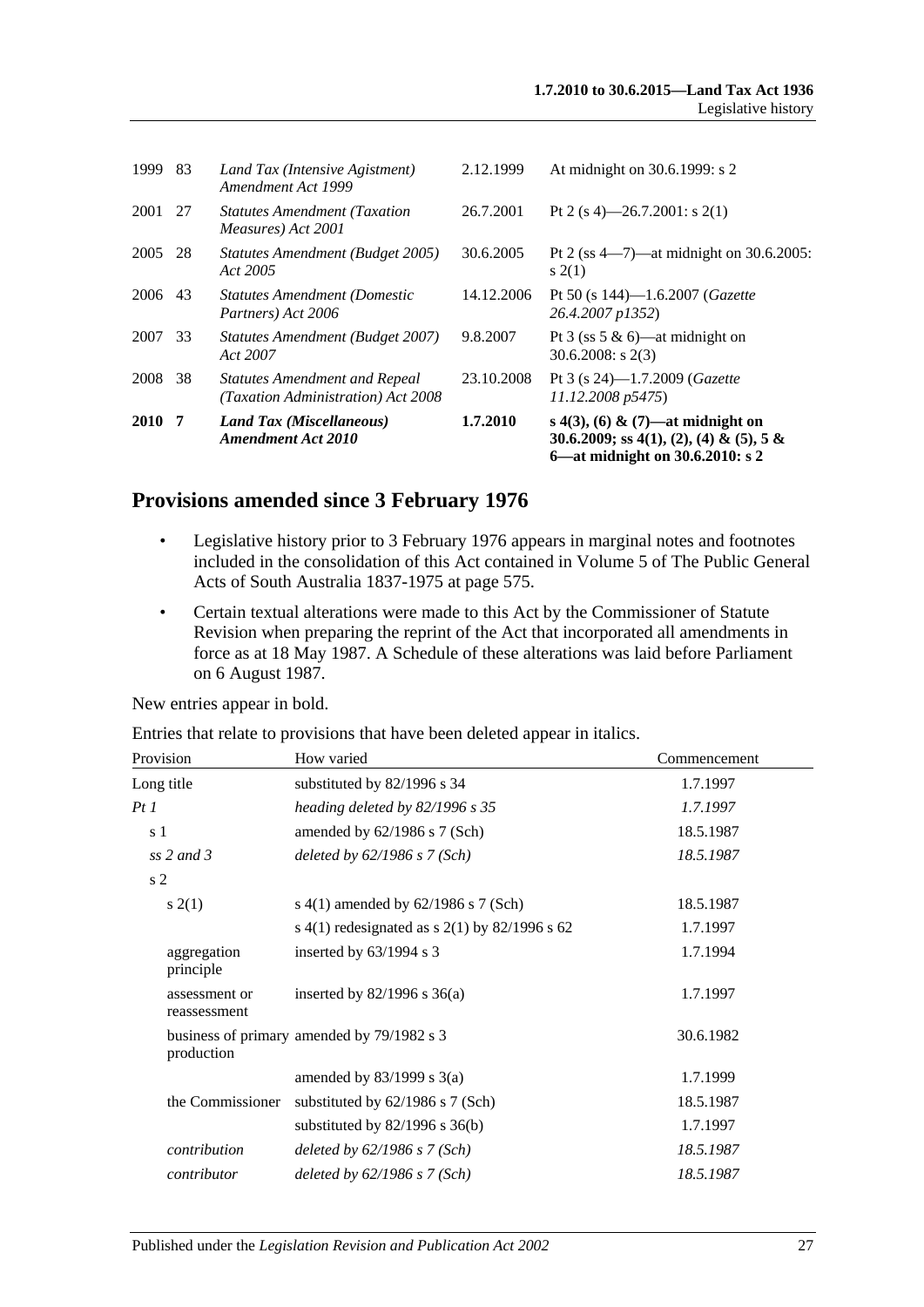|      |                                             | declared livestock inserted by 83/1999 s 3(b)               | 1.7.1999  |
|------|---------------------------------------------|-------------------------------------------------------------|-----------|
|      |                                             | declared rural land substituted by 41/1976 s 3              | 30.6.1976 |
|      |                                             | deleted by $29/1981 s 9(a)$                                 | 30.6.1981 |
|      | defined shack-site<br>areas                 | inserted by $50/1992$ s $3(a)$                              | 1.7.1992  |
|      | determination of<br>unimproved value        | deleted by $29/1981 s 9(b)$                                 | 30.6.1981 |
|      | determination of<br>site value              | inserted by $29/1981$ s $9(b)$                              | 30.6.1981 |
|      | document                                    | inserted by $70/1995$ s $3(a)$                              | 1.7.1995  |
|      | improvements                                | deleted by $29/1981 s$ 9(c)                                 | 30.6.1981 |
|      | land used for<br>primary production         | substituted by $28/2005$ s 4(1)                             | 1.7.2005  |
|      | liquidator                                  | amended by $62/1986$ s $7$ (Sch)                            | 18.5.1987 |
|      |                                             | deleted by $82/1996 s 36(c)$                                | 1.7.1997  |
|      | the metropolitan<br>area                    | substituted by 80/1983 s 3                                  | 30.6.1983 |
|      |                                             | deleted by 44/1990 s 3                                      | 1.7.1990  |
|      | owner                                       | amended by 62/1986 s 7 (Sch)                                | 18.5.1987 |
|      |                                             | amended by $48/1989$ s $3(a)$ , (b)                         | 1.7.1989  |
|      |                                             | amended by $50/1992$ s $3(b)$ , (c)                         | 1.7.1992  |
|      | particular notice                           | amended by 62/1986 s 7 (Sch)                                | 18.5.1987 |
|      |                                             | deleted by $82/1996 s 36(d)$                                | 1.7.1997  |
|      | regulation                                  | deleted in pursuance of the Acts Republications<br>Act 1967 | 18.5.1987 |
|      | retirement village                          | inserted by 72/1987 s 3                                     | 1.7.1987  |
|      | returns                                     | amended by $62/1986$ s $7$ (Sch)                            | 18.5.1987 |
|      |                                             | deleted by $82/1996 s 36(e)$                                | 1.7.1997  |
|      | shack site lease                            | inserted by $48/1989$ s $3(c)$                              | 1.7.1989  |
|      | site improvements                           | deleted by $29/1981 s 9(d)$                                 | 30.6.1981 |
|      | site value                                  | inserted by $29/1981$ s $9(d)$                              | 30.6.1981 |
|      | tax                                         | substituted by $82/1996$ s $36(f)$                          | 1.7.1997  |
|      | taxpayer                                    | amended by 82/1996 s 36(g)                                  | 1.7.1997  |
|      | taxpayer in a<br>representative<br>capacity | deleted by $82/1996 s 36(h)$                                | 1.7.1997  |
|      | <b>Treasurer</b>                            | deleted by $62/1986$ s $7 (Sch)$                            | 18.5.1987 |
|      | unimproved value                            | deleted by $29/1981 s9(e)$                                  | 30.6.1981 |
|      | s(2)                                        | s 4(2) deleted by 29/1981 s 9(f)                            | 30.6.1981 |
|      |                                             | s 4(2) inserted by 70/1995 s 3(b)                           | 1.7.1995  |
|      |                                             | s 4(2) redesignated as s 2(2) by 82/1996 s 62               | 1.7.1997  |
|      | s(2(3))                                     | inserted by $28/2005$ s $4(2)$                              | 1.7.2005  |
|      | s 3                                         | s 5 inserted by 82/1996 s 37                                | 1.7.1997  |
|      |                                             | s 5 redesignated as s 3 by 82/1996 s 62                     | 1.7.1997  |
| Pt 2 |                                             | amended by $62/1986$ s $7$ (Sch)                            | 18.5.1987 |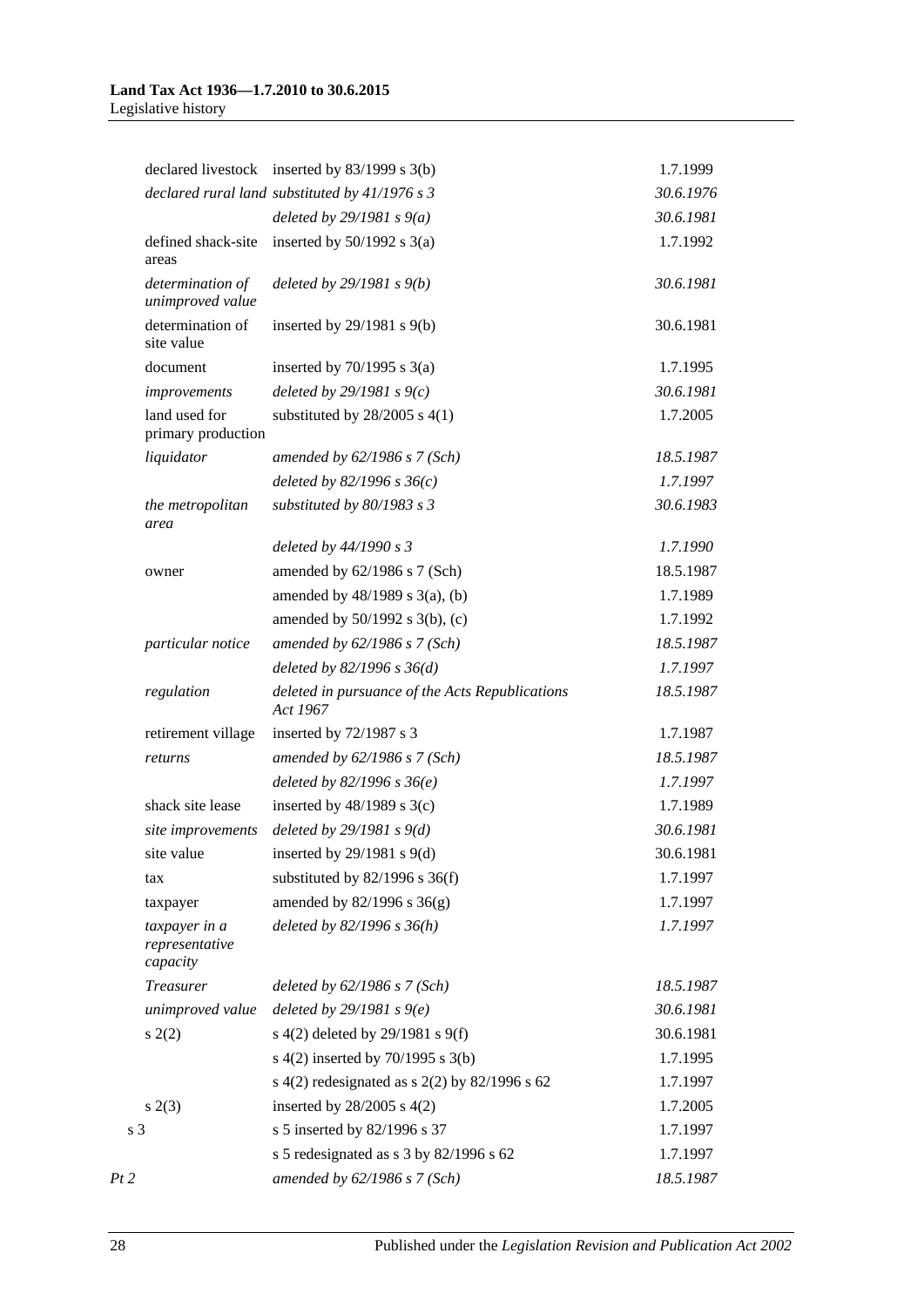|                     | amended by $2/1987 s 4$                                                | 5.3.1987  |
|---------------------|------------------------------------------------------------------------|-----------|
|                     | deleted by 82/1996 s 37                                                | 1.7.1997  |
| Pt3                 | heading deleted by 82/1996 s 38                                        | 1.7.1997  |
| s <sub>4</sub>      |                                                                        |           |
| s(4(1))             | s $10(1)$ amended by $41/1976$ s 4                                     | 30.6.1976 |
|                     | s 10(1) amended by 32/1977 s 3(a)—(c)                                  | 30.6.1977 |
|                     | s 10(1) amended by 61/1979 s 3(a)                                      | 30.6.1979 |
|                     | s 10(1) amended by 79/1982 s 4                                         | 30.6.1982 |
|                     | s $10(1)$ amended by $62/1986$ s 3                                     | 1.7.1986  |
|                     | s $10(1)$ amended by $62/1986$ s 7 (Sch)                               | 18.5.1987 |
|                     | s 10(1) amended by 82/1996 Sch cl 3                                    | 1.7.1997  |
|                     | s 10(1) redesignated as $s$ 4(1) by 82/1996 s 62                       | 1.7.1997  |
|                     | amended by 28/2005 s 5(1), (2)                                         | 1.7.2005  |
| s(4(2)              | s 10(2) substituted by 82/1996 s 39                                    | 1.7.1997  |
|                     | s 10(2) redesignated as s 4(2) by 82/1996 s 62                         | 1.7.1997  |
| s(4(3))             | s 10(3) deleted by 32/1977 s 3(d)                                      | 30.6.1977 |
|                     | s 10(3) inserted by 61/1979 s 3(b)                                     | 30.6.1979 |
|                     | s 10(3) amended by 82/1996 Sch cl 3                                    | 1.7.1997  |
|                     | s 10(3) redesignated as s 4(3) by 82/1996 s 62                         | 1.7.1997  |
| $s(4)$ and (5)      | s 10(4) and (5) amended by 62/1986 s 7 (Sch)                           | 18.5.1987 |
|                     | s 10(4) and (5) redesignated as $s$ 4(4) and (5) by<br>82/1996 s 62    | 1.7.1997  |
| by 28/2005          | s 5 before substitution s 10A inserted by 61/1979 s 4                  | 30.6.1979 |
|                     | s 10A redesignated as $s$ 5 by 82/1996 $s$ 62                          | 1.7.1997  |
| $s\,5(2)$           | s 10A(2) amended by 82/1996 Sch cl 3                                   | 1.7.1997  |
|                     | s 10A(2) redesignated as $s$ 5(2) by 82/1996 s 62                      | 1.7.1997  |
| $s \, 5(3)$         | s 10A(3) amended by 82/1996 s 40(a), Sch cl 3                          | 1.7.1997  |
|                     | s 10A(3) redesignated as $s$ 5(3) by 82/1996 s 62                      | 1.7.1997  |
| $s 5(4)$ and (5)    | s $10A(4)$ and (5) substituted by 62/1986 s 7 (Sch)                    | 18.5.1987 |
|                     | s $10A(4)$ and (5) redesignated as s $5(4)$ and (5)<br>by 82/1996 s 62 | 1.7.1997  |
| $s\,5(6)$           | s 10A(6) amended by $62/1986$ s 7 (Sch)                                | 18.5.1987 |
|                     | s 10A(6) amended by $71/1992$ s $3(1)$ (Sch)                           | 1.3.1993  |
|                     | s 10A(6) amended by 82/1996 s 40(b), Sch cl 3                          | 1.7.1997  |
|                     | s 10A(6) redesignated as $s$ 5(6) by 82/1996 s 62                      | 1.7.1997  |
| $s \, 5(8)$         | s 10A(8) amended by 82/1996 Sch cl 3                                   | 1.7.1997  |
|                     | s 10A(8) redesignated as $s$ 5(8) by 82/1996 s 62                      | 1.7.1997  |
| $s\,5(9)$           | s 10A(9) substituted by $62/1986$ s 7 (Sch)                            | 18.5.1987 |
|                     | s 10A(9) substituted by 71/1992 s $3(1)$ (Sch)                         | 1.3.1993  |
|                     | s 10A(9) amended by 82/1996 s $40(c)$                                  | 1.7.1997  |
|                     | s 10A(9) redesignated as $s$ 5(9) by 82/1996 s 62                      | 1.7.1997  |
| $s \frac{5(10)}{2}$ | s $10A(10)$ amended by $62/1986$ s $7 (Sch)$                           | 18.5.1987 |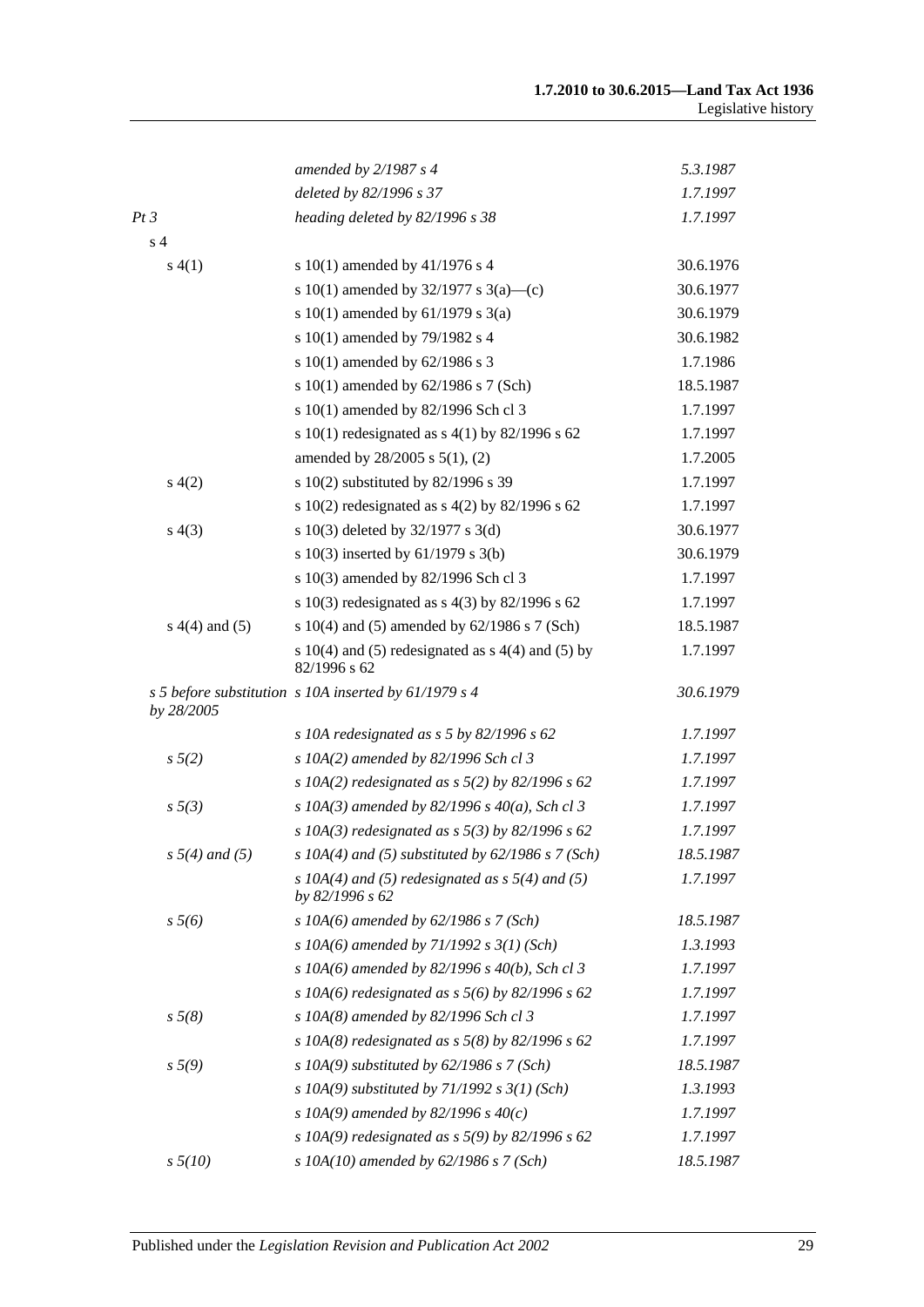|                                | s $10A(10)$ redesignated as s $5(10)$ by 82/1996<br>s 62   | 1.7.1997  |
|--------------------------------|------------------------------------------------------------|-----------|
| $s \frac{5}{11}$               | s 10A(11) amended by 79/1982 s $5(a)$ , (b)                | 30.6.1982 |
|                                | s 10A(11) amended by $62/1986$ s 7 (Sch)                   | 18.5.1987 |
|                                | s 10A(11) amended by 72/1987 s $4(a)$                      | 1.7.1987  |
|                                | s $10A(11)(a)(ii)$ deleted by 70/1995 s $4(a)$             | 1.7.1995  |
|                                | s $10A(11)$ redesignated as s $5(11)$ by 82/1996<br>s 62   | 1.7.1997  |
| $s$ 10A(12)                    | s 10A(12) amended by $62/1986$ s 7 (Sch)                   | 18.5.1987 |
|                                | s 10A(12) deleted by 70/1995 s $4(b)$                      | 1.7.1995  |
| $s\,5(12)$                     | s 10A(12a) inserted by 79/1982 s $5(c)$                    | 30.6.1982 |
|                                | s $10A(12a)$ substituted by 72/1987 s $4(b)$               | 1.7.1987  |
|                                | s 10A(12a) redesignated as s $5(12)$ by 82/1996<br>$s\,62$ | 1.7.1997  |
| $s$ 10A(14)                    | deleted by $82/1996 s 40(d)$                               | 1.7.1997  |
| s <sub>5</sub>                 | substituted by 28/2005 s 6                                 | 1.7.2005  |
| s 5(10)                        | amended by 7/2010 s 4(3)                                   | 1.7.2009  |
|                                | amended by $7/2010 s 4(1), (2)$                            | 1.7.2010  |
| s 5(11a)                       | inserted by $7/2010$ s $4(4)$                              | 1.7.2010  |
| $s\,5(12)$                     | amended by 7/2010 s 4(5)                                   | 1.7.2010  |
| $s\,5(13)$                     |                                                            |           |
|                                | approved provider inserted by 7/2010 s 4(6)                | 1.7.2009  |
| close personal<br>relationship | inserted by 43/2006 s 144(1)                               | 1.6.2007  |
| close relative                 | amended by 43/2006 s 144(2)                                | 1.6.2007  |
| domestic partner               | inserted by 43/2006 s 144(3)                               | 1.6.2007  |
| relative                       | amended by 43/2006 s 144(4), (5)                           | 1.6.2007  |
| residential care               | inserted by $7/2010$ s $4(7)$                              | 1.7.2009  |
| spouse                         | substituted by 43/2006 s 144(6)                            | 1.6.2007  |
| s <sub>5A</sub>                | inserted by 27/2001 s 4                                    | 26.7.2001 |
| s 5A(6a)                       | inserted by 7/2010 s 5                                     | 1.7.2010  |
| s 6                            | s 10B inserted by 38/1996 s 9                              | 4.11.1996 |
|                                | s 10B redesignated as s 6 by 82/1996 s 62                  | 1.7.1997  |
| s 7                            | s 11 substituted by 61/1979 s 5                            | 30.6.1979 |
|                                | s 11 amended by 29/1981 s 10                               | 30.6.1981 |
|                                | s 11 substituted by 62/1986 s 4                            | 1.7.1986  |
|                                | s 11 redesignated as s 7 by 82/1996 s 62                   | 1.7.1997  |
| 57(2)                          | s 11(2) amended by 82/1996 Sch cl 3                        | 1.7.1997  |
|                                | s 11(2) redesignated as s 7(2) by 82/1996 s 62             | 1.7.1997  |
| s 11A                          | amended by $61/1979 s 6$                                   | 30.6.1979 |
|                                | amended by 29/1981 s 11                                    | 30.6.1981 |
|                                | deleted by $62/1986 s 4$                                   | 1.7.1986  |
| $s$ $I$ <i>IB</i>              | deleted by $41/1976 s 5$                                   | 30.6.1976 |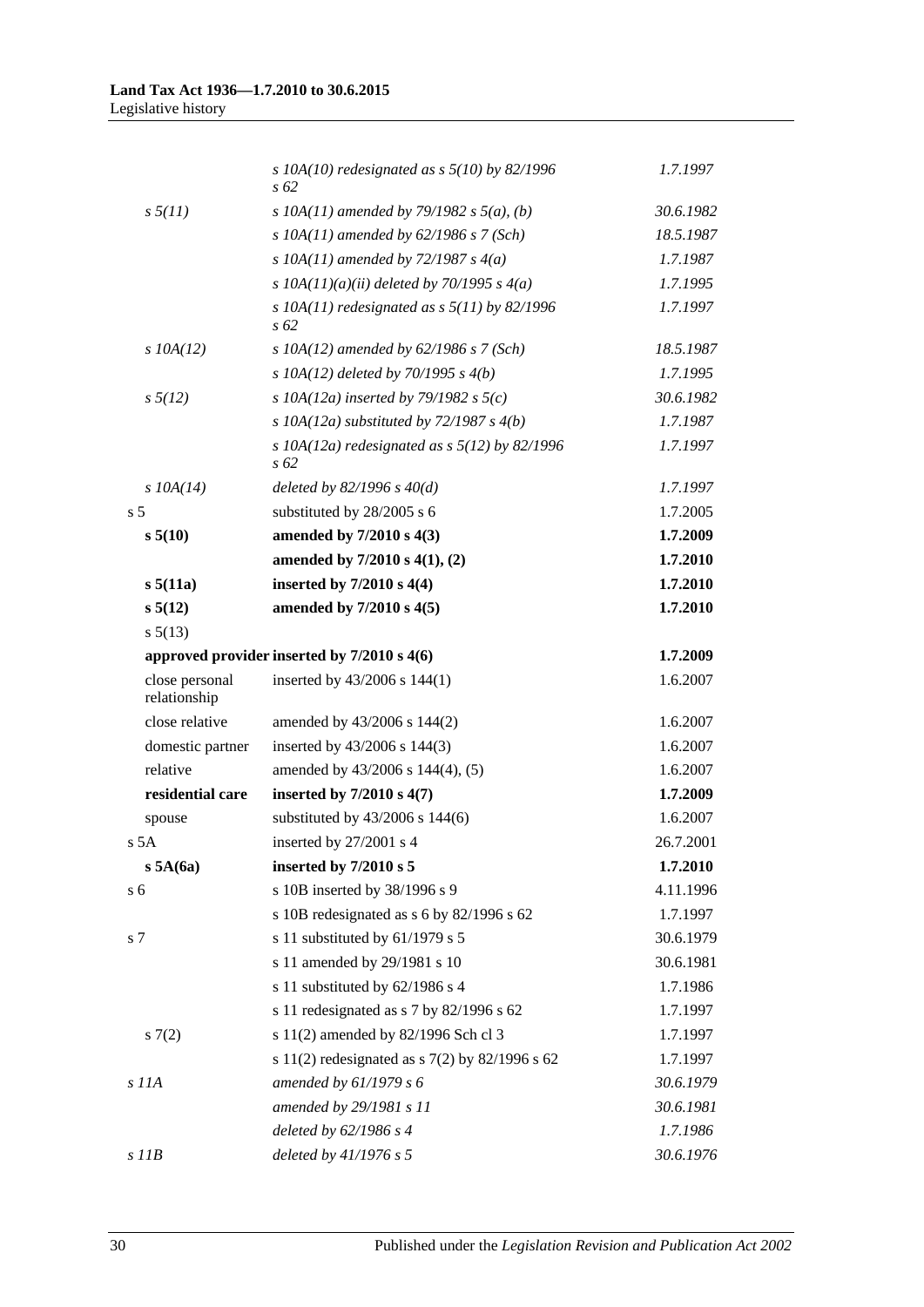| by 7/2010             | s 8 before substitution s 12 amended by 41/1976 s 6                                      | 30.6.1976 |
|-----------------------|------------------------------------------------------------------------------------------|-----------|
|                       | s 12 amended by 32/1977 s 4                                                              | 30.6.1977 |
|                       | s 12 amended by 79/1985 s 3                                                              | 1.7.1985  |
|                       | s 12 substituted by $62/1986$ s 5                                                        | 1.7.1986  |
|                       | s 12 redesignated as $s$ 8 by 82/1996 $s$ 62                                             | 1.7.1997  |
| $s \, \mathcal{S}(1)$ | s 12(1) substituted by 63/1988 s $3(a)$                                                  | 1.7.1988  |
|                       | s 12(1) substituted by 48/1989 s $4(a)$                                                  | 1.7.1989  |
|                       | s 12(1) substituted by 44/1990 s $4(a)$                                                  | 1.7.1990  |
|                       | s 12(1) amended by $46/1991$ s 3                                                         | 1.7.1991  |
|                       | s 12(1) substituted by 50/1992 s 4                                                       | 1.7.1992  |
|                       | s 12(1) amended by 77/1993 s 3                                                           | 1.7.1993  |
|                       | s $12(1)$ substituted by 63/1994 s 4                                                     | 1.7.1994  |
|                       | s 12(1) redesignated as $s(1)$ by 82/1996 s 62                                           | 1.7.1997  |
|                       | amended by 28/2005 s 7                                                                   | 1.7.2005  |
| $s\ 12(2)$            | deleted by $44/1990 s 4(a)$                                                              | 1.7.1990  |
| s 12(5)               | substituted by 72/1987 s 5                                                               | 1.7.1987  |
|                       | substituted by $63/1988$ s $3(b)$                                                        | 1.7.1988  |
|                       | substituted by $48/1989$ s $4(b)$                                                        | 1.7.1989  |
|                       | deleted by $44/1990 s 4(b)$                                                              | 1.7.1990  |
| s <sub>8</sub>        | substituted by 7/2010 s 6                                                                | 1.7.2010  |
| ss 8A and 8B          | inserted by 7/2010 s 6                                                                   | 1.7.2010  |
| $s$ 12A               | amended by 32/1977 s 5                                                                   | 30.6.1977 |
|                       | amended by $61/1979 s 7$                                                                 | 30.6.1979 |
|                       | amended by 29/1981 s 12                                                                  | 30.6.1981 |
|                       | amended by 79/1982 s 6                                                                   | 30.6.1982 |
|                       | amended by 79/1985 s 4                                                                   | 1.7.1985  |
|                       | deleted by $62/1986 s 6$                                                                 | 1.7.1986  |
| $s$ 9C                | s 12C amended by 41/1976 s 7                                                             | 30.6.1976 |
|                       | s 12C amended by 32/1977 s 6                                                             | 30.6.1977 |
|                       | s 12C amended by 29/1981 s 13                                                            | 30.6.1981 |
|                       | s 12C substituted by 62/1986 s 7 (Sch)                                                   | 18.5.1987 |
|                       | s 12C redesignated as s 9C by 82/1996 s 62                                               | 1.7.1997  |
| s 10                  | s 12D inserted by $50/1992$ s 5                                                          | 1.7.1992  |
|                       | s 12D redesignated as s 10 by 82/1996 s 62                                               | 1.7.1997  |
| s 11                  | s 13 amended by $79/1985$ s $5(a)$                                                       | 1.7.1985  |
|                       | s 13 redesignated as $s$ 13(1) in pursuance of the<br><b>Acts Republication Act 1967</b> | 1.10.1991 |
|                       | s 13(1) amended by 63/1994 s 5                                                           | 1.7.1994  |
|                       | s 13(1) redesignated as s 11 by 82/1996 s 62                                             | 1.7.1997  |
|                       | amended by 38/2008 s 24                                                                  | 1.7.2009  |
| $s\,13(2)$            | amended by $79/1985 s 5(b)$                                                              | 1.7.1985  |
|                       | deleted by 78/1986 (Sch 5)                                                               | 1.4.1987  |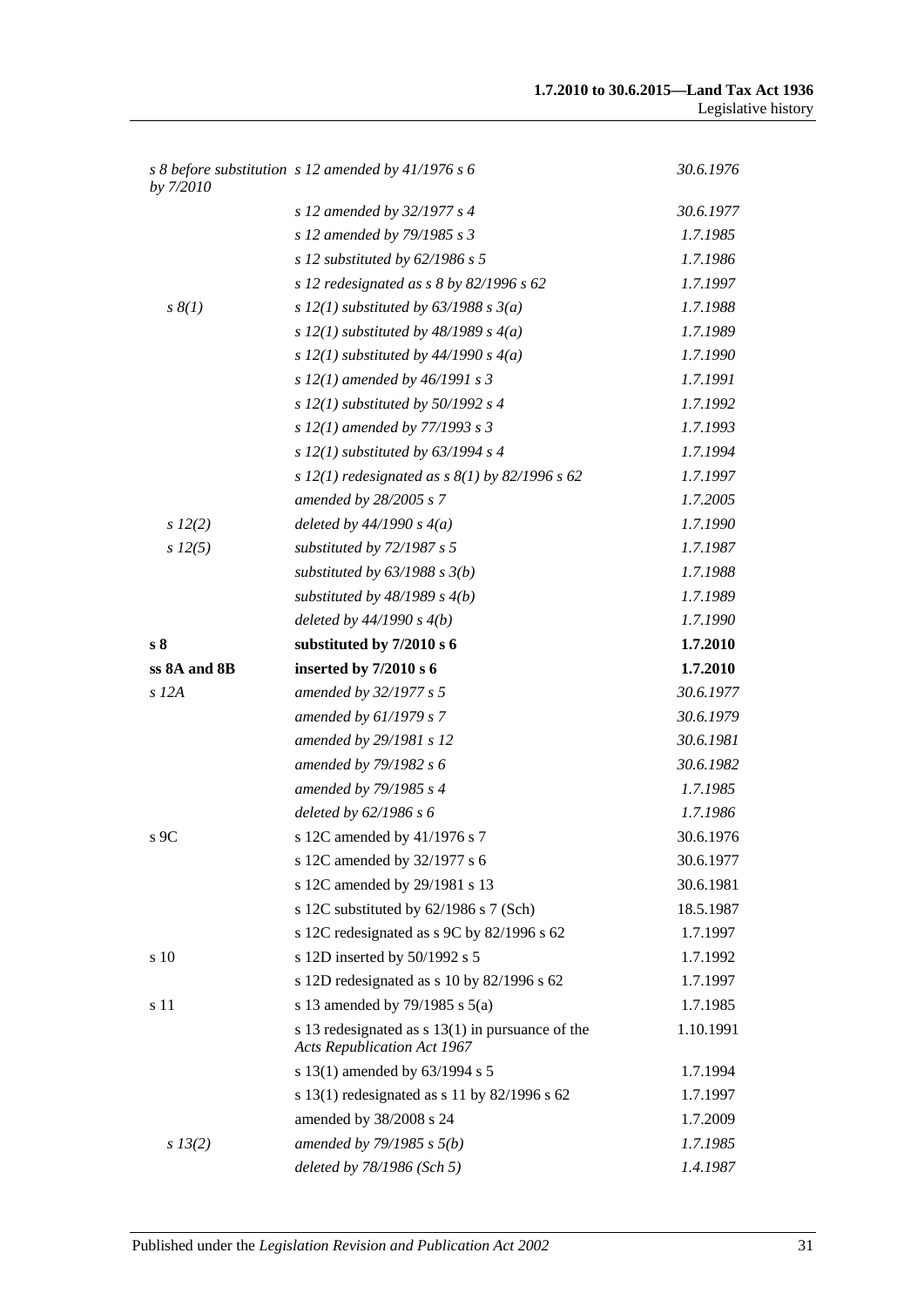s 12

| s 12(1)                              | s 15(1) amended by 79/1982 s 7(a)                           | 30.6.1982  |
|--------------------------------------|-------------------------------------------------------------|------------|
|                                      | s $15(1)$ substituted by $62/1986$ s 7 (Sch)                | 18.5.1987  |
|                                      | s 15(1) redesignated as s 12(1) by 82/1996 s 62             | 1.7.1997   |
| 12(2)                                | s 15(1a) inserted by 79/1982 s 7(b)                         | 30.6.1982  |
|                                      | s 15(1a) redesignated as s 12(2) by 82/1996 s 62            | 1.7.1997   |
| s 15(2)                              | substituted by 79/1982 s $7(c)$                             | 30.6.1982  |
|                                      | amended by 62/1986 s 7 (Sch)                                | 18.5.1987  |
|                                      | deleted by 63/1994 s 6                                      | 1.7.1994   |
| s 15(3)                              | inserted by 79/1982 s $7(c)$                                | 30.6.1982  |
|                                      | amended by 50/1992 s 6                                      | 1.7.1992   |
|                                      | deleted by 63/1994 s 6                                      | 1.7.1994   |
| s $15(4)$ —(6)                       | inserted by $79/1982$ s $7(c)$                              | 30.6.1982  |
|                                      | deleted by 63/1994 s 6                                      | 1.7.1994   |
| s 13                                 | s 15A inserted by 63/1994 s 7                               | 1.7.1994   |
|                                      | s 15A redesignated as s 13 by 82/1996 s 62                  | 1.7.1997   |
| s 13(3)                              | amended by $81/1997$ s $2(a)$                               | 24.12.1997 |
| s 13(3a)                             | inserted by $81/1997$ s $2(b)$                              | 24.12.1997 |
| s 13(6)                              | inserted by 33/2007 s 5                                     | 1.7.2008   |
| s 13A                                | inserted by 33/2007 s 6                                     | 1.7.2008   |
| s16                                  | deleted by 79/1982 s 8                                      | 30.6.1982  |
| s 19                                 | deleted by $62/1986$ s $7 (Sch)$                            | 18.5.1987  |
| Pt 4                                 | heading deleted by 82/1996 s 41                             | 1.7.1997   |
| heading preceding<br>s <sub>31</sub> | deleted by 82/1996 s 42                                     | 1.7.1997   |
| s 14                                 |                                                             |            |
| s 14(1)                              | s 31 amended and redesignated as s 31(1) by<br>82/1996 s 43 | 1.7.1997   |
|                                      | s 31 redesignated as $s$ 14(1) by 82/1996 s 62              | 1.7.1997   |
| s 14(2)                              | s 31(2) inserted by 82/1996 s 43(b)                         | 1.7.1997   |
|                                      | s 31(2) redesignated as s 14(2) by 82/1996 s 62             | 1.7.1997   |
| s 15                                 |                                                             |            |
| s 15(1)                              | s 32(1) amended by 79/1982 s 9                              | 30.6.1982  |
|                                      | s $32(1)$ substituted by $62/1986$ s 7 (Sch)                | 18.5.1987  |
|                                      | s 32(1) amended by 82/1996 s 44(a)                          | 1.7.1997   |
|                                      | s $32(1)$ redesignated as s $15(1)$ by $82/1996$ s 62       | 1.7.1997   |
| s 15(2)                              | s 32(2) amended by 62/1986 s 7 (Sch)                        | 18.5.1987  |
|                                      | s 32(2) amended by 82/1996 s 44(b)                          | 1.7.1997   |
|                                      | s 32(2) redesignated as s $15(2)$ by 82/1996 s 62           | 1.7.1997   |
| s <sub>33</sub>                      | amended by 79/1982 s 10                                     | 30.6.1982  |
|                                      | substituted by $62/1986$ s $7 (Sch)$                        | 18.5.1987  |
|                                      | deleted by 82/1996 s 45                                     | 1.7.1997   |
| heading preceding<br>s34             | s 34 deleted by 82/1996 s 46                                | 1.7.1997   |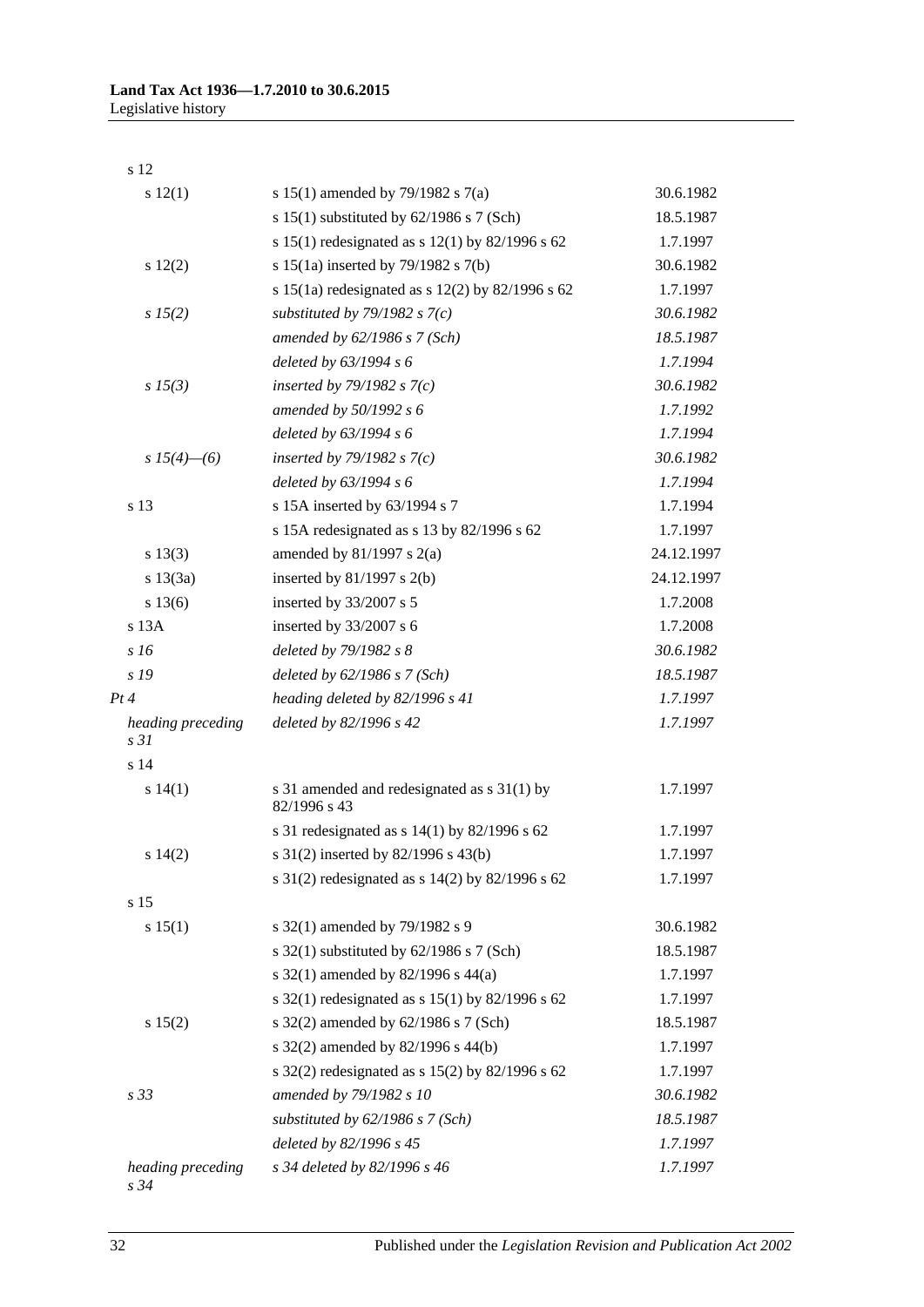| s 16                      | s 34 substituted by 79/1982 s 11                  | 30.6.1982 |
|---------------------------|---------------------------------------------------|-----------|
|                           | s 34 amended by 82/1996 s 47                      | 1.7.1997  |
|                           | s 34 redesignated as s 16 by 82/1996 s 62         | 1.7.1997  |
| s 17                      |                                                   |           |
| s 17(1)                   | s 35(1) amended by 82/1996 s 48                   | 1.7.1997  |
|                           | s 35(1) redesignated as s $17(1)$ by 82/1996 s 62 | 1.7.1997  |
| s 17(2)                   | s $35(2)$ substituted by $62/1986$ s 7 (Sch)      | 18.5.1987 |
|                           | s 35(2) amended by 82/1996 s 48                   | 1.7.1997  |
|                           | s 35(2) redesignated as s $17(2)$ by 82/1996 s 62 | 1.7.1997  |
| s36                       | amended by 79/1982 s 12                           | 30.6.1982 |
|                           | deleted by $62/1986$ s $7$ (Sch)                  | 18.5.1987 |
| $ss\,37 - 39$             | deleted by $62/1986$ s $7$ (Sch)                  | 18.5.1987 |
| $s\,40$                   | substituted by $62/1986$ s $7$ (Sch)              | 18.5.1987 |
|                           | deleted by 82/1996 s 49                           | 1.7.1997  |
| s41                       | amended by 79/1982 s 13                           | 30.6.1982 |
|                           | deleted by $62/1986 s 7 (Sch)$                    | 18.5.1987 |
| s 18                      | s 42 substituted by 32/1977 s 7                   | 30.6.1977 |
|                           | s 42 redesignated as s 18 by 82/1996 s 62         | 1.7.1997  |
| s 18(1)                   | s 42(1) amended by 62/1986 s 7 (Sch)              | 18.5.1987 |
|                           | s 42(1) amended by 82/1996 Sch cl 3               | 1.7.1997  |
|                           | s 42(1) redesignated as s 18(1) by 82/1996 s 62   | 1.7.1997  |
| ss 43 and 44              | deleted by 32/1977 s 7                            | 30.6.1977 |
| Pt 6                      | heading deleted by 82/1996 s 50                   | 1.7.1997  |
| heading preceding<br>s 56 | deleted by 82/1996 s 51                           | 1.7.1997  |
| s 19                      | s 56 amended by 29/1981 s 14                      | 30.6.1981 |
|                           | s 56 substituted by 82/1996 s 52                  | 1.7.1997  |
|                           | s 56 redesignated as s 19 by 82/1996 s 62         | 1.7.1997  |
| ss 56A and 57             | amended by $62/1986$ s $7$ (Sch)                  | 18.5.1987 |
|                           | deleted by 82/1996 s 53                           | 1.7.1997  |
| s <sub>58</sub>           | substituted by 62/1986 s 7 (Sch)                  | 18.5.1987 |
|                           | substituted by 46/1991 s 4                        | 1.7.1991  |
|                           | deleted by 82/1996 s 53                           | 1.7.1997  |
| s 58A                     | amended by $62/1986$ s $7$ (Sch)                  | 18.5.1987 |
|                           | deleted by 82/1996 s 53                           | 1.7.1997  |
| $s$ 58 $B$                | amended by 55/1977 s 9                            | 1.7.1978  |
|                           | deleted by 78/1986 (Sch 5)                        | 1.4.1987  |
| heading preceding<br>s 59 | deleted by 82/1996 s 53                           | 1.7.1997  |
| s 59                      | substituted by $62/1986$ s $7$ (Sch)              | 18.5.1987 |
|                           | deleted by 82/1996 s 53                           | 1.7.1997  |
| s 61                      | amended by $62/1986$ s $7$ (Sch)                  | 18.5.1987 |
|                           | deleted by 82/1996 s 53                           | 1.7.1997  |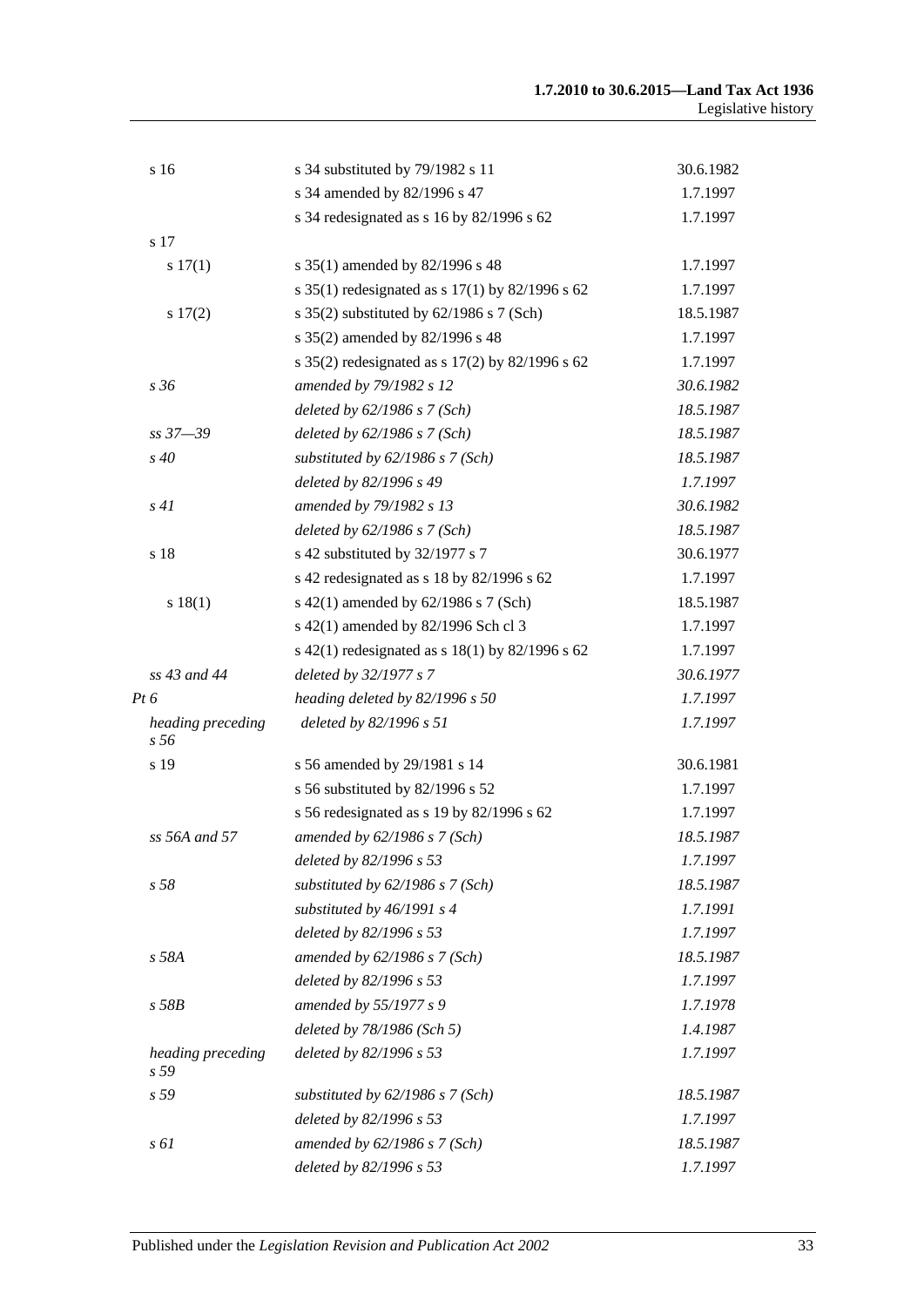| s 20               | s 62 substituted by $62/1986$ s 7 (Sch)              | 18.5.1987 |
|--------------------|------------------------------------------------------|-----------|
|                    | s 62 redesignated as s 20 by 82/1996 s 62            | 1.7.1997  |
| $s \ 20(1)$        | s 62(1) amended by 82/1996 s 54                      | 1.7.1997  |
|                    | s 62(1) redesignated as s 20(1) by 82/1996 s 62      | 1.7.1997  |
| ss 63 and 64       | deleted by $62/1986$ s $7$ (Sch)                     | 18.5.1987 |
| s 21               | s 65 substituted by 62/1986 s 7 (Sch)                | 18.5.1987 |
|                    | s 65 amended by 82/1996 s 55                         | 1.7.1997  |
|                    | s 65 redesignated as s 21 by 82/1996 s 62            | 1.7.1997  |
| s <sub>22</sub>    |                                                      |           |
| $s\,22(1)$         | s 66 amended by 79/1982 s 14                         | 30.6.1982 |
|                    | s 66 substituted by 62/1986 s 7 (Sch)                | 18.5.1987 |
|                    | s 66 redesignated as s 66(1) by $38/1996$ s 10       | 4.11.1996 |
|                    | s 66(1) amended by 82/1996 s 56                      | 1.7.1997  |
|                    | s 66(1) redesignated as s 22 by 82/1996 s 62         | 1.7.1997  |
| $s\ 22(2)$         | s 66(2) inserted by 38/1996 s 10                     | 4.11.1996 |
|                    | s 66(2) redesignated as s 22(2) by 82/1996 s 62      | 1.7.1997  |
| s 23               | s 66A inserted by 79/1982 s 15                       | 8.12.1983 |
|                    | s 66A redesignated as s 23 by 82/1996 s 62           | 1.7.1997  |
| $s\,23(4)$         | s 66A $(4)$ amended by 62/1986 s 7 (Sch)             | 18.5.1987 |
|                    | s 66A(4) amended by 82/1996 s 57                     | 1.7.1997  |
|                    | s 66A(4) redesignated as s $23(4)$ by $82/1996$ s 62 | 1.7.1997  |
| $s\,67$            | deleted by 82/1996 s 58                              | 1.7.1997  |
| s 24               | s 68(1) amended by 88/1984 s 8(1) (Sch Pt 1)         | 11.7.1985 |
|                    | s 68(1) amended by 82/1996 s 59(a)                   | 1.7.1997  |
|                    | s 68(1) redesignated as s 24 by 82/1996 s 62         | 1.7.1997  |
| s 68(2)            | substituted by 79/1982 s 16                          | 30.6.1982 |
|                    | substituted by $62/1986$ s $7$ (Sch)                 | 18.5.1987 |
|                    | deleted by $82/1996 s 59(b)$                         | 1.7.1997  |
| $s\,68(3)$ and (4) | substituted by 79/1982 s 16                          | 30.6.1982 |
|                    | deleted by $82/1996 s 59(b)$                         | 1.7.1997  |
| $s\,68(5)$         | inserted by 79/1982 s 16                             | 30.6.1982 |
|                    | amended by $62/1986$ s $7$ (Sch)                     | 18.5.1987 |
|                    | deleted by $82/1996 s 59(b)$                         | 1.7.1997  |
| $s\,68(6)$         | inserted by 79/1982 s 16                             | 30.6.1982 |
|                    | deleted by $82/1996 s 59(b)$                         | 1.7.1997  |
| Pt 7               | heading deleted by 82/1996 s 60                      | 1.7.1997  |
| s 68A              | inserted by 32/1977 s 8                              | 30.6.1977 |
|                    | amended by $62/1986$ s $7$ (Sch)                     | 18.5.1987 |
|                    | deleted by 82/1996 s 61                              | 1.7.1997  |
| ss 68B and 68C     | inserted by 32/1977 s 8                              | 30.6.1977 |
|                    | deleted by 82/1996 s 61                              | 1.7.1997  |
| s <sub>25</sub>    | s 69 deleted by 62/1986 s 7 (Sch)                    | 18.5.1987 |
|                    | s 69 inserted by 82/1996 s 61                        | 1.7.1997  |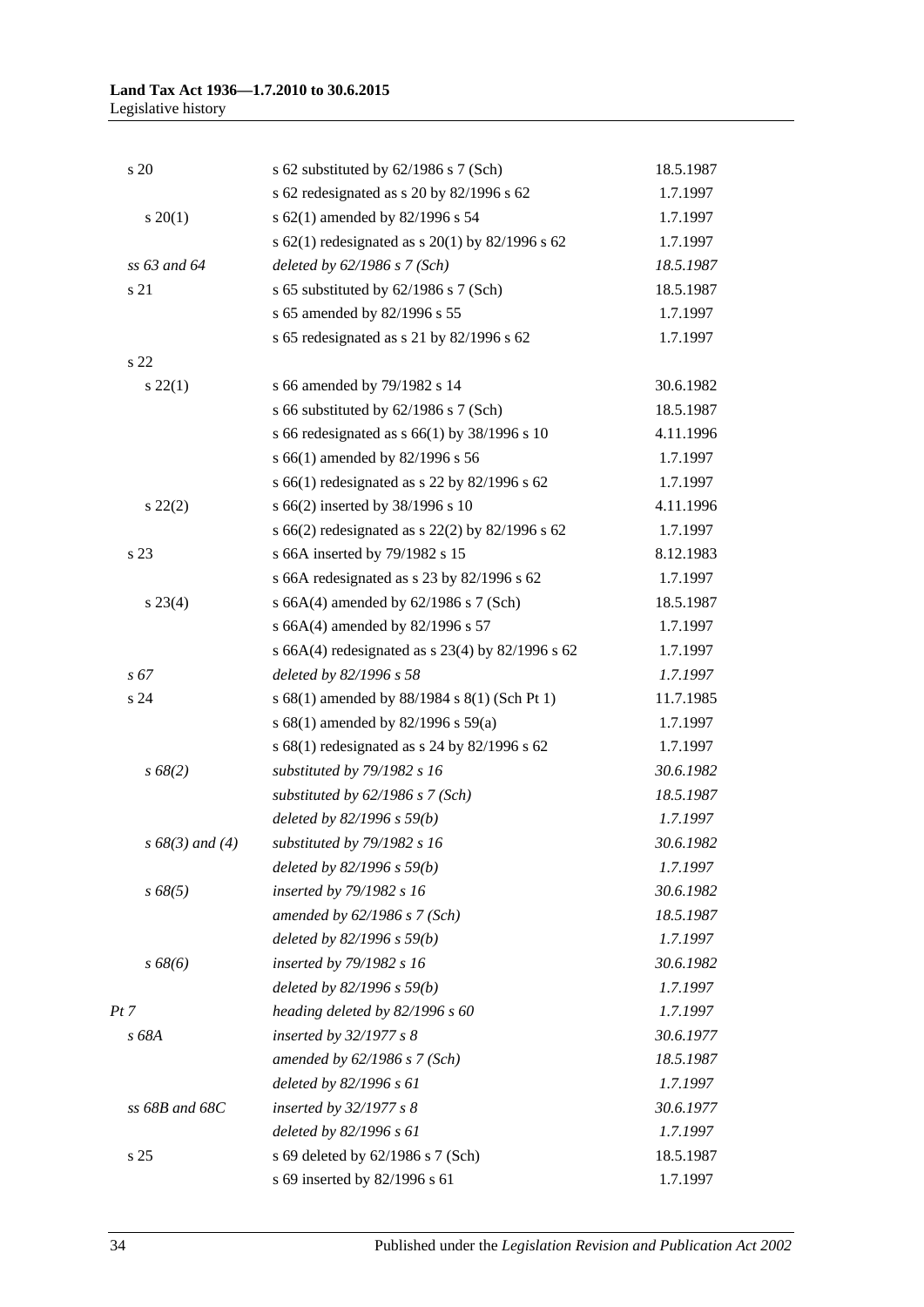| 18.5.1987<br>18.5.1987<br>1.7.1995<br>1.7.1997<br>18.5.1987<br>1.7.1995 |
|-------------------------------------------------------------------------|
|                                                                         |
|                                                                         |
|                                                                         |
|                                                                         |
|                                                                         |
|                                                                         |
| 1.7.1997                                                                |
| 1.7.1995                                                                |
| 1.7.1997                                                                |
| 30.6.1976                                                               |
| 18.5.1987                                                               |
| 1.7.1997                                                                |
| 18.5.1987                                                               |
| 1.7.1997                                                                |
| 18.5.1987                                                               |
| 1.7.1997                                                                |
| 18.5.1987                                                               |
| 18.5.1987                                                               |
| 1.7.1997                                                                |
| 1.7.1997                                                                |
| 1.7.1997                                                                |
| 18.5.1987                                                               |
| 18.5.1987                                                               |
|                                                                         |

## **Transitional etc provisions associated with Act or amendments**

#### *Statutes Amendment (Taxation Administration) Act 1996*

#### **62—Renumbering**

- (1) When all provisions of this Part have been brought into operation, the sections of the principal Act are to be renumbered in consecutive order (and any cross-reference in a provision of the principal Act to a section that is renumbered is to be corrected accordingly).
- (2) A reference in any Act or other instrument (whether of a legislative character or not) to a provision of the principal Act as numbered before the commencement of this Part will be taken to be a reference to the corresponding provision of the principal Act as renumbered by this Part.

#### **Historical versions**

Reprint 18.5.1987 Reprint No 1—1.10.1991 Reprint No 2—21.11.1991 Reprint No 3—29.10.1992